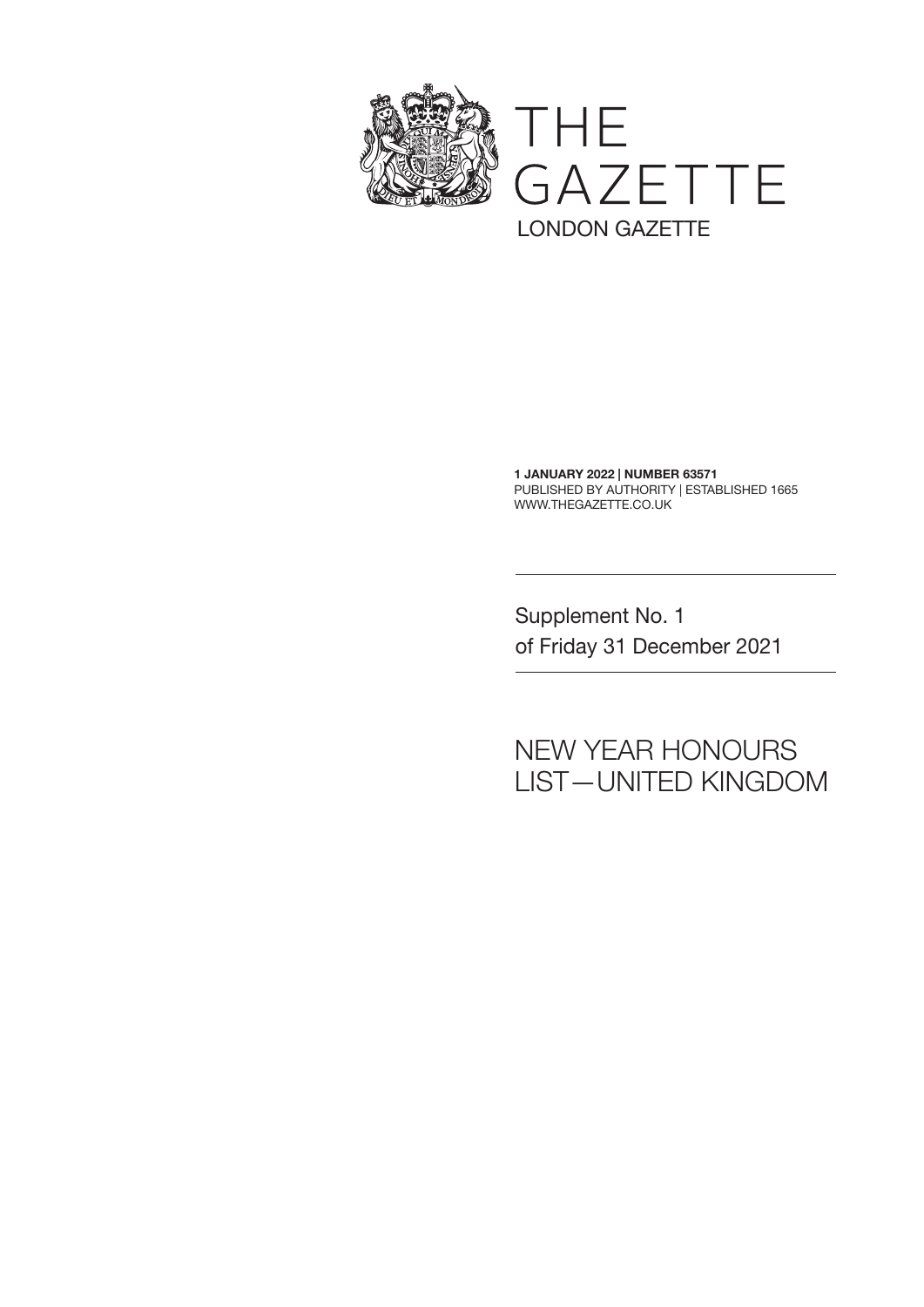### CENTRAL CHANCERY OF THE ORDERS OF KNIGHTHOOD

St. James's Palace, London SW1

01 January 2022

THE QUEEN has been graciously pleased to signify her intention of conferring the honour of Knighthood upon the undermentioned:

## KNIGHTS BACHELOR

Francis ATHERTON, Chief Medical Officer, Welsh Government. For services Public Health.

The Right Honourable John Dominic BATTLE. For Political and Public **Service** 

John BOORMAN, C.B.E., Film Director. For services to Film.

Professor Anthony FINKELSTEIN, C.B.E., lately Chief Scientific Adviser, National Security. For Public Service.

The Right Honourable Robert GOODWILL, M.P., Member of Parliament for Scarborough and Whitby. For Political and Public Service.

Professor Robin GRIMES, F.R.S., FREng., lately Chief Scientific Adviser, Ministry of Defence Nuclear. For services to UK Resilience and International Science Relationships.

David Winton HARDING. For services to Philanthropy.

Professor John Anthony HARDY, F.R.S., Chair of the Molecular Biology of Neurological Disease, University College London. For services to Human Health in Improving our understanding of Dementia and Neurodegenerative Diseases.

Jason Francis KENNY, C.B.E. For services to Cycling.

Ian LIVINGSTONE, C.B.E. For services to the Online Gaming Industry.

Peter Edward MURRAY, C.B.E., Founding and Executive Director, Yorkshire Sculpture Park. For services to the Arts.

Dr. Douglas Edwin OAKERVEE, C.B.E., FREng., Chair, Independent Review of HS2. For services to Transport and Infrastructure Delivery.

Horace Shango OVÉ, C.B.E., Film Maker and Photographer. For services to Media.

Mark Trevor PHILLIPS, O.B.E. For services to Equality and Human Rights.

Jan Petrus du PLESSIS, Chairman, BT Group. For services to Telecommunications and Business.

Professor Shakeel Ahmed QURESHI, Professor of Paediatric Cardiology, Guy's and St Thomas' Hospitals Foundation Trust. For services to Paediatric Cardiology and Charity.

The Right Honourable Peter John Robert RIDDELL, C.B.E., lately Commissioner for Public Appointments. For Public Service.

William Anthony Bowater RUSSELL, lately Lord Mayor of London. For services to Financial Innovation, Culture, and Wellbeing in the City of London, particularly during Covid-19.

Professor Gregor Ian SMITH, Chief Medical Officer, Scottish Government. For services to Public Health.

Alistair SPALDING, C.B.E., Artistic Director and Chief Executive, Sadler's Wells Theatre. For services to Dance.

Professor Jonathan Stafford NGUYEN-VAN-TAM, M.B.E., Deputy Chief Medical Officer. For services to Public Health.

William David WIGGIN, M.P., (Bill Wiggin), Member of Parliament for North Herefordshire. For Political and Public Service.

Nigel David WILSON, Chief Executive, Legal and General. For services to the Finance Industry and Regional Development.

### CENTRAL CHANCERY OF THE ORDERS OF KNIGHTHOOD

St. James's Palace, London SW1

01 January 2022

THE QUEEN has been graciously pleased to give orders for the following promotion in, and appointments to, the Most Honourable Order of the Bath:

## ORDER OF THE BATH

(MILITARY DIVISION)

MINISTRY OF DEFENCE (ROYAL NAVY)

#### C.B.

*To be an Ordinary Member of the Military Division of the Third Class, or Companion, of the said Most Honourable Order:*

Rear Admiral Hugh Dominic BEARD, Royal Navy, C034001Y.

MINISTRY OF DEFENCE (ARMY)

#### C.B.

*To be Ordinary Members of the Military Division of the Third Class, or Companions, of the said Most Honourable Order:*

Major General Jonathan James COLE, O.B.E., 527096.

Major General Timothy David HYAMS, O.B.E., 525382.

Lieutenant General Stuart Richard SKEATES, C.B.E., 530982.

MINISTRY OF DEFENCE (ROYAL AIR FORCE)

#### K.C.B.

*To be an Ordinary Member of the Military Division of the Second Class, or Knight Commander, of the said Most Honourable Order:*

Air Marshal Gerard Michael David MAYHEW, C.B.E., Royal Air Force, 8300155D.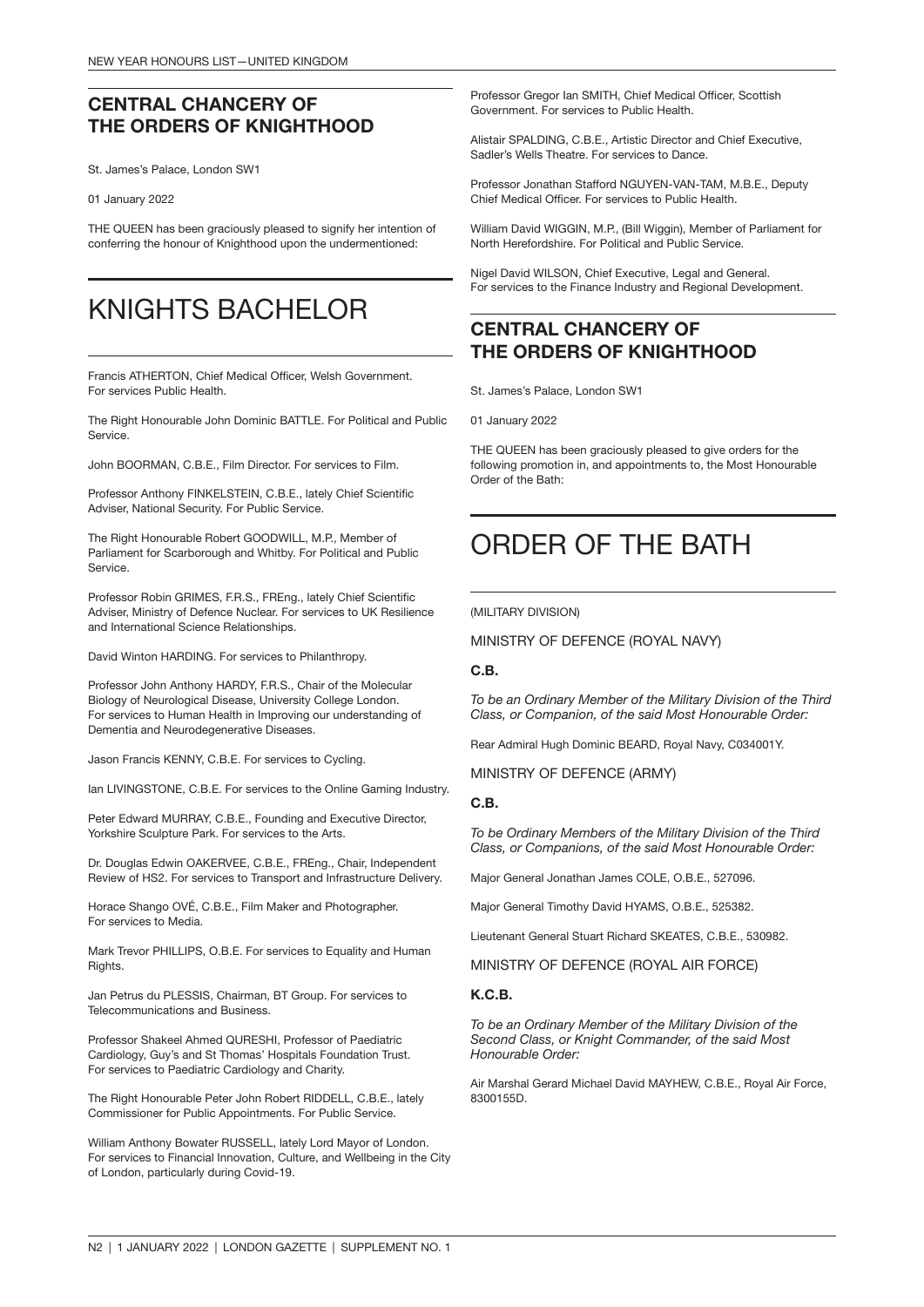#### C.B.

*To be an Ordinary Member of the Military Division of the Third Class, or Companion, of the said Most Honourable Order:*

Air Vice-Marshal Clare Samantha WALTON, Royal Air Force, 9685N.

## ORDER OF THE BATH

#### (CIVIL DIVISION)

#### K.C.B.

*To be Ordinary Members of the Civil Division of the Second Class, or Knights Commander, of the said Most Honourable Order:*

Sir Patrick John Thompson VALLANCE, Government Chief Scientific Adviser, Government Office for Science. For services to Science in Government.

Professor Christopher John MacRae WHITTY, C.B., Chief Medical Officer for England. For services to Public Health.

#### C.B.

*To be Ordinary Members of the Civil Division of the Third Class, or Companions, of the said Most Honourable Order:*

Ruth BAILEY, lately Director of Human Resources, Department for Levelling Up, Housing and Communities. For services to Human Resources.

Gareth Neil DAVIES, Director General, Aviation, Maritime, International and Security Group, Department for Transport. For Public Service.

Elizabeth Jean DITCHBURN, Director General, Economy, Scottish Government. For services to the Scottish Economy.

Catherine Megan FRANCES, Director General, Local Government and Public Services, Department for Levelling Up, Housing and Communities. For services to Local Government.

Brian Mark HUTTON, lately Clerk of the Journals, House of Commons. For services to Parliament.

John-Paul MARKS, Director General, Work and Health, Department for Work and Pensions. For services to Welfare Reform.

Madelaine McTERNAN, Director General, Vaccine Taskforce. For services to the Covid-19 Response.

Richard James PENGELLY, Chief Executive, Northern Ireland Health and Social Care Service and Permanent Secretary, Department of Health Northern Ireland. For services to Health and to the Government.

Joanna Susan ROWLAND, Director General, Covid-19 Response Unit, H.M. Revenue and Customs. For services to the Economy during Covid-19.

Elizabeth Jane RUSSELL, Director General, Budget, Tax and Welfare, H.M. Treasury. For services to the Economy during Covid-19.

#### OVERSEAS AND INTERNATIONAL LIST

#### C.B.

*To be an Ordinary Member of the Civil Division of the Third Class, or Companion, of the said Most Honourable Order:*

Andrew Philip BIRD, Director, Foreign, Commonwealth and Development Office. For services to British foreign policy.

### CENTRAL CHANCERY OF THE ORDERS OF KNIGHTHOOD

St. James's Palace, London SW1

01 January 2022

THE QUEEN has been graciously pleased to give orders for the following promotion in, and appointments to, the Most Distinguished Order of Saint Michael and Saint George:

## ORDER OF SAINT MICHAEL AND SAINT GEORGE

#### OVERSEAS AND INTERNATIONAL LIST

#### D.C.M.G.

*To be an Ordinary Member of the Second Class, or Dame Commander, of the said Most Distinguished Order:*

Menna Frances RAWLINGS, C.M.G., H.M. Ambassador Paris, France. For services to British foreign policy.

#### K.C.M.G.

*To be Ordinary Members of the Second Class, or Knights Commander, of the said Most Distinguished Order:*

Professor Stewart Thomas COLE, Director-General, Pasteur Institute, Paris, France. For services to Science.

Alden McNee McLAUGHLIN, M.B.E., Former Premier, Cayman Islands. For services to the people of the Cayman Islands.

#### C.M.G.

*To be Ordinary Members of the Third Class, or Companions, of the said Most Distinguished Order:*

William BORRY, Director, Foreign, Commonwealth and Development Office. For services to British foreign policy and National Security.

Daniel Patrick Brendon CHUGG, former H.M. Ambassador Yangon, Myanmar. For services to British foreign policy.

Daniel Wroughton CRAIG, Actor. For services to Film and Theatre.

Samantha Louise JOB, M.V.O., Director, Defence and International Security, Foreign, Commonwealth and Development Office. For services to British foreign policy.

Vivien Frances LIFE, Director and Chief Negotiator, Department for International Trade. For services to Trade and Investment.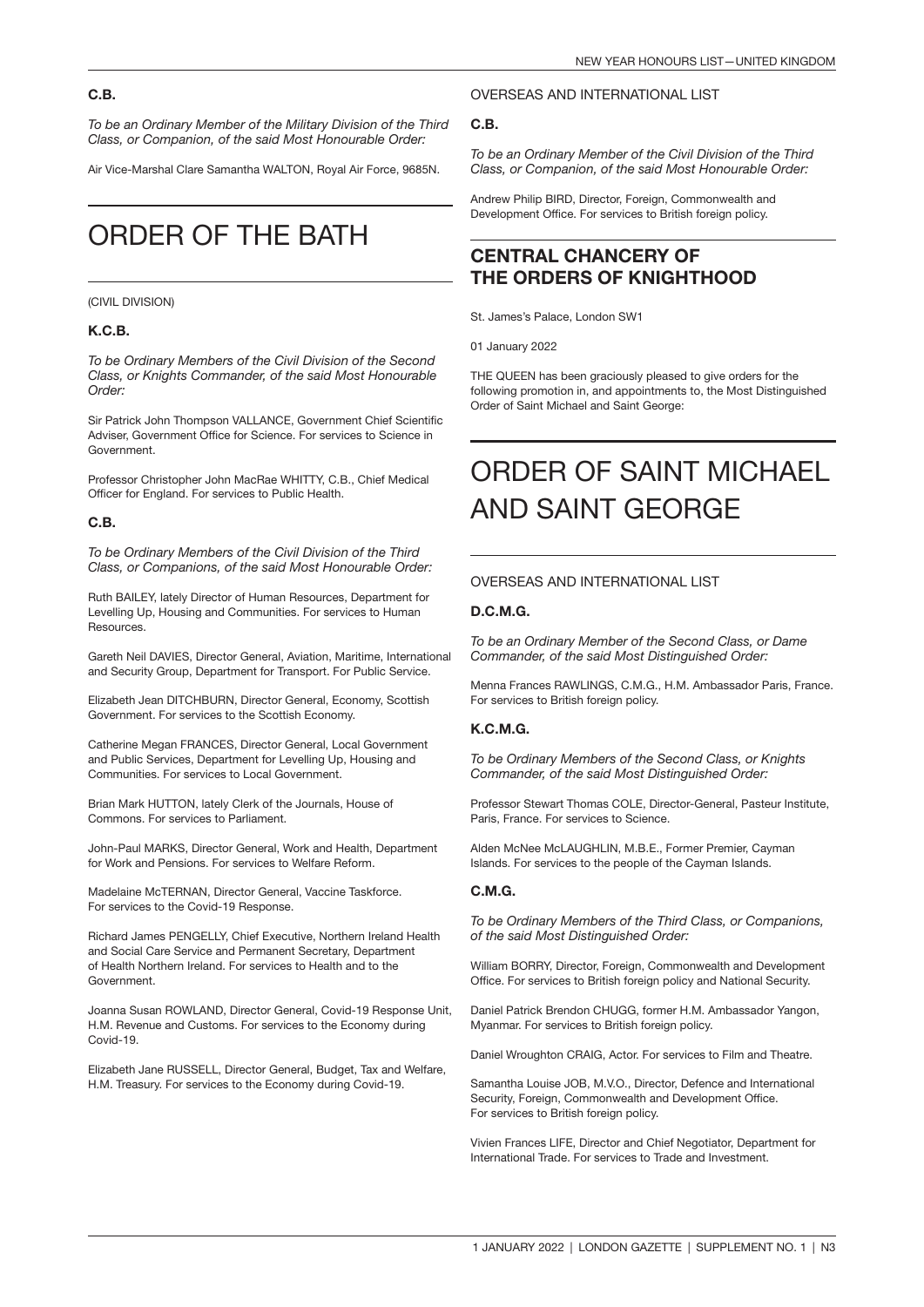Dr. Alexander Roderick MACKENZIE, Chief Development Officer and Executive Vice President, Global Product Development, Pfizer. For services to Public Health during Covid-19.

Sean de Gruchy MARETT, Chief Business and Commercial Officer, BioNtech. For services to the development of a Covid-19 vaccine.

Benjamin Robert MERRICK, lately Director, Overseas Territories Department, Foreign, Commonwealth and Development Office. For services to British foreign policy.

Melanie Angela ROBINSON, H.M. Ambassador Harare, Zimbabwe. For services to foreign and international development policy.

### CENTRAL CHANCERY OF THE ORDERS OF KNIGHTHOOD

St. James's Palace, London SW1

01 January 2022

THE QUEEN has been graciously pleased to make the following promotions in, and appointments to, the Royal Victorian Order:

## THE ROYAL VICTORIAN **ORDER**

#### C.V.O.

*To be Commanders:*

Peter James CHENERY, Chief Executive Officer, The Royal Anniversary Trust.

Amanda Madeleine MacMANUS, L.V.O., lately Private Secretary to The Duchess of Cornwall.

Caroline Anne NUNNELEY, L.V.O., Lady in Waiting to The Princess Royal.

The Right Honourable Dame Patricia Lee REDDY, G.N.Z.M., Q.S.O., lately Governor-General of New Zealand.

Michael John TAYLOR, L.V.O., Deputy Master of the Household (Operations), Royal Household.

Richard James TILBROOK, Clerk of the Privy Council and Prime Minister's Secretary for Appointments.

Susan Margaret WINFIELD, O.B.E., Lord-Lieutenant of Tyne and Wear.

#### L.V.O.

*To be Lieutenants:*

Mark Paul FLANAGAN, M.V.O., Assistant to the Master of the Household (Catering) and Royal Chef, Royal Household.

Air Commodore Malcolm John FULLER, Gentleman Usher to The Queen.

Lieutenant Colonel John Robert Dennis KAYE, D.L., lately Lieutenant, Her Majesty's Body Guard of the Honourable Corps of Gentlemen at Arms.

#### M.V.O.

*To be Members:*

Claire Louise ANDERSON, Assistant Retail and Admissions Manager, Palace of Holyroodhouse.

Yasin BHARUCHA, Financial Accountant, Privy Purse & Treasurer's Office, Royal Household.

Robert Patrick BIGGS, Deputy Clerk to the Lieutenancy of Northumberland.

Simon Michael BROUGHTON, Inspector, Metropolitan Police Service. For services to Royalty and Specialist Protection.

Paul CARTER, Collections Information Data Manager, Royal Collection, Royal Household.

Lorraine Leslie DALE, Head Housekeeper, Master of the Household's Department, Royal Household.

Mark Joseph EVANS, Estate Manager, Government House, Perth, **Australia** 

David William GEDDES, President, The Braemar Royal Highland Society.

Group Captain David Scott GLASSON, Honorary Military Secretary to the Governor of New South Wales, Australia.

Gwen Jackalin HAMILTON, Superintendent and Head of Visitor Operations, Palace of Holyroodhouse.

Lucinda Caroline HARBY, (Lucinda Hoysted) Personal Assistant to the Secretary, Duchy of Cornwall.

Andrea Elizabeth HUDSON, R.V.M. For services to the Royal Household.

David Graham LANGDOWN, Sergeant, Metropolitan Police Service. For services to Royalty and Specialist Protection.

Mathew Alan PALSER, Palace Steward, Master of the Household's Department, Royal Household.

Julian James Richard PAYNE, lately Communications Secretary to the Household of The Prince of Wales and The Duchess of Cornwall.

David TURNER, Chief Clerk, Lord Chamberlain's Office, Royal Household.

Denise Mary Ann VIANNA, Executive Assistant to the Director of the Royal Collection, Royal Household.

Michael Desmond WATT, Deputy Lieutenant and Clerk to the Lieutenancy of County Down.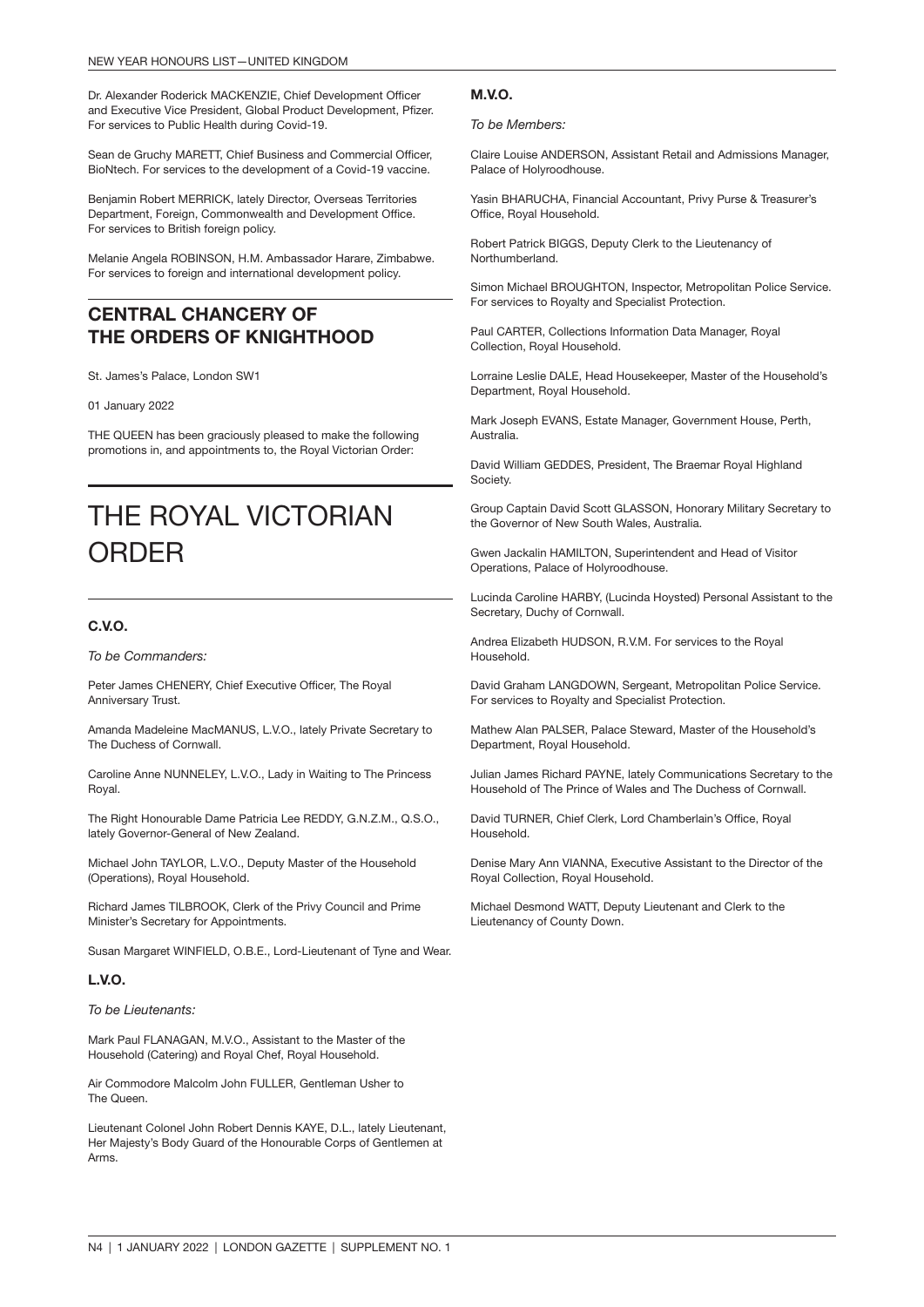### CENTRAL CHANCERY OF THE ORDERS OF KNIGHTHOOD

St. James's Palace, London SW1

01 January 2022

THE QUEEN has been graciously pleased to award the Bar to the Royal Victorian Medal (Silver) and the Royal Victorian Medal (Silver) to the undermentioned:

## BAR TO THE ROYAL VICTORIAN MEDAL (SILVER)

Anthony David CHAMBERS, R.V.M., Plumber, Crown Estate, Windsor.

Ian Charles WATMORE, R.V.M., Gamekeeper, Crown Estate, Windsor.

## ROYAL VICTORIAN MEDAL (SILVER)

James BAXTER, Estate Worker, Crown Estate, Windsor.

Stephen Edwin DUQUEMIN, General Catering Assistant (Stores), Master of the Household's Department, Royal Household.

Jerome Gregory FINNIS, lately Gentleman in Ordinary, Chapel Royal, St James's Palace.

Pascal Florian GEELER, Chef, Household of The Prince of Wales and The Duchess of Cornwall.

Andrew Henry GROCOCK, lately Aircraft Handler. For services to Royal Travel.

Andrew Robert HAMPSTEAD, Horticulturalist, Crown Estate, Windsor.

Karen Ann ORAM, Glasshouse Gardener, Royal Gardens, Windsor.

Trevor John POPE, Gardener, Government House, Perth, Western **Australia** 

Stuart ROBERTSON, Palace Attendant, Palace of Holyroodhouse.

William Graham TAYLOR, Carpenter, Sandringham Estate.

### CENTRAL CHANCERY OF THE ORDERS OF KNIGHTHOOD

St. James's Palace, London SW1

01 January 2022

THE QUEEN has been graciously pleased to give orders for the following appointments to the Order of the Companions of Honour:

## ORDER OF THE COMPANIONS OF HONOUR

#### *To be Members:*

Frank Ernest FIELD, Lord FIELD OF BIRKENHEAD, D.L. For Political and Public Service.

Sir Paul Maxime NURSE. For services to Science and Medicine in the UK and Abroad.

### CENTRAL CHANCERY OF THE ORDERS OF KNIGHTHOOD

St. James's Palace, London SW1

01 January 2022

THE QUEEN has been graciously pleased to give orders for the following promotions in, and appointments to, the Most Excellent Order of the British Empire:

## ORDER OF THE BRITISH EMPIRE

(MILITARY DIVISION)

MINISTRY OF DEFENCE (ROYAL NAVY)

#### K.B.E.

*To be an Ordinary Knight Commander of the Military Division of the said Most Excellent Order:*

Vice Admiral Christopher Reginald Summers GARDNER, C.B.E., Royal Navy, C031770A.

#### C.B.E.

*To be Ordinary Commanders of the Military Division of the said Most Excellent Order:*

Captain Mark Edgar John ANDERSON, Royal Navy, C038418H.

Brigadier Daniel James Edward CHEESMAN, M.B.E., Royal Marines, N029047U.

Surgeon Commodore Stuart Mark COLLETT, Royal Navy, C038452E.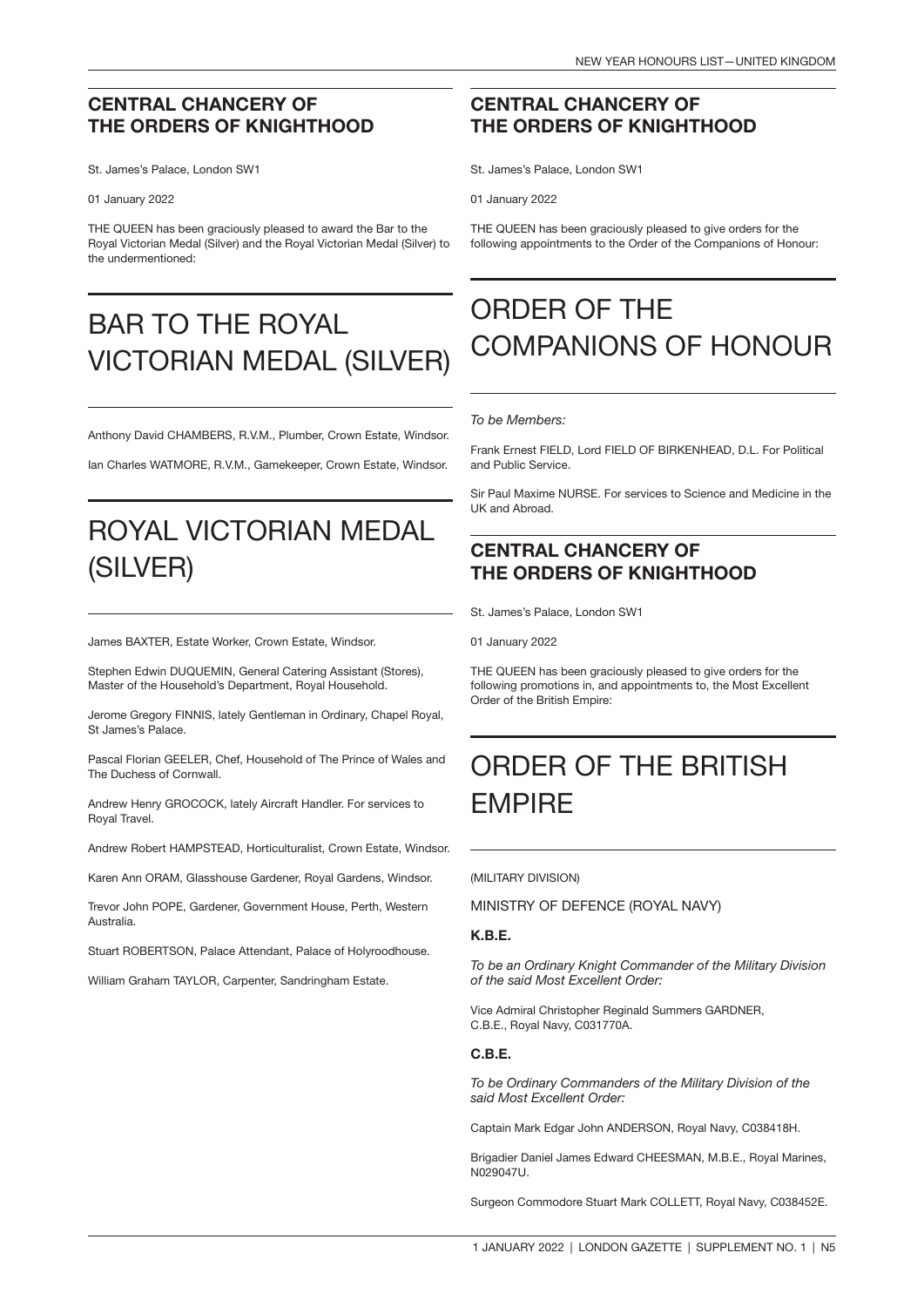#### O.B.E.

*To be Ordinary Officers of the Military Division of the said Most Excellent Order:*

Colonel Richard Charles MORRIS, M.B.E., Royal Marines, N029512D.

Commander Katie Marie MUIR, Royal Navy, V031224U.

Colonel Simon Milward ROGERS, Royal Marines, N029442M.

Surgeon Commander Lisa Claire STEVENS, Royal Navy, V030842N.

Commander Mark WALKER, Royal Navy, C041229N.

#### M.B.E.

*To be Ordinary Members of the Military Division of the said Most Excellent Order:*

Lance Corporal Alexandre Pierre CASSABOIS, Royal Marines, 30184925.

Lieutenant Carlo Riccardo CONTALDI, Royal Marines Reserve, 30079921.

Chief Petty Officer Colette Natasha GREEN, Queen Alexandra's Royal Naval Nursing Service, 30097894.

Leading Logistician (Writer) Rebecca Anne HARRINGTON, Royal Navy, 30149182.

Warrant Officer Class 1 Robert McAusland HENDERSON, M.V.O., Royal Marines, P048913L.

Lieutenant Commander Edward HIGGINS, Royal Navy, C999908W.

Warrant Officer Class 1 John McWILLIAMS, Royal Marines Reserve, P040585K.

Petty Officer Medical Assistant Jessica METCALFE, Royal Navy, 30154532.

Lieutenant Commander Gordon SMITH, Royal Naval Reserve, C997182B.

Chief Petty Officer Logistician (Catering Services) Robert THOMPSON, Royal Navy, D226906G.

MINISTRY OF DEFENCE (ARMY)

#### C.B.E.

*To be Ordinary Commanders of the Military Division of the said Most Excellent Order:*

Major General Christopher Brendan Kevin BARRY, O.B.E., 546488.

Colonel Craig Ian HANSON, 548195.

Brigadier Robin Ronald Edward LINDSAY, 542997.

Colonel Alan MISTLIN, 525238.

Major General Simon Howe BROOKS-WARD, C.V.O., O.B.E., T.D., V.R., 528732.

#### O.B.E.

*To be Ordinary Officers of the Military Division of the said Most Excellent Order:*

Lieutenant Colonel Oliver James Michael BARTELS, Royal Army Medical Corps, 546716.

Colonel James Nicholas Briers BIRCH, 541075.

Acting Lieutenant Colonel Timothy Andrew WIGHT-BOYCOTT, Royal Tank Regiment, 556056.

Lieutenant Colonel David Royston John CALDER, Corps of Royal Engineers, 560835.

Colonel Kirsten Julie DAGLESS, 546834.

Lieutenant Colonel Timothy James Jonathan DRAPER, The Royal Regiment of Scotland, 555426.

Lieutenant Colonel David Anthony GOODACRE, Army Air Corps, 543819.

Lieutenant Colonel James Robert HOWARD, Royal Tank Regiment, 552404.

Lieutenant Colonel Timothy Paul JAMES, The Yorkshire Regiment, 544923.

Lieutenant Colonel Keith Edward SPIERS, T.D., V.R., The Royal Anglian Regiment, Army Reserve, 546812.

Lieutenant Colonel Caroline Charlotte VINCENT, Queen Alexandra's Royal Army Nursing Corps, 555704.

#### M.B.E.

*To be Ordinary Members of the Military Division of the said Most Excellent Order:*

Warrant Officer Class 2 Dominic Jason BELLMAN, Royal Regiment of Artillery, 25216975.

Major Mark Eric BLACK, The King's Royal Hussars, 25032293.

Lieutenant Colonel Bryon Harvey BROTHERTON, The Royal Scots Dragoon Guards, 561796.

Corporal Darren Iain BURMIS, Intelligence Corps, 30141631.

Lieutenant Colonel Lucinda Jane BUTLER, The Royal Logistic Corps, 563550.

Captain Oliver George Owen CARMICHAEL, Scots Guards, 30128886.

Acting Major James William CARRAHAR, V.R., Adjutant General's Corps (Educational & Training Services Branch), Army Reserve, 25174138.

Acting Lieutenant Colonel Ross Alexander CARTER, Corps of Royal Electrical and Mechanical Engineers, 559539.

Major James Richard CHACKSFIELD, The Royal Regiment of Fusiliers, 30060474.

Colour Sergeant Roger Anthony Maurice COATES, V.R., Coldstream Guards, Army Reserve, 24714684.

Staff Sergeant Timothy Alan William DAVIES, Corps of Royal Electrical and Mechanical Engineers, 25233494.

Major James Alexander DOUGLAS, Adjutant General's Corps (Staff and Personnel Support Branch), 30046904.

Acting Lieutenant Colonel Gary Anthony FITCHETT, Royal Army Medical Corps, 553853.

Warrant Officer Class 2 David Kingsley GOSNEY, Royal Regiment of Artillery, 25133029.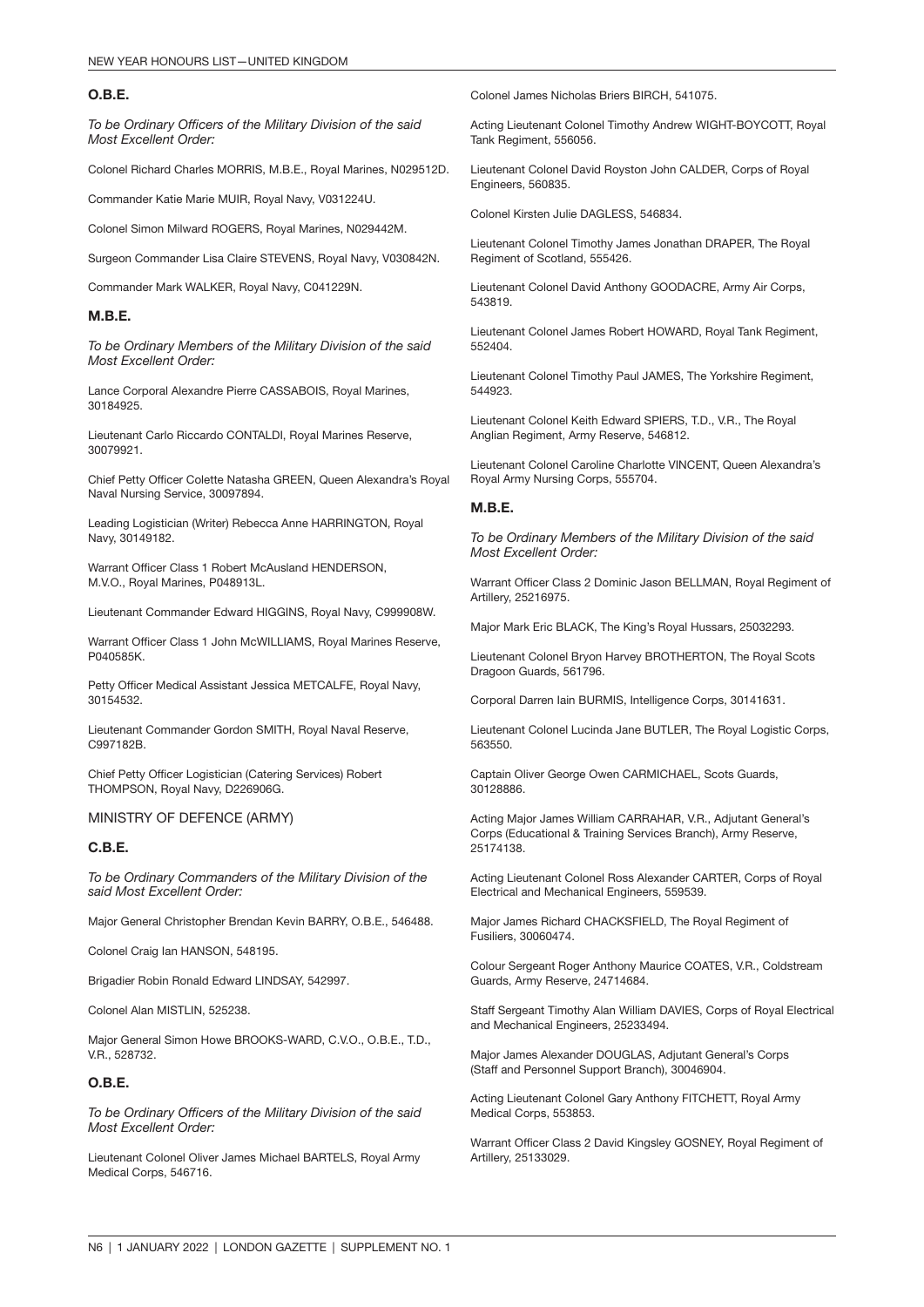Warrant Officer Class 1 Donald Edward GRANT, The Royal Scots Dragoon Guards, 25090017.

Captain Thomas James HAMES, Intelligence Corps, 30223358.

Staff Sergeant Nikky Stephen HAWKE, Royal Army Veterinary Corps, 25088011.

Major Martin HAYES, The Royal Logistic Corps, 24792973.

Staff Sergeant Ty JEWELL, Royal Army Medical Corps, 30112150.

Major Daniel Anthony JONES, Royal Regiment of Artillery, 25194886.

Lieutenant Colonel Callum Angus Mackay LANE, The Royal Regiment of Scotland, 532205.

Colour Sergeant Perrie Michael LEITH, V.R., The Royal Regiment of Scotland, Army Reserve, 24743002.

Lieutenant Colonel Ruth Rosemary LITTLEJOHNS, V.R., Adjutant General's Corps (Staff and Personnel Support Branch), Army Reserve, 524130.

Lieutenant Colonel Jonathan Stewart MACGILL, Adjutant General's Corps (Royal Military Police), Army Reserve, 529534.

Lieutenant Colonel Andrew George MAUND, Royal Army Medical Corps, 30027846.

Acting Sergeant Roxanne Ellouise McKINNON, Intelligence Corps, Army Reserve, 30121542.

Major Brendon METHERELL, Intelligence Corps, 25003083.

Lance Corporal Danielle Marie COLLINGRIDGE-MOORE, Intelligence Corps, Army Reserve, 30255616.

Major Taniya Elizabeth Sarah MORRIS, Army Air Corps, Army Reserve, 537348.

Warrant Officer Class 1 Adam Robert PHILPOTTS, Royal Corps of Signals, 25141233.

Lieutenant Colonel Melanie Emma PRANGNELL, Army Cadet Force, 565968.

Warrant Officer Class 2 Martin Raymond PRICE, Corps of Royal Electrical and Mechanical Engineers, 24907558.

Corporal Andrew Ronald RITCHIE, Royal Army Medical Corps, 30142708.

Acting Lieutenant Colonel Stefan Karol SIEMIENIUCH, Corps of Royal Engineers, 565363.

Captain Timothy John SMALLEY, Corps of Royal Engineers, Army Reserve, 551501.

Major Angus Donald STEELE, The Royal Regiment of Scotland, 24743493.

Corporal Joseva Koroi VAKACOKAIVALU, The Rangers Regiment, 25090977.

Warrant Officer Class 1 Lindsey John WARE, Royal Corps of Signals, 25075648.

Lieutenant Colonel Liam Paul WILSON, The Royal Regiment of Fusiliers, 552521.

#### MINISTRY OF DEFENCE (ROYAL AIR FORCE)

#### D.B.E.

*To be an Ordinary Dame Commander of the Military Division of the said Most Excellent Order:*

Air Marshal Susan Catherine GRAY, C.B., O.B.E., Royal Air Force, 9564G.

#### C.B.E.

*To be Ordinary Commanders of the Military Division of the said Most Excellent Order:*

Group Captain Jonathan Blythe CRAWFORD, O.B.E., Royal Air Force, 2634354S.

Group Captain Gavin Paul HELLARD, Royal Air Force, 2631203R.

#### O.B.E.

*To be Ordinary Officers of the Military Division of the said Most Excellent Order:*

Group Captain Nicholas Charles Joseph BRITTAIN, Royal Air Force, 5208068N.

Group Captain William Edward DOLE, Royal Air Force, 5207960G.

Group Captain Shaun GEE, Royal Air Force, 5206413L.

Group Captain Richard David GRIMSHAW, Royal Air Force, 2633035R.

Wing Commander Dominic Francis Owen HOLLAND, Royal Air Force, 5208981D.

Group Captain Sarah Catherine MOOREHEAD, Royal Air Force, 2672223E.

Wing Commander Piers Lawrence MORRELL, Royal Air Force, F8431337.

#### M.B.E.

*To be Ordinary Members of the Military Division of the said Most Excellent Order:*

Flight Sergeant Carl BARKER, Royal Air Force, 30000562.

Chief Technician Lee Owen BETTS, Royal Air Force, K8430138.

Senior Aircraftman Shona Claire BROWNLEE, Royal Air Force, 30172351.

Squadron Leader Mark DISCOMBE, A.F.C., Royal Air Force, 8304265P.

Wing Commander Nathan FOSTER, Royal Air Force, 30005628.

Master Aircrew James FOWLER, Royal Air Force, K8261060.

Squadron Leader Angela HEMLIN, Royal Air Force, P8236818.

Flight Lieutenant Steven Mathew HEWER, Royal Air Force, 8304847B.

Squadron Leader Katherine Alexandra LEE, Royal Air Force, 220754.

Flight Lieutenant Jonathan Patrick O'ROURKE, Royal Air Force, 8029854C.

Corporal Christopher Stephen RIMMER, Royal Air Force, 30091391.

Squadron Leader Tracey McDonnell ROWLANDS, Royal Air Force, 8239319G.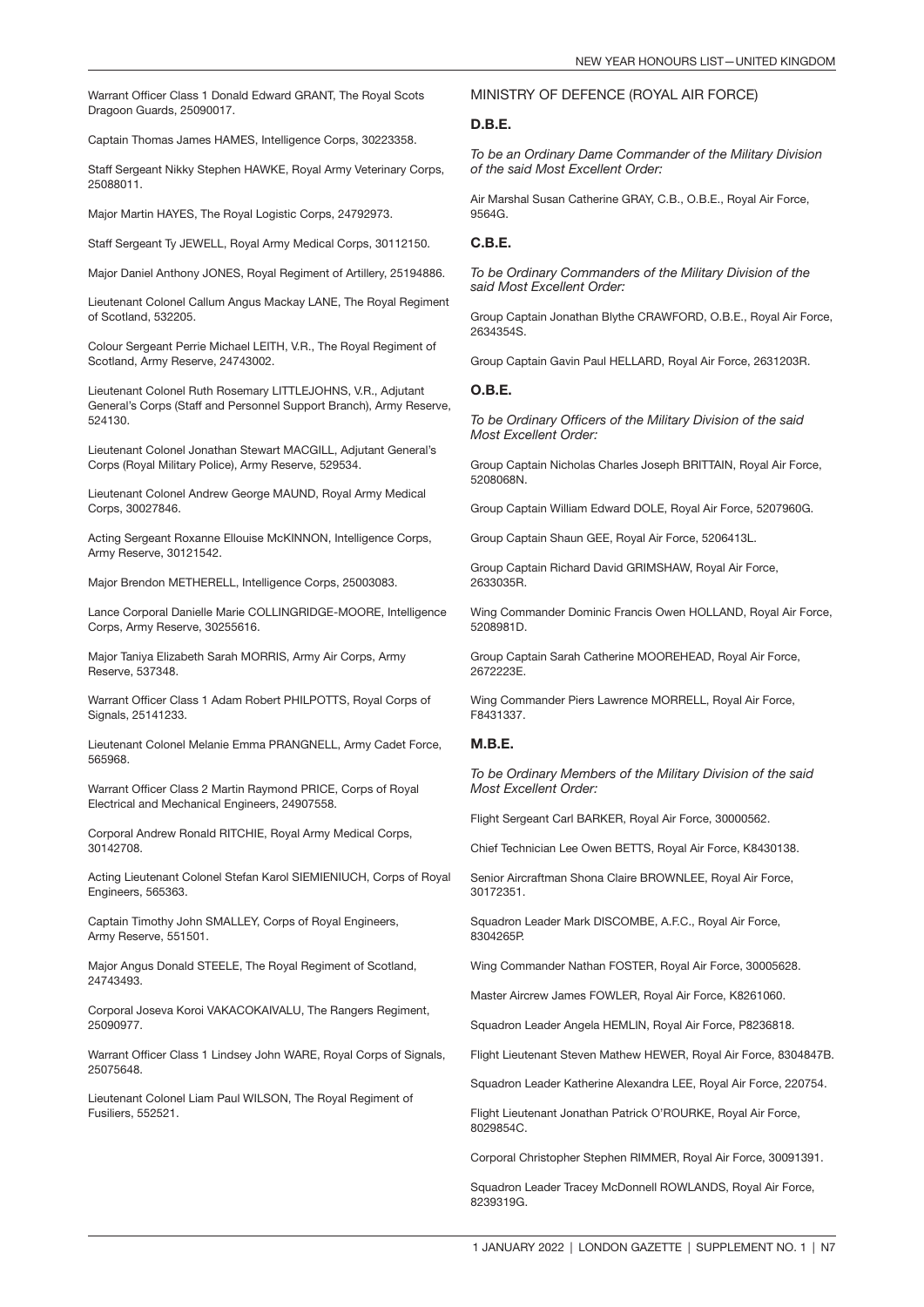## ORDER OF THE BRITISH EMPIRE

(CIVIL DIVISION)

#### D.B.E.

*To be Ordinary Dames Commander of the Civil Division of the said Most Excellent Order:*

Dr. Vivienne COX, C.B.E., Independent Non-Executive Director and Workforce Engagement Director, GSK and Chair, Rosalind Franklin Institute. For services to Sustainability, and to Diversity and Inclusion in Business.

Dr. Jennifer Margaret HARRIES, O.B.E., Chief Executive, UK Health Security Agency. For services to Health.

Sylvia Lloyd HEAL. For Political and Public Service.

Laura Rebecca KENNY, C.B.E. For services to Cycling.

Sara KHAN, lately Lead Commissioner, Commission for Countering Extremism. For services to Human Rights and Counter Extremism.

Professor Helen Jayne STOKES-LAMPARD, Chair, Academy of Medical Royal Colleges and Chair, National Academy of Social Prescribing. For services to General Practice.

Emily LAWSON, lately Chief Commercial Officer, NHS England and NHS Improvement. For services to the NHS, particularly during Covid-19.

Diane Elizabeth LEES, C.B.E., Director General, Imperial War Museum. For services to Museums and Cultural Heritage.

Joanna LUMLEY, O.B.E. For services to Drama, to Entertainment and to Charitable Causes.

Professor Julie Elspeth LYDON, O.B.E., lately Vice-Chancellor, University of South Wales. For services to Higher Education.

Dr. June Munro RAINE, C.B.E., Chief Executive, Medicines and Healthcare products Regulatory Agency. For services to Healthcare and the Covid-19 Response.

Vanessa REDGRAVE, C.B.E., Actress. For services to Drama.

Professor Sarah Marcella SPRINGMAN, C.B.E., Rector and Professor of Geotechnical Engineering, ETH Zurich. For services to Engineering and to International Sports Administration.

#### K.B.E.

*To be Ordinary Knights Commander of the Civil Division of the said Most Excellent Order:*

The Right Honourable Professor Ajay Kumar, Lord KAKKAR. For services to Healthcare and Public Service.

The Right Honourable Thomas McLaughlin, Lord McAVOY OF RUTHERGLEN. For Political and Public Service.

#### C.B.E.

*To be Ordinary Commanders of the Civil Division of the said Most Excellent Order:*

Adesola Olumide ADETOSOYE, O.B.E., Chief Executive, Bromley Council. For services to Children's Welfare.

Charles Edward ALEXANDER, Chair, Opera Rara, Chair of the Board, Royal Marsden NHS Foundation Trust and lately Lead Non-Executive Board Member, Department for Digital, Culture, Media and Sport. For voluntary and charitable services to the Arts, to Culture and to Health.

Timothy Edward Douglas ALLAN. For services to Business, Charity and the Arts.

Professor Myles ALLEN, Professor of Geosystem Science, University of Oxford. For services to Climate Change Attribution and Prediction and Net-Zero.

Edmund John Seward ANDERSON, Chairman and Independent Non-Executive Director, National Savings and Investments. For services to the Financial Sector and Public Life in Yorkshire.

Countess Sally Jean De La BEDOYERE, lately Chief Executive Officer, Blue Cross. For services to Animal Welfare.

Professor Jonathan Richard BENGER, Chief Medical Officer, NHS Digital. For services to the NHS.

Professor Phillip Thomas BLYTHE, FREng., Chief Scientific Adviser, Department for Transport. For services to Science and Engineering in Transport and Government.

Sandra Mary BOWKER (Sandra Wallace), Co-Chair, Social Mobility Commission. For services to Law, to Professional Services and to Social Mobility.

Barbara Dana BROCCOLI, O.B.E., Film Producer. For services to Film, to Drama, to Philanthropy and to Skills.

Jonathan BROOMFIELD, Director, Department for Environment, Food and Rural Affairs. For Public Service.

Linda BROWN, Chief Executive Officer, Criminal Injuries Compensation Authority. For services to Justice and the Victims of Crime.

Lisa Jane BURGER, Executive Director and Joint Chief Executive, National Theatre. For services to the Arts.

Roger BURNLEY, Chief Executive, Asda Stores Ltd. For services to the Food Supply Chain.

Kirsty Johnstone BUSHELL, National Vice Chairman SSAFA. For voluntary service to the Armed Forces.

Dr. Elizabeth Kelly CAMERON, O.B.E., Director and Chief Executive Officer, Scottish Chambers of Commerce. For services to the Promotion of Scotland and UK International Trade.

Julia CHARLES (Julie Jaye Charles). For services to Equality, to Intersectionality and to People with Disabilities.

Jennifer COLES, Director of Children's Services, Hertfordshire County Council. For services to Children's Social Care.

Martin John COLES, Chief Executive, Marine Society and Sea Cadets. For services to Young People and Maritime Education.

Steven Martin COOPER, Co-Chair, Social Mobility Commission. For services to Banking and Social Mobility.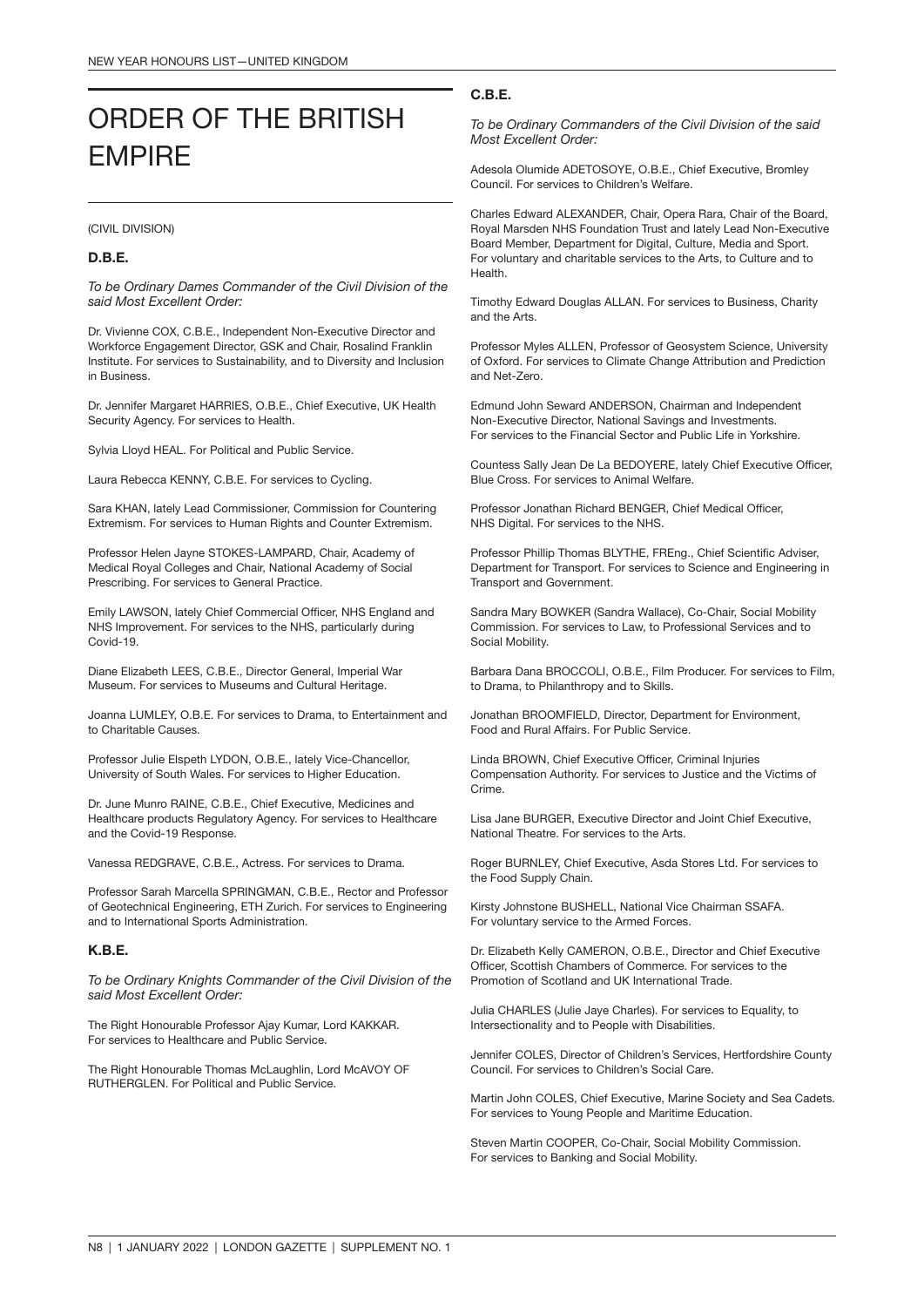Andrew Peter COSSLETT, lately Chairman, Rugby Football Union. For services to the Rugby Football Union.

Leora Anne CRUDDAS, Chief Executive, Confederation of School Trusts, London. For services to Education.

Jody Alan CUNDY, O.B.E. For services to Cycling.

John Andrew DAWSON, Chief Executive Officer, Oxford BioMedica. For services to UK Life Science.

John Stephen DENHOLM, Chairman, J & J Denholm Ltd. For services to the Maritime Sector and Charities.

Esmeralda DEVLIN, O.B.E. For services to Design.

Professor James DIGGLE, Emeritus Professor of Greek and Latin, University of Cambridge. For services to Classical Scholarship.

Alison Jane DUCKLES, Head, Learning and Development, Laing O'Rourke. For services to Education.

Rebecca Ann ELLIS, Director, Northern Ireland and Ireland Unit, Cabinet Office. For Public Service.

Martin MacLean FAIRBAIRN, lately Chief Operating Officer, Scottish Funding Council. For services to Education.

Professor Kevin Andrew FENTON, Regional Director, Officer for Health Improvement and Disparities, Department for Health and Social Care, and Regional Director, Public Health, NHS London. For services to Public Health.

Dr. John Anthony FINGLETON, Founder and Chief Executive Officer, Fingleton Ltd. For services to the Economy and to Innovation.

Professor Wendy Sue FOX (Professor Wendy Barclay), Action Medical Research Chair Virology, Imperial College. For services to Virology.

Professor Lynne Elizabeth FROSTICK, Board Member, Environment Agency. For services to Flood Risk and Coastal Erosion Management.

Professor Graham Harold GALBRAITH, Vice-Chancellor University of Portsmouth. For services to Higher Education.

Dr. Steven John GAMBLIN, F.R.S., Director of Scientific Platforms, The Francis Crick Institute. For services to Scientific Research.

John GILHOOLY, O.B.E., Artistic and Executive Director, Wigmore Hall. For services to Music.

Daniel Paul GREAVES, Crime Director, Home Office. For services to Law and Order

Paul GREENGRASS, Film Director. For services to the Arts.

Kathleen GRUSSING, Managing Director, Sapphire Partners Executive Search. For services to Business.

Albert Lawrence HEANEY, Chief Social Care Officer for Wales. For services to Social Care.

Russell Keith HOBBY, lately General Secretary, National Association of Head Teachers, West Sussex. For services to Education.

Anthony John HOROWITZ, O.B.E., Novelist. For services to Literature.

Professor Nicola Jane HORSLEY (Nicola Spence), Deputy Director, Plant and Bee Health and Chief Plant Health Officer, Department for Environment, Food and Rural Affairs. For services to Plant Health.

Tanweer IKRAM, Deputy Senior District Judge, Magistrates' Court. For services to Judicial Diversity.

Alistair James Bradbury JARVIS, Chief Executive, Universities UK. For services to Higher Education and Supporting the Higher Education, particularly during Covid-19.

John JOHNSTON, Deputy Secretary, Healthcare Policy Group, Department of Health. For services to Healthcare in Northern Ireland.

Robert JONES, Director, Threat Leadership, National Crime Agency. For services to Prevention of Serious and Organised Crime.

Professor Louise Clare KENNY, Pro Vice-Chancellor Health and Life Sciences, University of Liverpool. For services to Research in the NHS.

David Arnold KERFOOT, M.B.E., D.L., lately Chair, York, North Yorkshire LEP. For services to Rural Businesses and the Voluntary and Community Sector.

Shalini KHEMKA. For services to Entrepreneurship and to the Economy.

Professor Kamlesh KHUNTI, Professor of Primary Care Diabetes and Vascular Medicine, University of Leicester and General Practitioner, Hockley Farm Medical Practice, Leicester. For services to Health.

Louise Anne KINGHAM, O.B.E., lately Chief Executive, Energy Institute. For services to the Energy Industry.

Professor Martin Richard John KNAPP, Director, NIHR School for Social Care Research and Professor, Health and Social Care Policy, London School of Economics. For services to Social Care Research.

Professor Nicholas Robert LEMOINE, National Medical Director, Clinical Research Network, National Institute for Health Research. For services to Clinical Research, particularly during Covid-19.

Martin Steven LEWIS, O.B.E., Founder, MoneySavingExpert. For services to Broadcasting and Consumer Rights.

Dr. David George LLEWELLYN, lately Vice-Chancellor, Harper Adams University. For services to Higher Education, to the Agri-Food Chain and to Rural Industries.

Mark Richard LLOYD, Chief Executive, Local Government Association. For services to Local Government and to Charity.

Sir Laurence Henry Philip MAGNUS, Bt., Chair, Historic England and Member, Culture Recovery Board. For services to Heritage, particularly during Covid-19.

Professor Anne Elizabeth MAGURRAN, F.R.S.E., Professor of Ecology and Evolution, Centre for Biological Diversity and the Scottish Oceans Institute, University of St Andrews. For services to Biodiversity.

Professor Ravi Prakash MAHAJAN, lately President, Royal College of Anaesthetists. For services to Anaesthesia.

Andrew Leslie MARR, D.L., Director, Andrew Marr International Ltd. For services to the UK Fishing Industry.

Katherine Lyndsay MAVOR, Chief Executive, English Heritage Trust. For services to Heritage.

Robert Chad McCRACKEN, M.B.E., Performance Director, British Amateur Boxing Association. For services to Boxing.

Anthea Elizabeth Joy McINTYRE, lately Member, European Parliament, West Midlands. For Political and Public Service.

Richard Henry MEDDINGS, lately Chairman, TSB Banks. For services to the Financial Sector.

Dr. John Ruthven MITCHELL, Principal Medical Officer, Scottish Government. For services to Improving Mental Health in Scotland.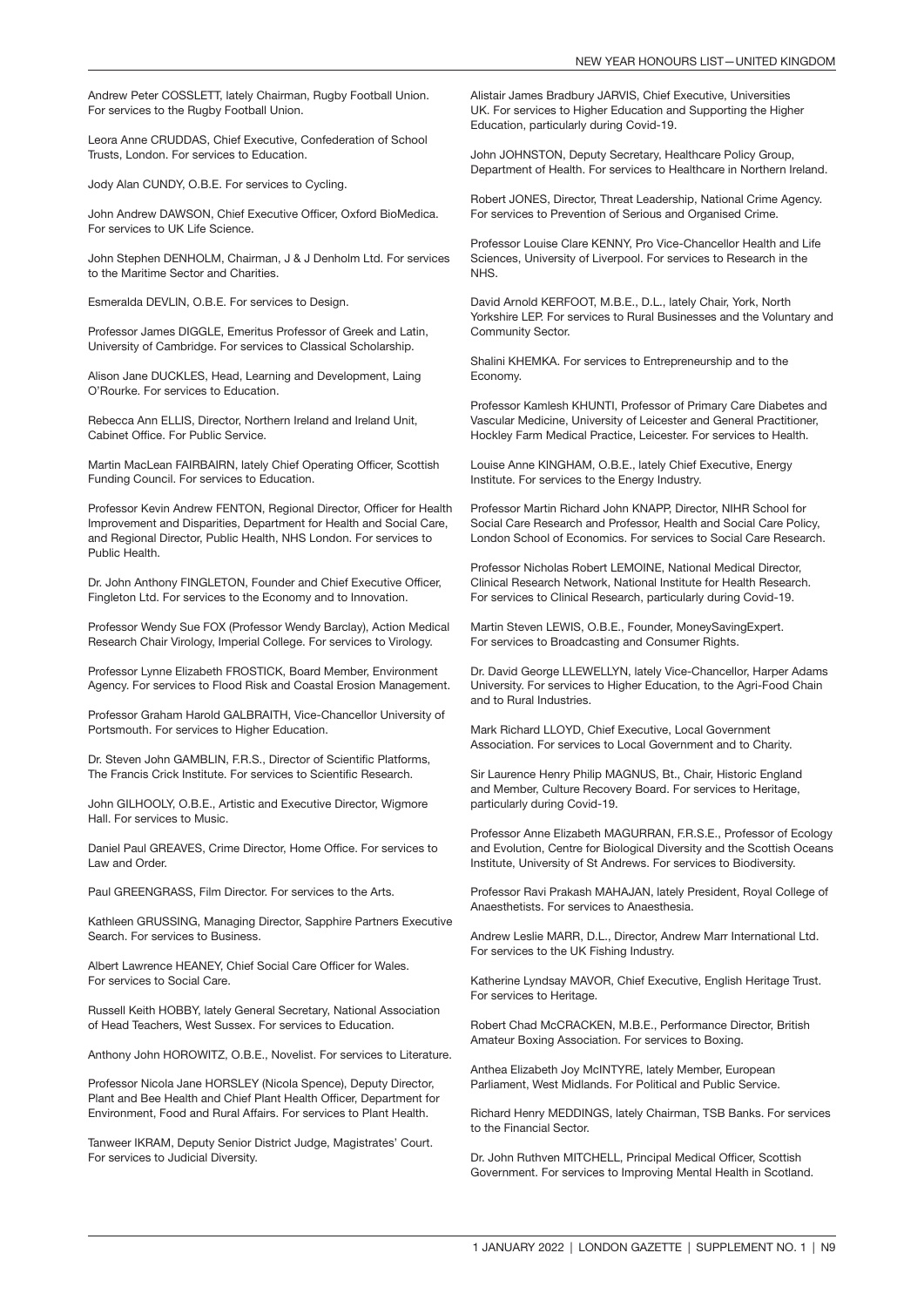Professor Kathryn Mary MITCHELL, Vice Chancellor, University of Derby. For services to Higher Education.

Leslie MONTGOMERY. For services to the Water Industry, the Environment and Overseas Aid.

Norman Loch MURRAY, F.R.S.E., lately Chairman, Scottish Ballet. For services to the Arts.

Professor Tavi MURRAY, Professor of Glaciology, Swansea University. For services to Glaciology and Climate Change Research.

Steven Geoffrey MURRELLS, Chief Executive Officer, Co-op Group. For services to the Food Supply Chain.

Professor Peter OPENSHAW, Professor of Experimental Medicine and Proconsul, Imperial College London. For services to Medicine and Immunology.

Nicholas Robson OWEN, lately UK Chair, Deloitte LLP. For services to the Professional Services Sector.

Stephen Mackenzie PARK, O.B.E., Performance Director, British Cycling. For services to Cycling.

Professor Malcolm Colin PRESS, Vice-Chancellor, Manchester Metropolitan University. For services to Higher and Technical **Education** 

Professor Mark RADFORD, Chief Nurse, Health Education England and Deputy Chief Nursing Officer, NHS England and NHS Improvement. For services to Nursing.

David Thomas RAW, Deputy Director, H.M. Treasury. For services to the Covid-19 Response.

Stephen Michael REESE, Solicitor and Partner, Clifford Chance LLP Lawyer. For services to the Covid-19 Response.

Benjamin RIMMINGTON, lately Co-Director, Road Safety Standards and Services, Department for Transport. For services to Transport during Covid-19.

Michael Roy ROBERTS, Style Director, Vanity Fair Magazine. For services to Fashion.

Claudia RODEN, Cookery Author. For services to Food Culture.

Francis ROGERS, Chief Executive, Liverpool City Region Combined Authority and Director General, Merseytravel. For services to Leading Local Government Reform in the Liverpool City Region.

Philippa Claire ROUSE, Director, Future Border and Immigration System, Home Office. For Public Service.

Donna SANDERSON (Donna Ward), Director, Poverty, Families and Disadvantage, Department for Work and Pensions. For Public Service.

Laura Manning SHOAF, lately Managing Director, Transport for the West Midlands. For services to Economic Regeneration in the West Midlands.

Susannah Kate SIMON, Director, UK-EU Trade Partnership, EU Secretariat, Cabinet Office. For Public Service.

Professor Iqbal SINGH, O.B.E., Chair, Centre of Excellence in Safety for Older People. For services to Equality and Inclusion in Healthcare.

Rachel Susan SKINNER, FREng., Executive Director, WSP. For services to Infrastructure.

Grahame Thomas SMITH. For services to the Trade Union Movement and the Promotion of Fair Work in Scotland.

Dr. Liane Margaret SMITH, FREng., Founder and Director, Larkton Ltd. For services to Engineering and Materials Science.

Timothy John SMITH, Chair, Trade and Agriculture Commission. For services to Agriculture, Food and Drink Trade Policy.

Susie WARRAN-SMITH (Susan Jane Nelson), Chair, Produced in Kent. For services to Small Businesses in the UK and to the British Food Industry.

Dr. John Frederick STAGEMAN, O.B.E., Chairman, LifeArc. For services to the Translation of Medical Research.

Moira Clare Ruby STUART, O.B.E., Presenter and Broadcaster. For services to Media.

Professor Irene Mary TRACEY, Professor of Anaesthetic Neuroscience and Warden of Merton College, University of Oxford. For services to Medical Research.

Janine Lesley TREGELLES, Chief Executive, Revitalise Respite Holidays and lately Chief Executive, Mencap. For services to People with Learning Disabilities.

Thomas Peter USBORNE, M.B.E., Founder and Managing Director, Usborne Publishing. For services to Literature.

Professor Russell Mardon VINER, Professor in Adolescent Health, University College London. For services to Child and Adolescent Health, particularly during Covid-19.

Adrian Charles VINKEN, O.B.E., D.L., Chief Executive Officer, Theatre Royal Plymouth. For services to Theatre.

Professor Nick Anthony David John WEBBORN, O.B.E., Chair, British Paralympic Association. For services to Sport and Sports Medicine.

Elizabeth Jane WHITTAKER, Director of Knowledge, Analysis and Information, H.M. Revenue and Customs. For services to the Covid-19 Response.

Professor Michael Gregg WILSON, O.B.E. For services to Film, to Drama, to Philanthropy and to Skills.

Dr. Neil Rhys WOODING. For services to Social Justice, to Equality and to the community in Wales.

#### O.B.E.

*To be Ordinary Officers of the Civil Division of the said Most Excellent Order:*

Owen ABBOTT, Head, Census and Population Statistics Methodology, Office for National Statistics. For services to Census and Population Statistics.

Syed Viqar AHMED, Founder and Chair, Community Energy London. For services to Community Energy and Decarbonisation.

Dr. Syed AHMED, Clinical Director, Health Protection Scotland. For services to the Covid-19 Vaccination Programme.

Amir ALI, lately Chair, Civil Court Users Association. For services to Court Users and the Law.

Andrew Edward ANSON, Chief Executive Officer, British Olympic Association. For services to Sport, particularly during Covid-19.

Colonel (Rtd.) Christopher Lee ARGENT, Q.V.R.M., T.D., D.L., Chair, United Kingdom Reserve Forces' Association. For voluntary service to Reserve Forces in the UK and NATO.

Lisa ARMSTRONG, Fashion Director, The Telegraph. For services to Fashion.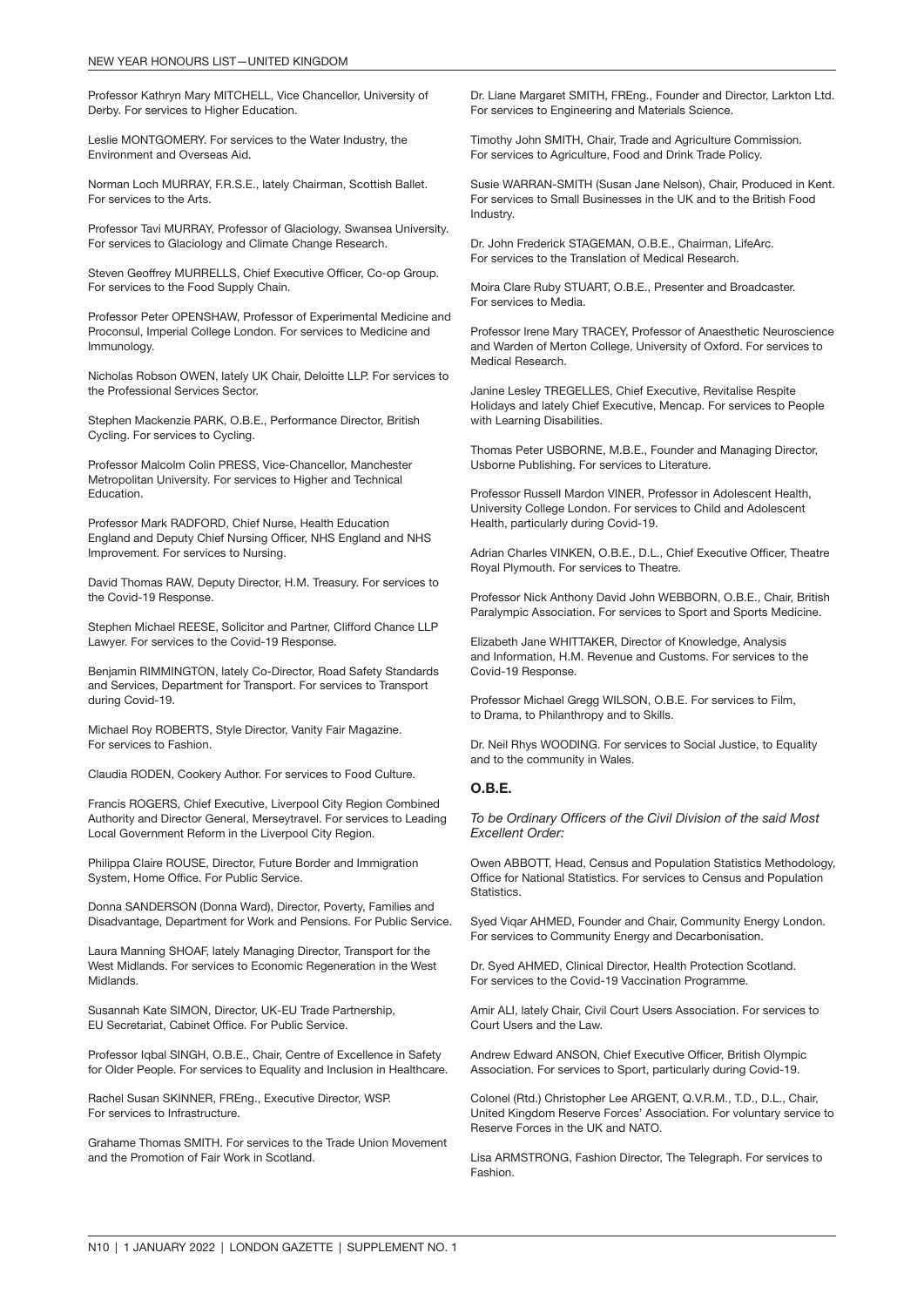Professor Anthony John AVERY, Professor of Primary Health Care, University of Nottingham. For services to General Practice.

Mohammed Asif AZIZ, Director, Healthcare Services, Boots UK Ltd. For services to Pharmacy, especially around Testing for Covid-19.

Clark Samuel BAILIE. For services to Housing and Public Management in Northern Ireland.

Natasha Louise BAKER, M.B.E. For services to Equestrianism.

Yvonne Dawn BAKER, Chief Executive, STEM Learning. For services to STEM Education.

Dr. Austin Howard BALL, lately Technical Coordinator, Compact Muon Solenoid Experiment, CERN. For services to Physics and Engineering.

Richard Edward BALLANTYNE, Chief Executive Officer, British Ports Association. For services to the Maritime Sector.

Elizabeth BARRETT, Principal, Academy Transformation Trust for Further Education. For services to Education.

Angela BARRY, School Improvement Partner and Leadership Development Consultant. For services to Education.

Thomas BENNETT, Director and Founder, researchEd, and Behaviour Advisor, Department for Education. For services to Education.

Dr. David BENTLEY, Vice-President and Chief Scientist, Illumina Cambridge Ltd. For services to Expertise and Leadership in Human Medical Genomics.

Dr. Hindpal Singh BHUI, Inspection Team Leader, H.M. Inspectorate of Prisons. For services to Prisoners and Immigration Detainees Custody Facilities during Covid-19.

Pauline BLACK, Singer, Actress and Author. For services to Entertainment.

Sharon BLYFIELD, Head Senior Manager, Early Careers and Apprenticeships, Coca-Cola Europacific Partners. For services to Apprenticeships and Skills.

Professor John Robert Fyfe BOLTON, lately Visiting Professor, Institute of Public Care, Oxford Brookes University. For services to Social Care.

Julia Nonie BOUVERAT. For Political Service.

Evelyn Jane BOWMAN, J.P., Senior Complaints Manager, Ministerial Complaints Team, H.M. Revenue and Customs. For Public Service.

Professor Veronica Elizabeth BOWMAN, Statistics and Data Science Fellow, Defence Science and Technology Laboratory. For services to Defence and the Covid-19 Response.

Antony John Peter BOWRING, Founder and Trustee, Transglobe Expedition Trust. For services to Scientific, Environmental and Educational Expeditions.

Kathryn Emma BOYD, lately Deputy Director, EU Secretariat, Cabinet Office. For Public Service.

Alan BRACE, Director of Finance, NHS Wales. For services to the NHS and the Covid-19 Response in Wales.

Anthony Thomas Andrew BRADDON, Philanthropist. For voluntary and charitable services to Homeless People and Underprivileged Children in London and the South East.

Dr. Elizabeth Ann BREEZE, Director, Centre for Philanthropy, University of Kent. For services to Philanthropic Research and Fundraising.

Amanda BRINGANS, lately Director of Fundraising, British Heart Foundation. For services to Charity.

Leslie William BROTHERSTON, Theatrical Designer. For services to Dance and Theatre.

Geoffrey Stewart BROWN, lately Chairman, St. Johnstone Football Club. For services to Scottish Football and to the community in Perth.

Henrietta BROWN, Business Operations Lead, Office for National Statistics. For services to the Census of England and Wales.

Joy Michelle BROWN, lately Senior District Crown Prosecutor, East of England, Crown Prosecution Service. For services to Law and Order.

June Muriel BROWN, M.B.E. For services to Drama and to Charity.

Kathryn Anne BROWN, lately Head of Climate Adaptation, Committee on Climate Change. For services to Climate Change Research.

Alexander Mark BURNS, Chief Executive Officer, Robert Harter Ltd. For services to the UK Automotive Industry.

Francis BUTTERFILL, Head of Integrated Services, Marshall Aerospace and Defence Group. For services to the Royal Air Force.

Robin William CALEY, Senior Lawyer, H.M. Revenue and Customs. For services to Tax and Pandemic Support.

Dr. Ian William CAMPBELL, lately Interim Executive Chair, Innovate UK. For services to Innovation.

Jaine Louise CHISHOLM CAUNT, Director General, Grain and Feed Trade Association. For services to the Promotion of International Free **Trade** 

Dr. Nira Cyril CHAMBERLAIN, President, Institute of Mathematics and its Applications. For services to Mathematical Sciences.

Philippa Minshall CHARLES, Director, The Garfield Weston Foundation. For services to Arts, to Culture and to Community Recovery.

Alpesh CHAUHAN, Music Director, Birmingham Opera Company. For services to the Arts.

Gregory Stuart CHILDS, Co-Founder, Children's Media Conference and Director, Children's Media Foundation. For services to International Trade and to the Children's Media Sector.

Jeanette Clare CHIPPINGTON, M.B.E. For services to Canoeing.

Lorraine Anne CLARKE, Regional Director and Executive Principal, ARK Schools Academy Trust, Hastings. For services to Education.

Ann CLEEVES, Author. For services to Reading and Libraries.

Valerie COCKERELL, lately, Chief Officer, Official Seed Testing Station for Scotland, Science and Advice for Scottish Agriculture. For services to Scottish Agriculture.

Hannah Lucy COCKROFT, M.B.E. For services to Athletics.

Evelyn Margaret COSGROVE, lately Principal, St Mary's High School, Newry. For services to Education.

Kadeena COX, M.B.E. For services to Athletics and Cycling.

Professor Paul CRONEY, Vice-Chancellor and Chief Executive, Teesside University. For services to Higher Education and to Economic Regeneration.

The Reverend James Alan CRUDDAS, Deputy Director, Department for Environment, Food and Rural Affairs. For Public Service.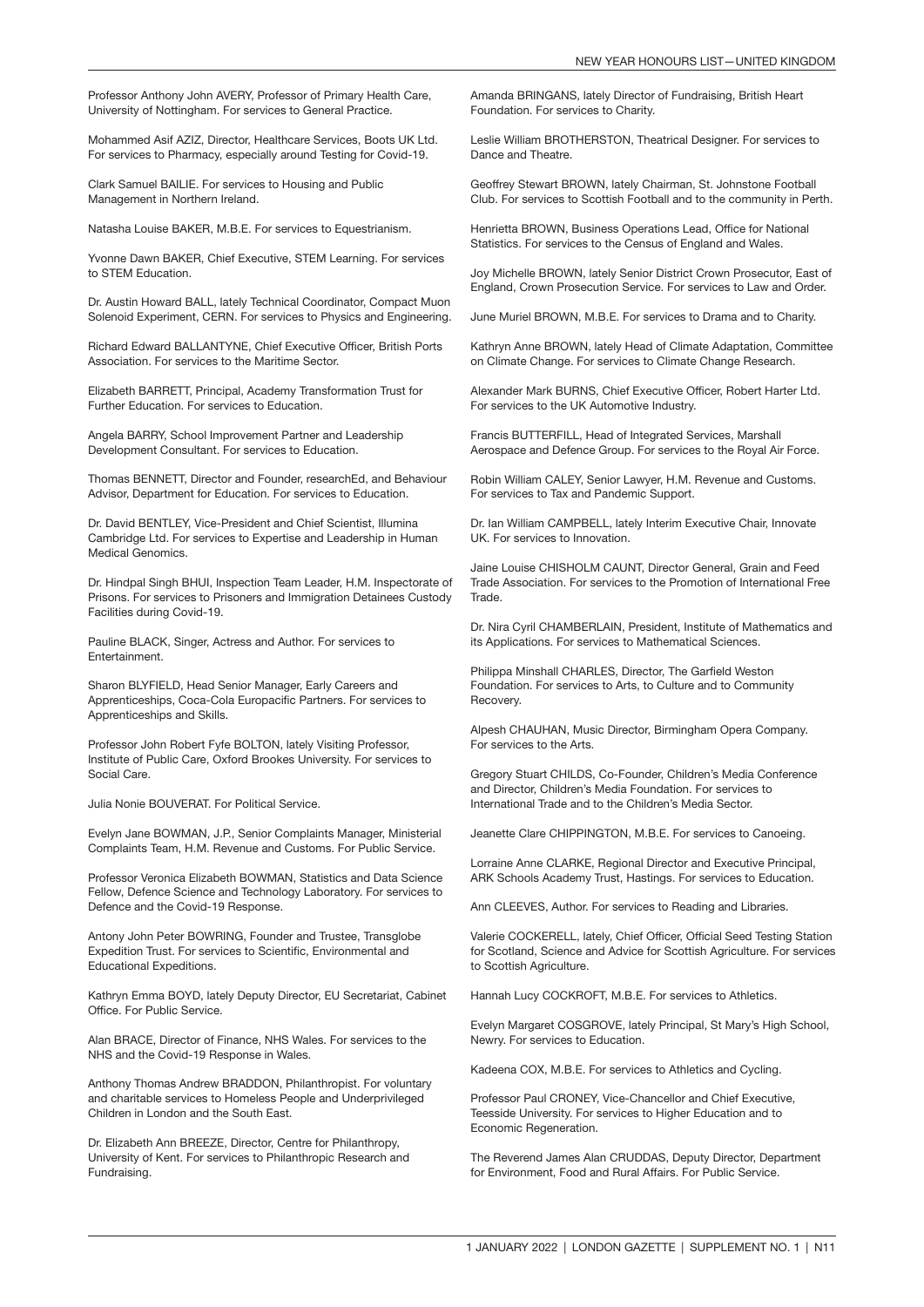Thomas Robert DALEY. For services to Diving, to LGBTQ+ Rights and to Charity.

Aled Sion DAVIES, M.B.E. For services to Athletics.

Barclay John DAVIES. For services to Public Transport and to the Government.

Sharon Tracey DAVIES, Chief Executive, Hertfordshire Care Providers Association. For services to Social Care in Hertfordshire.

Professor Helen DAVIS, Head, Division of Ophthalmology and Orthoptics, Health Sciences School, University of Sheffield. For services to Orthoptics.

Helene DEARN, West Midlands Group Director, Work and Health Services, Department for Work and Pensions. For Public Service.

David DEAVES, Founder, Dewsbury Ambulance Charities. For voluntary and charitable services to the community in Wakefield, West Yorkshire.

Sally DEBONNAIRE, Director of Production, ITV. For services to Television and voluntary service to Skills through ScreenSkills.

Madeleine Frances DESFORGES, Chief Executive Officer, National Association for Voluntary and Community Action. For services to Volunteering and to Charity.

Dr. Japinder DHESI, lately Team Leader, Cabinet Office. For Public Service.

Davinder Singh DHILLON, Chair, The Chattri Memorial Group. For services to the Commemoration of Indian Forces' Contribution in the First World War.

Dr. Grainne DORAN, General Practitioner, Northern Ireland and lately Chair, Royal College of General Practitioners Northern Ireland Council. For services to General Practice.

Paul DURRANT, Director, UK Games Talent and Finance CIC. For services to the Games Industry and Education.

Carol DUTCH, Scotland Employer, Partnership and Devolution Strategic Lead, Department for Work and Pensions. For services to Vulnerable People in Scotland.

Graham Winston EDWARDS, Chief Executive, Wales and West Utilities. For services to Business and to the Community in Wales.

Dr. David Stuart EDWARDS, lately Chair, Governing Body, Morley College London. For services to Adult and Further Education.

Obumneke Ndudirim EKEKE. For services to Computing and Artificial Intelligence Education, and to Championing Diversity and Inclusion in the Technology Sector.

Richard George EVANS, M.B.E. For services to Charitable Fundraising, particularly during Covid-19.

Mohammed Shabir FAZAL, Headteacher, Eden Boys' Leadership Academy, Manchester. For services to Education.

Jeremy Michael Dyer FIELD. For services to the Funeral Industry.

Dr. Bethany Charlotte FIRTH, M.B.E. For services to Swimming.

His Eminence Michael Louis FITZGERALD, Cardinal, Roman Catholic Church. For services to Interfaith and Interchurch Partnerships.

Deborah Mary FLEMING, Chief Executive, University Hospitals Dorset NHS Foundation Trust. For services to the NHS.

Julie Kim Anne FOLEY, Director, Flood Risk Management Strategy and National Adaptation, Environment Agency. For services to Managing Flood Risk.

Professor John Leslie Robert FORSYTHE, Medical Director, Organ Donation and Transplantation, NHS Blood and Transplant. For services to Transplant Surgery and Covid-19.

Mark James FOWLES, lately Managing Director, Nottingham Transport. For services to Public Transport and to Charity.

Simon Edward FRENCH, Chief Inspector of the Rail Accident Investigation Branch. For services to Railway Safety.

Raymond Francis FRIEL, lately Chief Executive Officer, Plymouth CAST Trust. For services to Education.

Nitin GANATRA, Actor. For services to Drama.

Sajdah Perveen GHAFOOR. For services to Cultural Awareness and Integration in Cumbria.

Julian Mark Lythel GIBBS, lately Head of Extradition, Home Office. For services to International Legal and Judicial Co-operation.

Nicholas Edward GILES, Managing Director of Consumer, Ordnance Survey. For services to the Health of the Nation.

Jagtar Singh GILL. For services to the British Sikh and Interfaith Communities.

Aonghus Coinn Huntly GORDON, Founding Trustee, Ruskin Mill Trust. For services to Cultural Heritage and Education.

Alison KILBANE-GRIFFITHS, Corporate Customer Relationship Manager, Driver and Vehicle Licensing Agency. For services to Transport.

Professor Ailsa Jane HALL, Director of the Sea Mammal Research Unit, and Professor of Biology, University of St Andrews. For services to Environmental Protection and Epidemiology.

Deborah HARRISON, Joint Managing Director, Pricecheck Toiletries Ltd. For services to International Trade.

Angela Maria HARTNETT, M.B.E., Chef. For services to the Hospitality Industry and to the NHS during the Covid-19 Response.

Lianne HAWKES, Team Leader, Ministry of Defence. For services to Defence.

Oliver James HAYDON, Deputy Director, Customs Policy, H.M. Treasury. For services to European Negotiations.

Daniel HAYES, Chief Executive, The Orders of St John Care Trust. For services to Social Care.

Emma Carol HAYES, M.B.E., Manager, Chelsea Women. For services to Association Football.

Martyn John HENDERSON, Chief Executive, Sports Grounds Safety Authority. For services to Sports Safety during Covid-19.

Dr. Clive HICKMAN, Chief Executive Officer, The Manufacturing Technology Centre Ltd. For services to Engineering Manufacturing and Technology Development.

Dr. Roger Ronald HIGHFIELD, Science Director, Science Museum Group. For services to Public Engagement with Science.

Victoria Jane HORNBY, Chief Executive Officer, Mental Health Innovations. For services to the Charitable Sector during Covid-19.

Sally Colette HUNT, Council Member, ACAS. For services to Industrial Relations.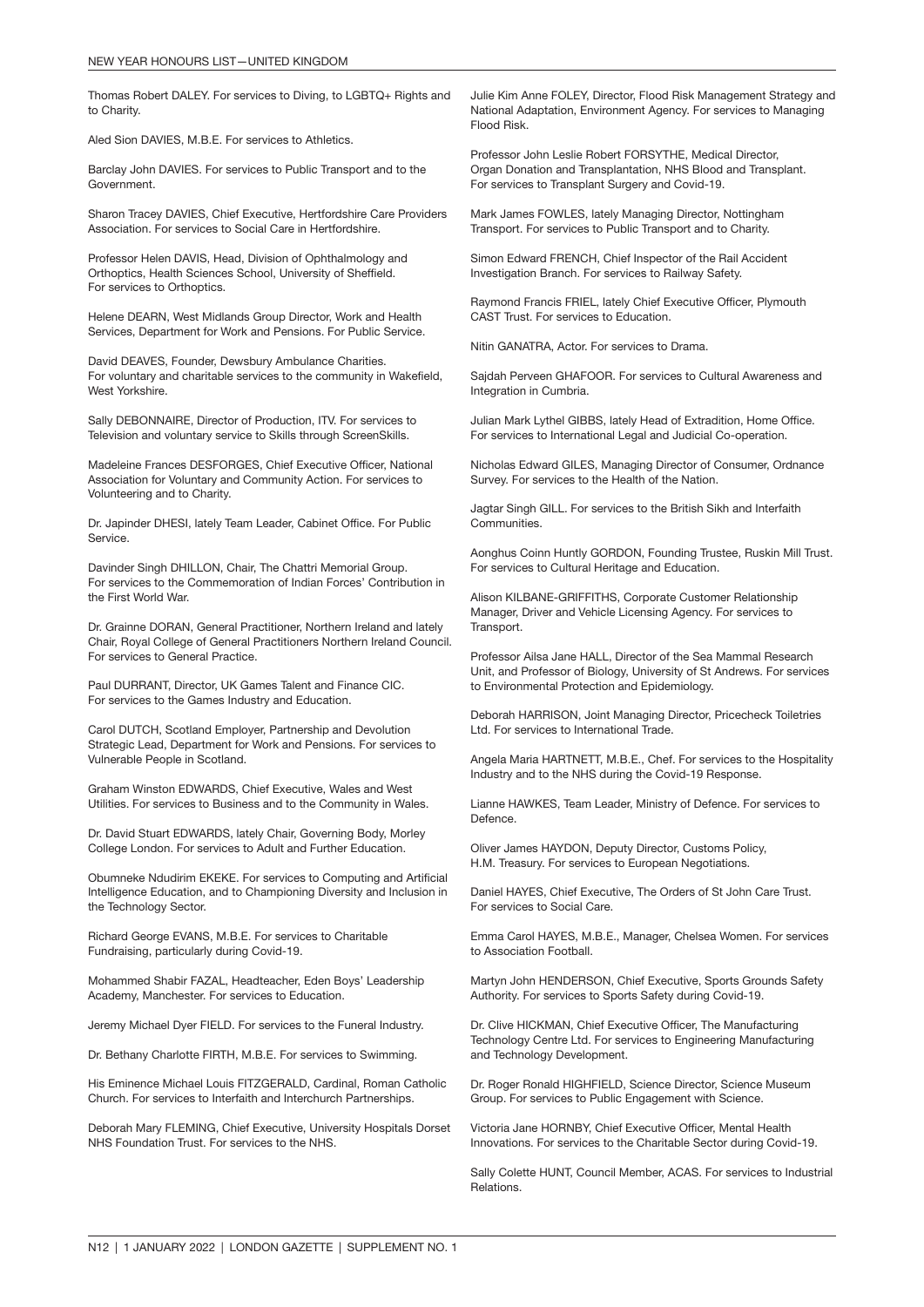Pamela Susan HUTCHINSON. For services to Diversity and Inclusion in the Financial Services Sector.

Raymond HUTCHINSON, Managing Director, Gilbert-Ash. For services to the Construction Industry and to Diversity and Inclusion.

Robin HUTSON. For services to the Hospitality Industry and Philanthropy.

Dr. Andre Jan IMICH, Special Educational Needs and Disabilities Professional Advisor, Department for Education. For services to Children and Young People.

Julius Peregrine Harold Shepherd WOLFF-INGHAM, Head of Marketing and Fundraising, The Salvation Army, UK and Republic of Ireland. For services to Charitable Fundraising.

Deborah Mary INSKIP, D.L. For services to the community in Bedfordshire, particularly during Covid-19.

Timothy Drysdale JACKSON, lately Principal, Sparsholt College and Andover College. For services to Further Education.

James Gerard JAMIESON, Chairman, Local Government Association. For services to Local Government.

Professor Ali Sadiq Mohammad JAWAD, Professor of Rheumatology, Barts and the London School of Medicine and Consultant Rheumatologist, Barts Health NHS Trust. For services to Healthcare.

Sharath Kumar JEEVAN, lately Chief Executive Officer, STiR Education. For services to Education.

David Hugh JOHNSTON, Head, Digital Trust and Evidence Group. For services to Law Enforcement.

Matthew Leon JONES, Executive Principal, ARK Globe Academy, London. For services to Education.

Rohini SHARMA JOSHI, lately Equality, Diversity and Inclusion Manager, Trust Housing Association, Edinburgh. For services to Equality, Diversity and Inclusion.

Hanif Mohamed KARA, Design Director and Co-Founder, AKT II and Professor in Practice of Architectural Technology, Harvard Graduate School of Design. For services to Architecture, to Engineering and to Education.

Zoe Elizabeth KEETON, Head, Regulatory Affairs UK and Ireland, RWE Renewables. For services to the Renewable Energy Sector.

Millie KENDALL, M.B.E., Chief Executive Officer, British Beauty Council. For services to the Hair and Beauty Industry.

Catherine Margaret KITCHEN, Chief Executive Officer, Skylark Partnership Academy Trust and Chair, National Association of Hospital Education. For services to Children and Young People.

John Andrew KNEEN, HR Manager, Shell Energy, Shell Human Resources. For services to Diversity and Inclusion.

Carol LAKE, Member, Cultural Recovery Board. For services to the Arts during Covid-19.

Dr. Alexander Geoffrey LAMBERT, Deputy Director, Covid Infection Survey Operations, Office for National Statistics. For services to Statistics and Public Health.

Matthew James LANHAM, Chief Executive Officer, Neuro Muscular Centre. For services to People affected by Neuro Muscular Conditions in the UK.

Clive Anthony LAWRENCE, lately Executive Headteacher, St Giles' School, Derby. For services to Education.

Neil LEITCH, Chief Executive Officer, Early Years Alliance. For services to Education.

Dr. Katharine LIDDELL, lately Officer, National Crime Agency. For services to Law Enforcement and Ecology.

Julie LINDSAY, Chief Operating Officer, Office of the Public Guardian. For services to Vulnerable People and to the Community.

Andrew Ian LOVETT, Chair, Association of Independent Museums. For services to Cultural Heritage, particularly during Covid-19.

Alison Natalie Kay LOWE, lately Chief Executive Officer, Touchstone. For services to Mental Health and Wellbeing during Covid-19.

Amritpal Singh MAAN, Philanthropist. For services to the Sikh Community and to Charity.

Dr. Joanna MACRAE, Co-Head, International Forests and Land Use, Department for Environment, Food and Rural Affairs. For services to the Environment.

Drusilla MAIZEY, Chair, NHS Business Services Authority. For services to the NHS.

Marie MALLON, M.B.E., Chair, Labour Relations Agency. For services to Industrial and Employment Relations in Northern Ireland, particularly during the Covid-19 Pandemic.

Christopher John Justin MANSON, Interim Chief Executive, UK Government Investments. For services to Business and the Economy.

Dr. Ruth Eleanor MARCH, Senior Vice President, Precision Medicine and Biosamples, AstraZeneca. For services to UK Science and the Covid-19 response.

William MARKS, Senior Policy Liaison, Analysis and Civil Contingencies Secretariat Dashboard, Cabinet Office and Office of National Statistics. For Public Service.

Helene Alexandra MARSHALL. For services to Maternity Education in Scotland.

Ian James MARSHALL. For Public and Political Service.

Simon Peter Anthony MASSARELLA, J.P., National Digital Lead for the Magistracy. For services to the Administration of Justice.

Jeremy Paul MAYHEW, Member, Court of Common Council and lately Chairman, Finance Committee, City of London. For public and voluntary service to the City of London.

Russell Warren McCALLION, Group Human Resource Director, PD Ports. For services to Business and to the community in the Tees Valley.

Sean Patrick McCARRY, Regional Commander, Community Rescue Service. For services to the community in Northern Ireland.

David McCARTHY, Team Leader, Ministry of Defence. For services to Defence.

Dr. Catherine Isabel McCLAY, lately Head of Futures, National Grid. For services to the Energy Sector and the Promotion of **Decarbonisation** 

Catherine Lynne McCLURE, Director, Cambridge Mathematics. For services to Education.

Horace Michael McEVOY, M.B.E., lately Councillor. For services to the community in North Wales.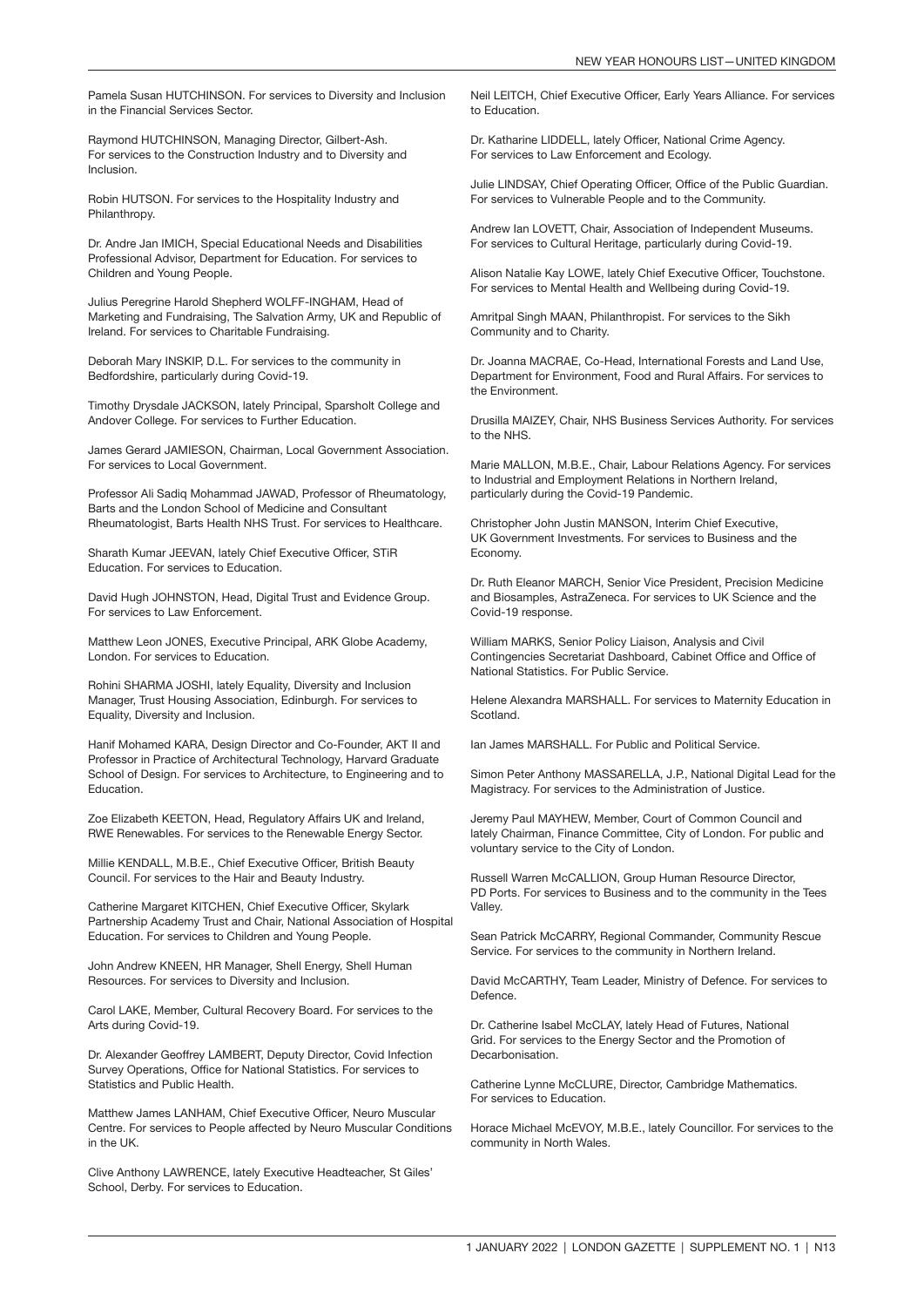Kevin Paul McGEE, Joint Chief Executive, East Lancashire Hospitals NHS Trust and Blackpool Teaching Hospitals NHS Foundation Trust. For services to the NHS.

Brenda Sophia EDMENSON-McLEISH, Chief Executive Officer, The Learning Curve Group, For services to Further Education.

Keith Andrew MEADE, Assistant Head, Physical Security Policy, Ministry of Defence. For services to Defence and to Diversity.

Professor Jonathan MICHIE, Professor, Innovation and Knowledge Exchange and President, Kellogg College, University of Oxford. For services to Education.

Hannah Louise MILLS, M.B.E. For services to Sailing and the Environment.

Professor Robert Minge MOKAYA, Professor of Materials Chemistry and Pro-Vice-Chancellor for Global Engagement, University of Nottingham. For services to the Chemical Sciences.

Donna Charlotte MOLLOY, Director, Policy and Practice, Early Years Intervention Foundation. For services to Vulnerable Children and Young People.

Bridget Isabella MONGAN, Director, Adult Services and Prison Healthcare, South Eastern Health and Social Care Trust. For services to Prison Health Care and Social Work in Northern Ireland.

Professor Hugh Edward MONTGOMERY, Professor of Intensive Care Medicine, University College London. For services to Intensive Care Medicine and Climate Change.

Lesley MOODY, M.B.E., President, North East England Chamber of Commerce. For services to Businesses and to the community in North East England.

Neil MOORE, Leader, Vale of Glamorgan Council. For services to the community in the Vale of Glamorgan.

Stephanie Susan MOORE, M.B.E., Founder, The Bobby Moore Fund. For services to Bowel Cancer Research Funding.

Lynne Elizabeth MORRIS, J.P., Chief Executive Officer, The Toybox Charity. For services to Children in the UK and Abroad.

Lieutenant Colonel Roderick Edmund Forbes MORRISS, T.D., D.L., Representative Deputy Lieutenant, London Borough of Hackney. For Public Service.

Kathryn MUNSON, Head, Probation Services, Hull and East Riding, National Probation Service. For services to the Criminal Justice System.

Figen Ayse MURRAY, Campaigner and Educator. For services to Counter Terrorism.

Heather Catherine MURRAY, Senior Partnership Manager, Department for Work and Pensions. For services to Vulnerable People and Social Justice.

Amanda NAYLOR. For services to Vulnerable Children and Young People.

David Peter NEWTON, Policy Manager, Energy, Consumers and Engagement, Department for Business, Energy and Industrial Strategy. For services to People Experiencing Fuel Poverty.

Amanda NICHOLSON, Chief Executive Officer, King's Academy Trust and Executive Principal, Oakwood Academy, Manchester. For services to Education.

David Laurence NICHOLSON, M.B.E., Chair, Radio Tyneside. For services to Hospital Radio Broadcasting and to the community in Newcastle upon Tyne.

William John OAKES, lately Headteacher, Dartford Grammar School, Kent. For services to Education.

Jennifer Roselyn OGOLE, Chief Executive Officer, Bang Edutainment. For services to Young People.

Melanie OLDHAM, Chief Executive, Bob's Business. For services to Business and to Cybersecurity.

Edward James WATSON-O'NEILL, Chief Executive Officer, SignHealth. For services to People with Hearing Impairments.

Stephen ORR, Chief Executive, Catalyst. For services to Innovation.

Steven George McNeil OSBORNE, Pianist. For services to Music.

Isabelle Amanda PARASRAM, Barrister, England and Wales, Chief Executive Officer, Social Value UK and lately Vice President, The Liberal Democrats. For Political and Public Service.

Donald PARKER, lately Chief Executive Officer, Yorkshire Collaborative Academy Trust. For services to Education in North Yorkshire.

Amanda Lin PARRY, Deputy Chief Executive Officer, HISP MAT, and Executive Director, LEARN Teaching School Alliance, Hampshire. For services to Education.

Professor Mahendra Gulabbhai PATEL, Pharmacist. For services to Pharmacy.

Rizwan PATEL, Founder, Lint Group. For services to the Disadvantaged Communities in the UK and Abroad, particularly during Covid-19.

Matthew Richard PATEY, Chief Executive Officer, British Skin Foundation and Managing Director, Skin Health Alliance. For services to Dermatological Research.

Dan PEARSON, Landscape Designer, Gardener and Horticulturalist. For services to Horticulture.

Adam George PEATY, M.B.E. For services to Swimming.

Mark William PEMBERTON, Director, Association of British Orchestras. For services to Music.

David Leslie PEPPIATT, Director, Humanitarian Cash Assistance, British Red Cross. For services to the Red Cross International Humanitarian Programme.

Ronald PHILLIPS (Charlie Phillips), Photographer. For services to Photography and the Arts.

Kate Elizabeth SUTTON (Katie Piper), Founder, The Katie Piper Foundation. For services to Charity and to the Victims of Burns and other Disfigurement Injuries.

Stephen PIPER, Team Leader, Ministry of Defence. For services to Defence.

Vivienne PORRITT, Co-Founder and Global Strategic Leader, WomensEd and Co-Founder, DisabilityEd. For services to Education.

Antony Paul PORTER, Q.P.M., lately Commissioner, Office of the Surveillance Camera Commissioner. For services to Security and to Human Rights.

Arti PRASHAR, Artist, Director and Consultant. For charitable services to People Living with Dementia.

Jonathan REA, M.B.E. For services to Motorcycle Racing.

Paul Robert REDDISH, Chief Executive, Volunteering Matters and Chief Executive, ProjectScotland. For services to the Voluntary and Community Sector during Covid-19.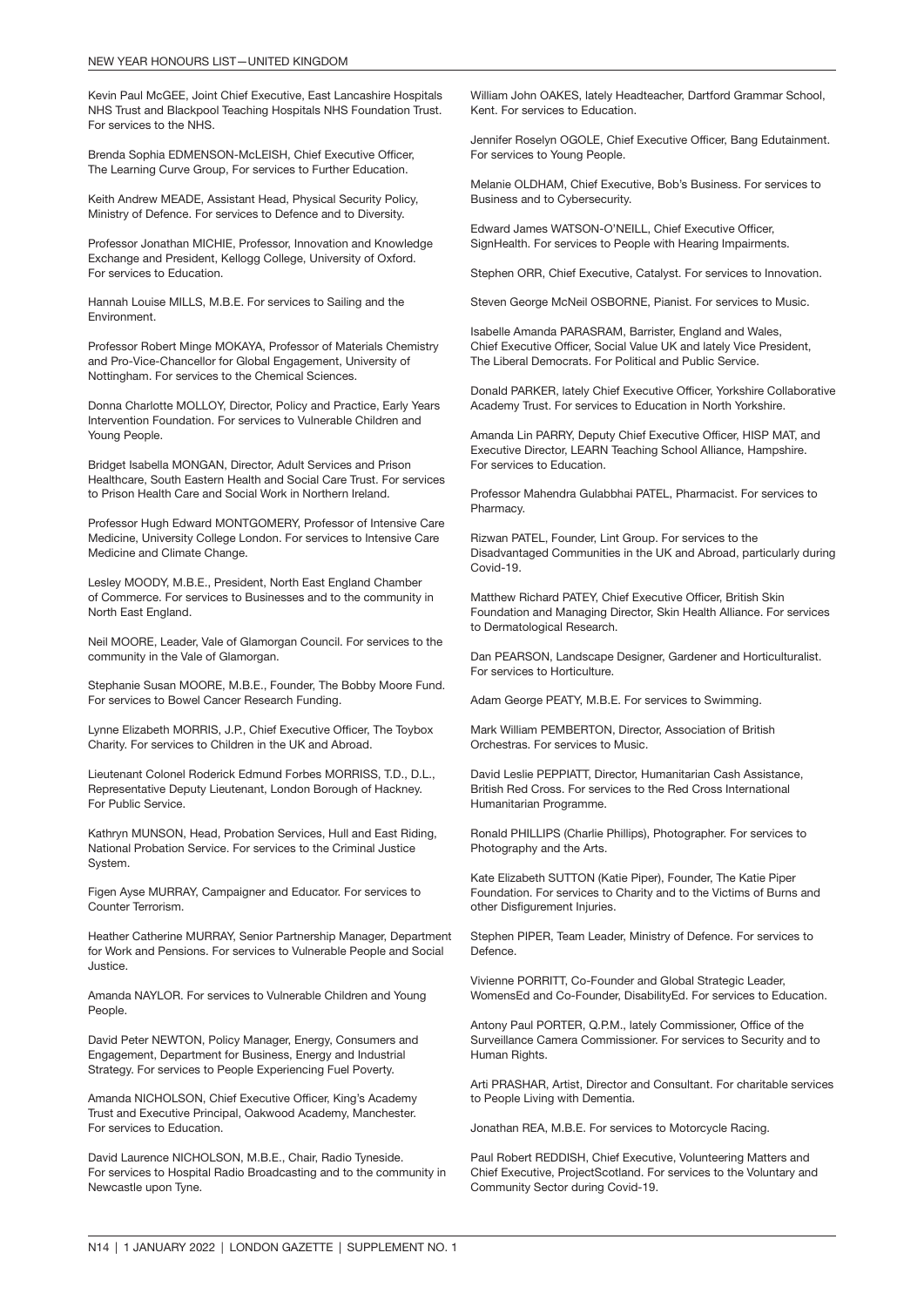Alastair James REID, Probation National Security Lead, H.M. Prison and Probation Service. For services to Public Protection in England and Wales.

Keith David RICHARDS, Chair, Disabled Persons Transport Advisory Committee. For services to Accessible Transport.

William Patrick ROACHE, M.B.E. For services to Drama and to Charity.

Susan ROBERTSON (Sue Mountstevens), lately Police and Crime Commissioner, Avon and Somerset. For services to the community in Bristol, Somerset and South Gloucestershire.

Michael William ROBINSON, Chief Executive Officer, Prior's Court, Thatcham. For services to Children and Young People with Autism.

Dr. Russell David ROOK, Founding Partner, Good Faith Partnership. For services to Social Action.

Hannah RUSSELL, M.B.E. For services to Swimming.

Thomas James RUTHERFORD, lately Head, Encryption and Online Safety, Home Office. For services to Public Safety.

Christopher RYAN, Head, Cash Desk, UK Debt Management Office. For Public Service.

Charles Edward SABINE, Philanthropist and Global Campaigner, Huntington's Disease. For Charitable and Voluntary Services.

Margaret Patricia SAXTON, Chair, North East Learning Trust and Apollo Schools Trust, Durham. For services to Education.

William John Graham SCOTT (John Scott), lately Member, Scottish Parliament, Ayr. For Political and Public Service.

Mark SEALY, M.B.E., Curator and Cultural Historian. For services to Art.

Jonathan Mark SESNAN, Co-Founder and Chief Executive Officer, Greenwich Leisure Ltd. For services to the UK Leisure Industry, particularly during Covid-19.

Imran Faisal SHAFI. For Public Service.

Fay Angela SHARPE, Founder, Fast Forward 15. For services to Mentoring Women, Gender Equality and to Charitable Fundraising.

Michael John SHARROCK, Chief Executive, British Paralympic Association. For services to Athletes with Disabilities.

Professor Eleanor SHAW, Associate Principal Entrepreneurship and Education, University of Strathclyde. For services to Entrepreneurship and to Education.

Professor Zoe Kai SHIPTON, Professor of Geological Engineering, University of Strathclyde. For services to Geoscience and Climate Change Mitigation.

Hilary Ann Margaret SINGLETON, Board Member, International Fund for Ireland. For services to the Community Sector.

Sindy SKELDON, lately Deputy Director, Universal Credit National Services, Work and Health Services, Department for Work and Pensions. For Public Service.

David John Rivers SLEATH, Chief Executive Officer, SEGRO plc. For services to Charity and to Business.

Adrian Paul SMITH, Chief Executive, Reclaim Fund Ltd. For services to the Financial Services Sector.

Andrew Mark SMITH, Director, Corporate Affairs, Pinewood Group Ltd. and Chair, Buckinghamshire Local Enterprise Partnership. For services to Business and to the British Film Industry.

David John SMITH, M.B.E. For services to the sport of Boccia.

Dr. Faye Catherine SMITH, Materials Specialist, Department for International Trade and Independent Consultant. For Public Service.

Louise Natalie SMITH, Deputy Director, Arts and Libraries Team, Department for Digital, Culture, Media and Sport. For services to the Arts during Covid-19.

Michael John SMITH, Digital Media Manager, Metropolitan Police Service. For services to Law Enforcement.

Susan Louise SMITH, lately Director, Science and Technology Facilities Council's Accelerator Science and Technology Centre. For services to Science and Technology.

Thomas SPEDDING, Transport Manager, Nuclear Transport Solutions. For services to the UK Nuclear and Transport Industries.

Chris SPICE, National Performance Director, British Swimming. For services to Swimming and High Performance Sport.

Dr. Julian Francis STAIR, Potter and Historian. For services to **Ceramics** 

Scott William STEVENSON, Deputy Director, Covid-19 Taskforce, Cabinet Office. For Public Service.

Erika Jane STODDART, Chair, TEC Partnership. For services to Education.

Dr. Malur SUDHANVA, Consultant Virologist, South London Specialist Virology Centre, King's College Hospital, NHS Foundation Trust. For services to Healthcare Science, particularly during Covid-19.

Professor Ann SUTTON, M.B.E. For services to the Arts.

Anthony David SWALLOW, Philanthropist and Joint Founder, Cre8 Macclesfield Youth and Community Programme. For services to Young People and to the community in Cheshire and Abroad.

Dr. Kevin Francis SWEENEY, lately Head, Central Survey Unit, Northern Ireland Statistics and Research Agency. For Public Service, particularly during Covid-19.

Julie Christina Bingham TAGGART, Principal, Nendrum College, Comber, Northern Ireland. For services to Education.

Selina Maureen TAYLOR, Deputy Chief Engineer, Submarine Combat Systems, Submarine Delivery Agency. For services to Defence and to St John Ambulance during Covid-19.

Rekha THAWRANI, Global Head, NEC Contracts, Thomas Telford Ltd. For services to Infrastructure and to British Exports.

Dr. Julia Elizabeth THOMPSON, Executive Senior Director R&D, AstraZeneca. For services to the Covid-19 response.

John Gerard TIMPSON, Disability and Access Ambassador. For voluntary services to People with Disabilities and to the Financial Sector.

Sanjiv VEDI, Assistant Director, Head, Office of the Chief Social Care Officer for Wales. For Public, Charitable and Voluntary Service.

Peter VERNON, International Liaison Officer, National Crime Agency. For services to International Law Enforcement.

Dr. Stuart Anthony WAINWRIGHT, Director, Government Office for Science. For services to Contingency Planning and Response.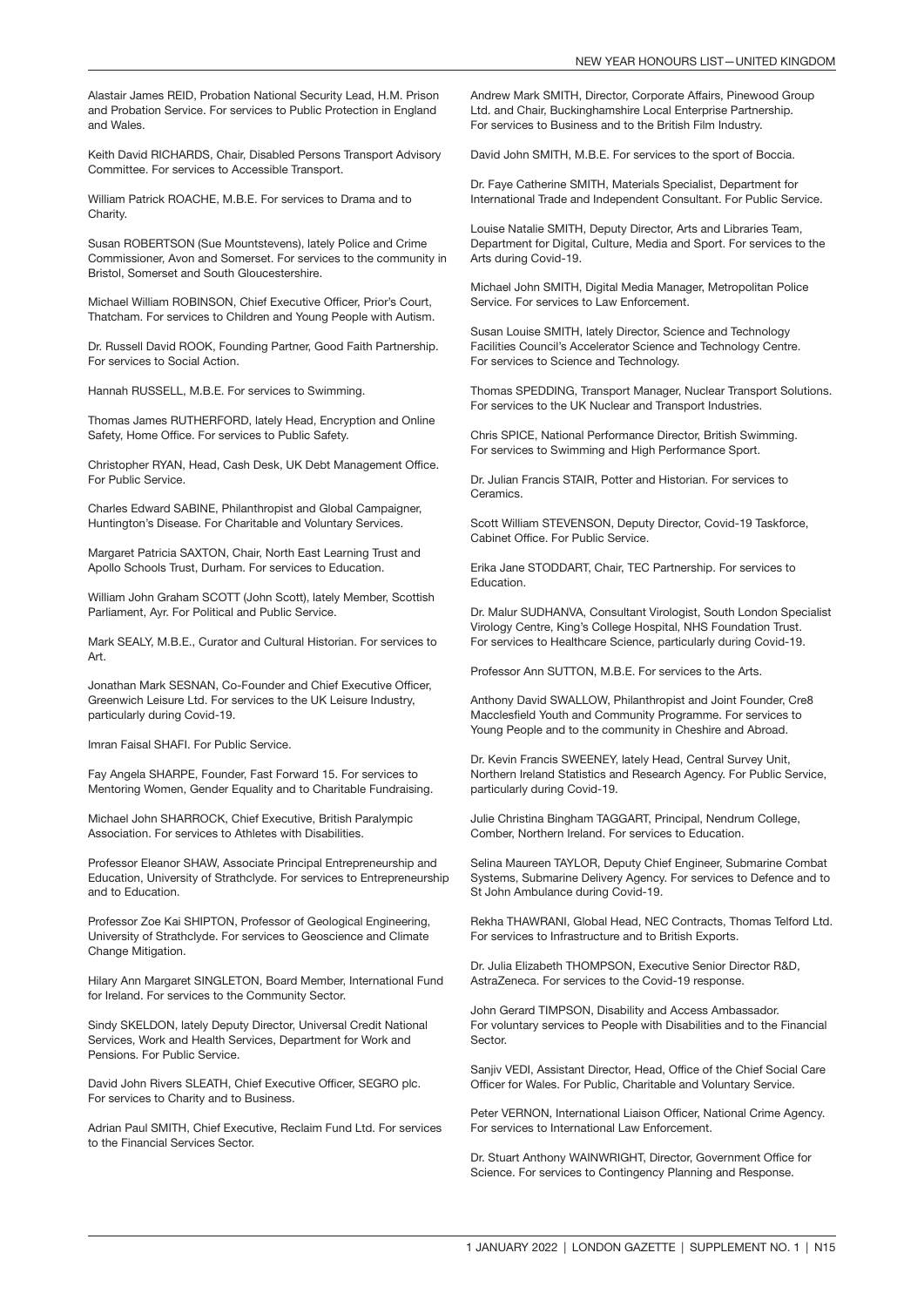Rachel Elizabeth, Lady WALLER, Co-Founder and lately Head of Fundraising, Charlie Waller Trust. For services to Mental Health in Young People.

Janet Mary WALLSGROVE, Director, H.M. Prison and Young Offender Institution Parc, G4S Care and Justice Services Ltd. For services to H.M. Prison Service.

Sonia WALSH, Governor, H.M. Prison Wayland. For services to H.M. Prison and Probation Service.

John Selwyn WARD, lately Deputy Director, Department for Work and Pensions Legal Advisers, Government Legal Department. For Public Service.

Claire WAXMAN, Independent Victims' Commissioner for London, Mayor's Office for Policing and Crime. For services to Victims of Crime.

David WELLS, Chief Executive Officer, Logistics UK. For services to Transport and Logistics during Covid-19.

Sophie WELLS, M.B.E. For services to Equestrianism.

David Robert WHELDON. For services to Advertising and Marketing.

Dr. Sandra Jane WHITE, lately Director National Lead for Dental Public Health, Public Health England. For services to Dental Public Health and Covid-19.

Max Antony WHITLOCK, M.B.E. For services to Gymnastics.

Katrina Joan WILLIAMS, Head, Office and Travel Solutions, Crown Commercial Service. For Public Service.

Dr. Douglas Andrew WILSON, Chief Scientist, Environment Agency. For services to Environmental Research and the Covid-19 Response.

Peter WILSON. For services to Classical Ballet.

Derek Andrew WOOD, Head, Retirement Services Assurance, Department for Work and Pensions. For services to Pensioners.

Heather Jean WOOD, Registrar, House of Commons. For services to the House of Commons.

Sarah Jane WREN, M.B.E., Chief Executive Officer, Hertfordshire Independent Living Service. For services to Older People and People with Disabilities in Hertfordshire.

#### M.B.E.

*To be Ordinary Members of the Civil Division of the said Most Excellent Order:*

Marie ADDISON, Regional Community and Sustainability Manager, Northern Trains Ltd. For services to the community in Northumberland.

Oyebanji Adeyemi ADEWUMI, lately Associate Director of Inclusion, Barts Health NHS Trust. For services to the NHS and to Diversity.

Doreen Muriel Kinbarra AGUTTER. For services to the History of Meriden and Warwickshire.

Abigail Adwoa Boatemaa AGYEI, lately Senior Policy Advisor, People, Places and Communities, Department for Levelling Up, Housing and Communities. For Public Service.

Zulkifl AHMED, lately Special Educational Needs and Disability Group Manager, Worcestershire County Council. For services to Education and to Young People.

Morenike Olubukunola AJAYI, Founder, Career Nuggets. For services to Race Equality and Inclusion.

Jayne Elizabeth ALDRIDGE, Director for the Student Experience, University of Sussex and lately Chair, AMOSSHE. For services to Students in Higher Education.

Dr. Rhoda ALLISON, Associate Director of Nursing and Professional Practice, Torbay and South Devon NHS Foundation Trust. For services to Physiotherapy.

Karen Jane ALMOND. For services to Women's Rugby Union Football.

Professor Diana ANDERSON, Professor of Biomedical Sciences, University of Bradford. For services to Genetic and Reproductive Toxicology.

Freya ANDERSON. For services to Swimming.

Graeme ANDERSON, lately Lead Events Planning Officer, Tayside Division, Police Scotland. For services to Event Planning and to Law and Order in Dundee.

Samantha Kate ANDERSON, Senior Policy Adviser, Pensions and Savings Tax, H.M. Treasury. For Public Service.

Dr. Wendy Jane Anne ANDERSON, Respiratory Consultant, Northern Health and Social Care Trust. For services to Healthcare, particularly during the Covid-19 Pandemic.

John Linden ARCHIBALD, Hall Porter, Old College, Royal Military Academy Sandhurst. For services to Defence.

Dr. Seema Safia ARIF. For services to Health Care amongst the Black, Asian and Minority Ethnic Community.

Roger Colin ARMSTRONG. For services to Storytelling in Northern Ireland.

Michael Frederick ASANTE, Co-founder, Boy Blue. For services to Hip-Hop Dance and Music.

Gregory Antonio ASHBY, Director of Operations, Money A&E. For services to Disadvantaged People and Social Enterprise.

Syima ASLAM, Co-Founder, Chief Executive Officer and Artistic Director, Bradford Literature Festival. For services to Literature.

David Gwynne BACKHOUSE, Chair of Governors, Grove Primary School, Mayfield High School, Barley Lane Primary School, and Redbridge Primary School, London Borough of Redbridge. For services to Education.

Margaret Po Ling BAILEY, Occupational Psychologist, Royal Air Force Recruitment and Selection. For services to Aircrew Assessment and Aptitude Testing.

Matthew James BAKER, Trustee, Children in Need. For charitable and voluntary services to Fundraising.

Dr. Subramaniam BALACHANDRAN, Doctor and Lead, Cross Infection, Cardiff and Vale University Health Board. For services to the NHS during Covid-19.

Ashley BANJO. For services to Dance.

Darren BARKER, Principal Conservation Officer, Great Yarmouth Borough Council and Managing Director, Great Yarmouth Preservation Trust. For services to Heritage.

Juliette BARKER, Business Readiness Lead, Leicester, H.M. Revenue and Customs. For Public Service.

Dennis Morris BARNETT. For services to Vulnerable People in Essex.

Gareth John BATTY, Chief Executive Officer, FareShare, Yorkshire. For services to the Charity Sector.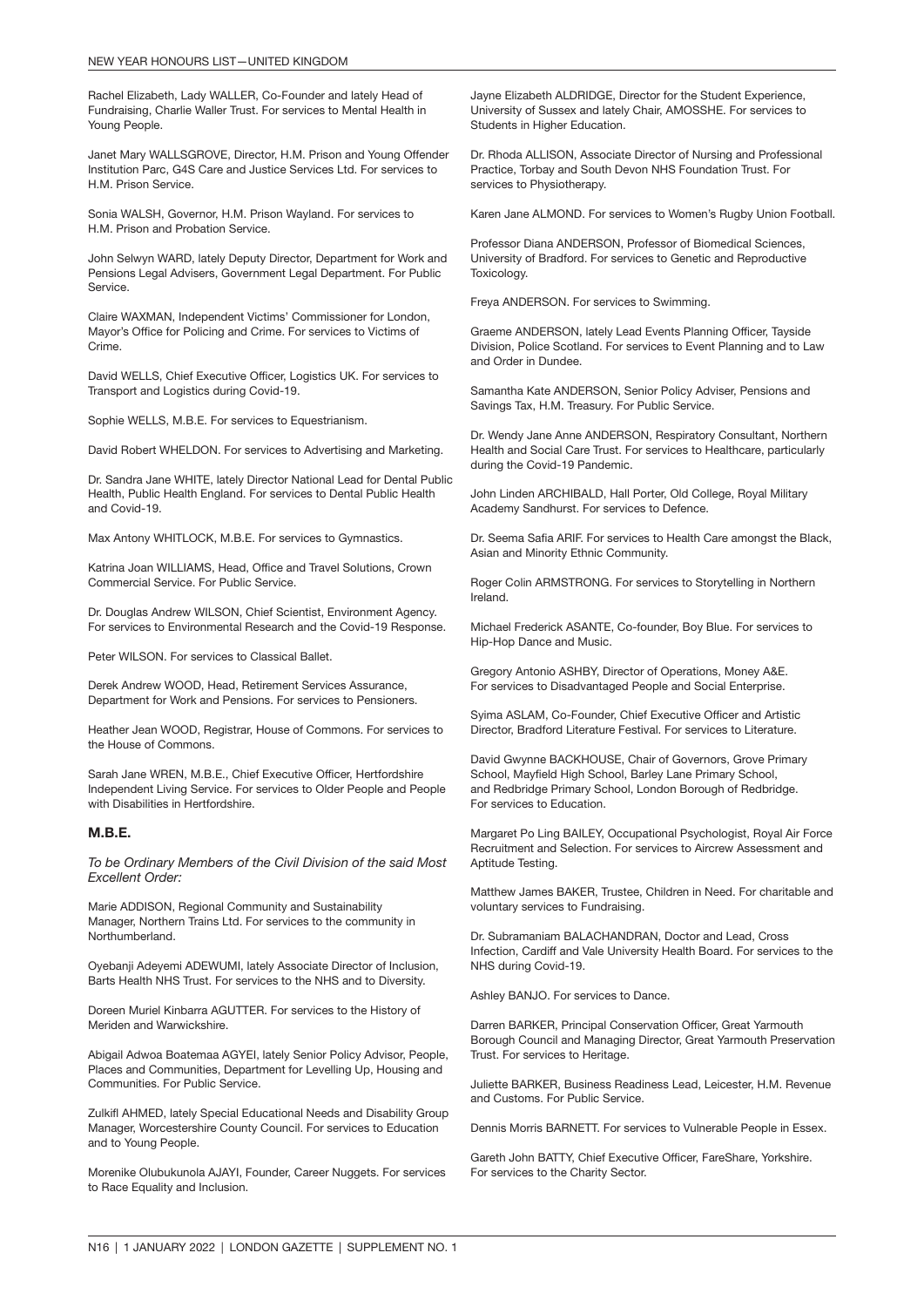Laura Catherine BAXTER. For services to the Special Olympics.

Professor Laura Charlotte BEAR, Professor and Head of the Department of Anthropology, London School of Economics. For services to Anthropology during Covid-19.

Malcolm Ellis BELL, Chief Executive, Visit Cornwall. For services to Tourism in South West England, particularly during Covid-19.

Gary BENNETT, Patron, Show Racism The Red Card. For services to Anti-Racism in Football.

Alan Richard BENSON, Chair, Transport for All. For services to Public Transport for People with Disabilities.

Sushma BHANOT. For services to Wellbeing and the community in Chigwell, Essex, particularly during Covid-19.

Ayaz Mazeed BHUTA. For services to Wheelchair Rugby.

Sharman BIRTLES, J.P., D.L. For services to Charity and the community in Greater Manchester.

Stuart BITHELL. For services to Sailing.

Joe BLACKMAN. For services to the Economy and Charity.

Michelle Dawn BLANCHARD, lately Executive Principal, Dixons Academies Trust, Bradford. For services to Education.

Matthew Philip BOLSHAW, Member, Secretariat for the General Aviation, All-Party Parliamentary Group. For services to Aviation Safety.

Antoine-Philippe BOO, First Secretary Migration and Borders, British Embassy Paris. For services to UK Border Security.

Sarah BOYLE, Team Leader, Ministry of Defence. For services to Defence.

Anthony Ross BRADLEY. For services to the community in Newtown Linford and Birstall, Leicestershire.

Jane Rosalind BRADSHAW. For services to Charity in North-East England.

Margaret Emma BRAVO, Manager, St Peter's Pre-School, Carlisle. For services to Education.

Dr. Peter Richard BRIGGS. For services to Judo.

Frank BRIGHT. For services to Holocaust Education.

Ezechi David Michael BRITTON, Co-Founder and Chief Executive Officer, Code Untapped. For services to Diversity and to Young People.

Peter BROADBENT, Director and Conductor, Joyful Company of Singers. For services to Music.

Michael Tom BROMBY, Boxing Coach. For services to Boxing and the community in Hull.

Pawlet BROOKES, Founder and Artistic Director, Serendipity Arts UK Ltd. For services to the Arts.

Melanie Janine BROWN, Patron, Women's Aid. For services to Charitable Causes and Vulnerable Women.

Georgia TAYLOR-BROWN. For services to Triathlon.

Jonathan BROWNLEE. For services to Triathlon.

Elizabeth Mary BUCHANAN, Ward Manager, Respiratory Ward, Altnagelvin Hospital. For services to Nursing in Northern Ireland, particularly during Covid-19.

Jamie Daniel Peter JONES-BUCHANAN. For services to Rugby League Football and the community in Leeds.

Dr. Robert Franklin BUD, Keeper Emeritus and Museologist, The Science Museum. For services to The Science Museum and Northern Industrial Heritage.

Sofia BUNCY, Founder, Muslim Women in Prison Project. For services to Prisoners and the community in Bradford, West Yorkshire.

The Reverend Steven Leo BUNTING. For charitable services to the community in Swansea.

Robert James BURROWS, lately Branch Staff Member, Nationwide. For services to the Financial Sector and to the community in Bath during Covid-19.

Arjmund Jabeen BUTT. For services to H.M. Revenue and Customs and the Black, Asian and Minority Ethnic Community.

Ellen Frances BUTTRICK. For services to Rowing.

John Frederick Leonard CAIGER, Cadet Executive Officer, Essex Army Cadet Force. For services to Young People in Essex.

Hilda CAMPBELL, Chief Executive, COPE Scotland. For services to Mental Health and Wellbeing in the Community in Scotland during Covid-19.

Professor Lucy Jane CARPENTER, Professor of Atmospheric Chemistry, University of York. For services to Atmospheric Chemistry.

Andrew CARWOOD, Founder Director, The Cardinall's Musick and Director of Music, St Paul's Cathedral. For services to Choral Music.

Julian MacLeod Paul CASH, Chair, Community Furniture Aid. For services to Homeless People in Bridgend.

Wendy CASSON, lately Head Teacher, Educational Diversity, Blackpool. For services to Education.

Jordan Michael CATCHPOLE. For services to Swimming.

Louis CAYER, Tennis Coach. For services to Tennis.

Rabbi Albert Sebastian CHAIT. For services to the Jewish Community and to Charity in West Yorkshire, particularly during Covid-19.

Professor Iain Leslie Campbell CHAPPLE, Professor, Periodontology and Head of Research, Institute of Clinical Sciences, College of Medical and Dental Sciences, University of Birmingham and Consultant, Restorative Dentistry, Birmingham Community Healthcare Foundation NHS Trust. For services to Oral and Dental Health.

Brian CHENIER, Support Officer, Prosthetics, Blesma. For services to Disabled Veterans.

Jane Heather CHIODINI, Travel Health Specialist Nurse. For services to Training and Development in Travel Medicine.

Christine Rutherford CHISHOLM, Founder Trustee, New Jumbulance Travel Trust, Hampshire. For services to Philanthropy and to Charitable Causes.

Joseph CHOONG. For services to Modern Pentathlon.

Anita CHOUDHRIE, Founder, Path to Success. For services to Disability Sports.

Matthew John CLARK, lately Chief of Staff, Scottish Liberal Democrats, Scottish Parliament. For services to Politics.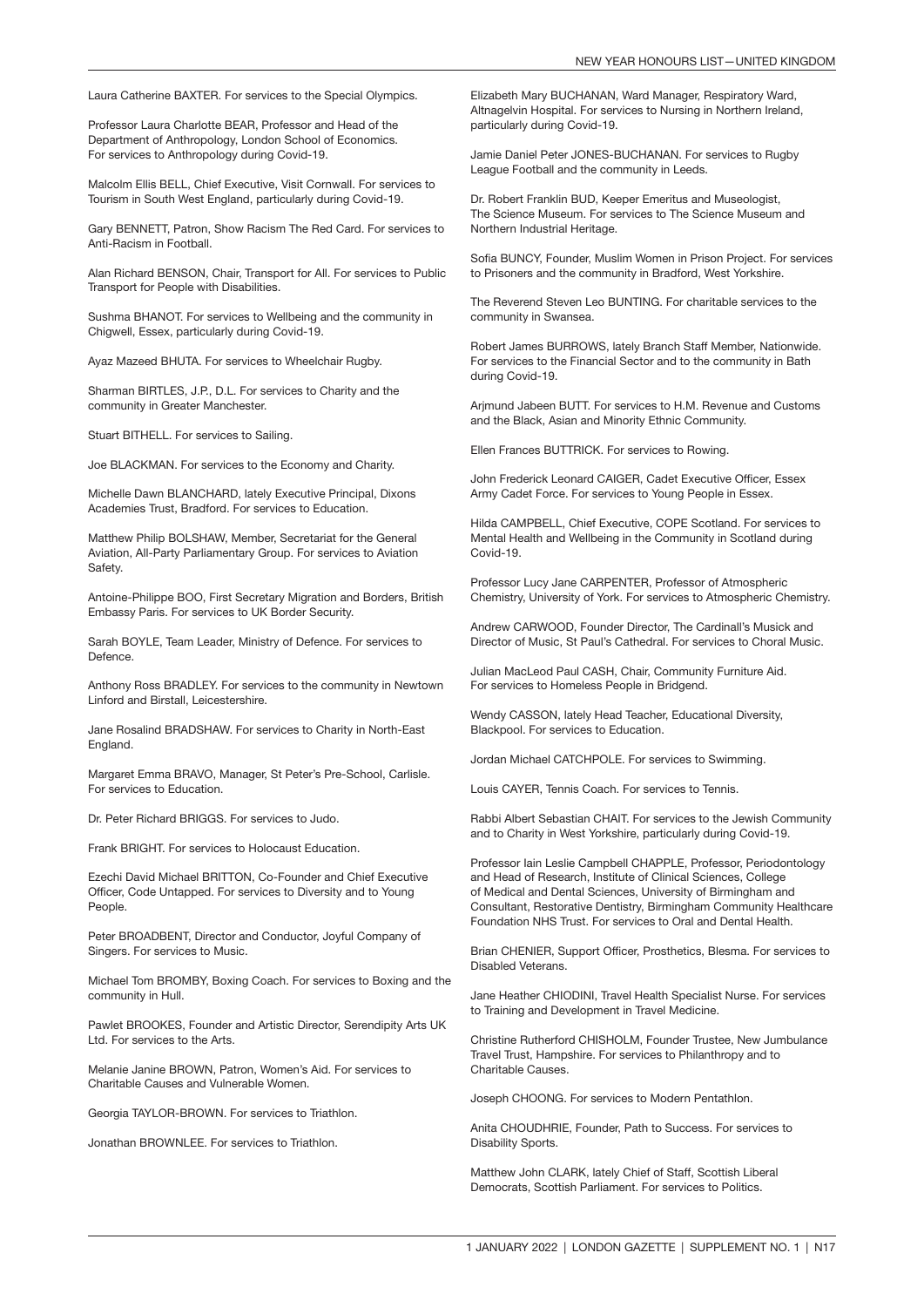Howard Morgan CLARKE, Research Director, Morgan Innovation and Technology. For services to Business and Entrepreneurship.

Susan Elizabeth CLARKE, Managing Director, Morgan Innovation and Technology. For services to Business and Engineering.

William John CLARKE, Leader, Gedling Borough Council. For services to Local Government in Nottinghamshire.

Peter Roland Henry CLIFFORD, T.D. For services to Sport, to Charity and to the community in Frampton on Severn, Gloucestershire.

Alan CLIFTON, Virtual School Head, National Association of Virtual School Heads. For services to Children in Care.

Victoria Laura Elizabeth COCHRANE, Director of Midwifery, Chelsea and Westminster Hospital NHS Foundation Trust. For services to Midwifery.

Jonathan COGGAN. For services to Wheelchair Rugby.

Paulette COHEN, Head, Diversity and Inclusion, Barclays. For services to Business, and to Diversity and Inclusion.

Roger George COHEN, Lifeboat Operations Manager, Brighton Lifeboat Station and Newhaven Lifeboat Station. For services to the RNLI and to Charity.

Laura COLLETT. For services to Equestrianism.

Michaela COLLINS. For services to the community in Glasgow during Covid-19.

Nicola Catherine COLSON, Head of Dose Sharing, Vaccine Taskforce, Department for Business, Energy and Industrial Strategy. For services to Global Health.

Bernadette CONLON, President and lately Chief Executive, START. For services to Mental Health and to Disadvantaged Communities in Salford, Greater Manchester.

John Arthur COOKE, Board Secretary, English National Opera. For services to Opera.

Christopher COOKSON, Customer Delivery Hub Technician, John Lewis and Partners. For Voluntary and Charitable services.

Thomas Richard COOKSON, Chairman, Physics Partners, Kent. For services to Education.

Lieutenant Colonel (Rtd.) Timothy Brian Jackson COOMBE. For services to the community in Brampton, Cumbria.

Lee Shane COOPER, Forest Research Worker, Forest Research. For services to Forestry.

Barbara Anne COOPER, Corporate Director Growth, Environment and Transport, Kent County Council. For services to Transport and to the Covid-19 Response.

Yvonne Lucy COPLEY, Chief Executive, Kyra's Women's Project. For services to Women and the community in York.

Professor Alan Michael COTTENDEN, Emeritus Professor of Incontinence Technology, University College London. For services to Sufferers of Incontinence.

Dr. Alan Charles COTTON. For services to the Arts in South West England.

David Ryan COWLING. For services to Wheelchair Rugby.

Phillippa Mary CRAMER, Co-Founder, The Daily Hope. For services to Older and Vulnerable People, particularly during Covid-19.

Paul Samuel CREELMAN, Foster Carer and Support Worker, North Yorkshire. For services for Fostering and Youth Work.

Brian Richard CROSBY, Intelligence Manager, Home Office. For Public Service.

Brian CROSBY, Chief Executive Officer, Coast and Vale Learning Trust. For services to Education in Yorkshire.

Nicholas CUMMINS. For services to Wheelchair Rugby.

Hilda May DALZIEL. For services to Young People in the East End of Glasgow.

Simon Peter DARBY, Social Worker, Young Lives vs Cancer. For services to Teenagers and Young Adults with Cancer in Northern Ireland.

Edward Norman DARKE, Councillor, Longbenton Ward, North Tyneside Council. For services to the community in North Tyneside.

Margaret DAVENPORT. For services to Arts in the community in Suffolk.

Ian Alexander DAVIDSON, Principal Teacher, Guidance, Elgin Academy. For services to Education in Moray.

John Iestyn DAVIES, Co-founder and Chair of Cyber Wales. For services to the UK Cyber Ecosystem.

Sharon Louise DAVIES, Vice President, Regulatory and Public Affairs, DHL Express Europe. For services to Logistics.

Alan George DAVIS, lately Director, Human Resources, Organisational Development and Estates, South West Yorkshire Partnership NHS Foundation Trust. For services to the NHS, particularly during Covid-19.

Phillip DAWE, Team Leader, Sir Keith Park Building Restoration Project, RAF Northolt. For voluntary service to Military Aviation Heritage.

Kathleen Mary DAWSON. For services to Swimming and Women in Sport.

Thomas William Darnton DEAN. For services to Swimming.

John David Vernon DENT. For services to Veterans, Students and People with Disabilities.

Andrew Keith Gordon DENTON, lately Head, Hotel Services, Best Western Hotels. For charitable services to the NHS and Vulnerable People during Covid-19.

Dr. Baljinder Singh DHANDA, Co-Chair, UK Cyber Security Council Formation Project. For services to Cyber Security.

Narinderjit DHANDWAR, Business Relationship Manager, Barclays. For services to the Business and Financial Sectors in the West Midlands during Covid-19.

Jeremy DICK, Woodland Officer, Forest Services. For services to Forestry.

Clare DICKENS, Senior Lecturer, Nursing Studies, Mental Health, University of Wolverhampton. For services to Education and Improving Suicide Awareness.

Kevin Francis DICKENS, Director of Resources, The Abbey School, Faversham, Kent. For services to Education.

Ezekiel Graham DODDS. For services to communities across Northern Ireland.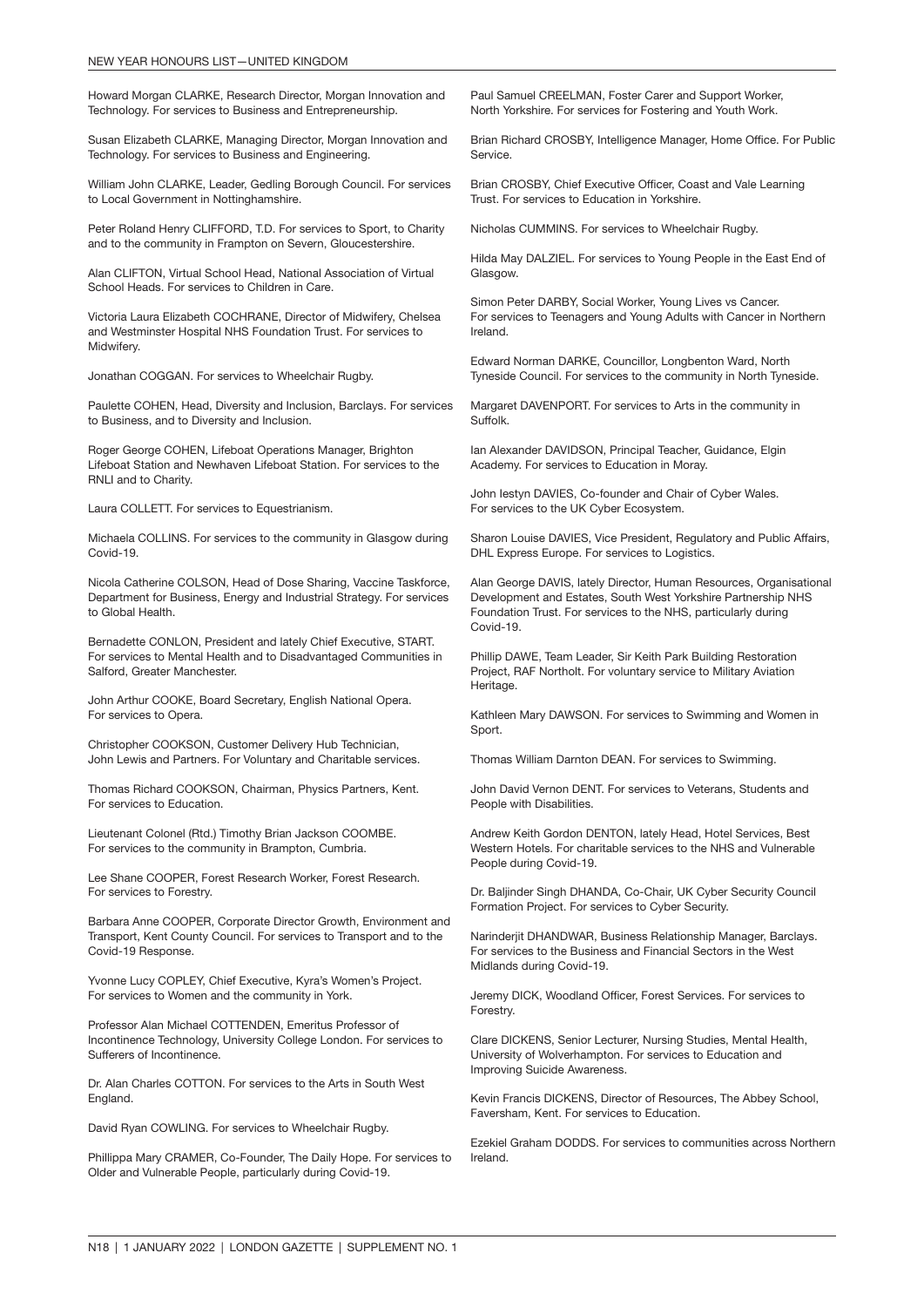David Robert Martin DONALDSON. For services to Charity and to the community in Northern Ireland during Covid-19.

Kenneth Ross DONALDSON, Director of Services, South East Fermanagh Foundation. For services to the community in Northern Ireland.

Michael Brian DONEGAN, Founder and Chief Executive Officer, SpecialEffect. For services to Technology for the Disabled.

Jill Alison DOUGLAS (Jill Douglas Hogg), Sport Presenter. For services to Sport and to Charity.

Heather DRYSDALE, lately Returns Engagement Team Leader, Home Office. For Public Service.

John William Murray DUNCAN. For Political Service.

Maureen Elizabeth DUNN. For services to Drama and the Performing Arts in Northern Ireland.

Reece DUNN. For services to Swimming.

Thomas Gerard DUNN, lately Founder and Chairman, Aeros Holdings Ltd. For services to Aviation.

Jeremond Emeric DURING, Chief Executive Officer, Money A&E. For services to Disadvantaged People and Social Enterprise.

Jacqueline Anne EASON, Chair of Trustees, Leading Edge Academies Partnership, Cornwall. For services to Education.

Samia Claire EDMONDS. For services to the Covid-19 response.

Jonathan BROOM-EDWARDS. For services to Athletics.

Antonis ELEFTHERIOU, Contract Director, Sovereign Base Areas, Sodexo. For services to Facilities Management in support of British Forces Cyprus.

Johnny ELFORD, Officer, National Crime Agency. For services to Law Enforcement.

Ian Martin ELGETI, Forensic Manager, Thames Valley Police. For Services to Policing.

Dr. Margaret Patricia ELLIS. For services to Dementia Care and to the community in St. Andrews, Fife.

Sally Elizabeth EMBREE, Head, Technical Conservation Team, Historic England. For services to Heritage.

Mark Abayomi ESHO, Director, Easy Internet Services Ltd and Easy Internet Solutions. For services to Business.

Maxine Elisabeth Helen Joyce ESPLEY, Executive Director, Care and Support, Green Square Accord. For services to Health and Social Care.

Michael Norman Gwynne EVANS, Trustee, Wood Street Mission. For services to Charity and to Disadvantaged People in Manchester and Salford.

William Delwyn EVANS, Head, Enforcement Transformation, Driver and Vehicle Standards Agency. For services to Road Safety during Covid-19.

Anna Vanda Laura FAIRCHILD. For services to Women's Martial Arts and to the NHS.

Paul John FAIRIE, Head of Operations, Lighthouse Laboratory Glasgow. For services to the NHS during Covid-19.

Hedley Rhodes FEATHERSTONE, Centenary Delivery Executive, Civil Service Sports Council. For services to Civil Service Sport and Volunteering.

Luke Berenger COLLETT-FENSON, Senior Private Secretary to the Chief Medical Officer, Department of Health and Social Care. For Public Service during Covid-19.

Lynne McLEOD-FINCH (Lynne Baird), Founder, Daniel Baird Foundation. For Charitable Service.

Monica Mary FITZPATRICK, Deputy Principal, Equality and LGBT+ Policy Unit, Department for Communities, Northern Ireland Executive. For services to Equality and LGBTQ+ Rights and voluntary services to Law and Order.

Edith Mary Adelaide FLECK. For services to the community in Northern Ireland.

Susan Deborah FLEET, Managing Director, Lea Graham Associates. For services to Music, to Charity and to Fundraising.

Lucy FLETCHER, Senior Trial Manager, University of Oxford. For services to Clinical Trials.

Anya FRANCIS. For services to Young People in Durham through Swimming.

Katherine Elizabeth FRENCH. For services to Modern Pentathlon.

Tara Chand GARLO, Paralegal Assistant, Crown Prosecution Service. For Public Service.

Kathryn Mary DRAPER GARRAWAY. For services to Broadcasting, to Journalism and to Charity.

Jaco-Albert van GASS. For services to Cycling.

Imelda GAVIN, Compliance Officer, H.M. Revenue and Customs. For services to the Excise Compliance Strategy.

Seamus Patrick GAYNOR, Company Secretary, The Birmingham Children's Trust. For services to Children's Social Care and to Education.

Helen Elizabeth GIBSON, Managing Director, Agencia Consulting Ltd. For services to International Trade.

Kenneth GIBSON, National Head of Safeguarding, NHS England and NHS Improvement. For services to Leadership in Healthcare.

Piers Alexander GILLIVER. For services to Fencing.

Charles Peter Meredith GIRLING. For services to the Housing Sector and to Charity.

Marcia GLANVILL, Administrative Support, H.M. Revenue and Customs. For services to Workplace Wellness and to the community in Merseyside.

Tabitha GOLDSTAUB, Chair, Al Council and Co-founder, CogX. For services to the Artificial Intelligence sector.

Hannah Rebecca GOLDTHORPE. For services to Vulnerable People and to the community in Blackburn, Lancashire.

Barry Macdonald GRAHAM, Senior Rail Advisor, Northern Trains. For services to the Rail Industry.

The Reverend Dr. Samuel GRANT. For services to the community in Carrickfergus, County Antrim.

Dr. Allison Josephine GRAY. For services to St. John Ambulance in Northern Ireland.

Ian GREEN, Section Manager, Nissan Training, Global Training Centre and Nissan Skills Foundation. For services to Apprenticeships and to STEM skills.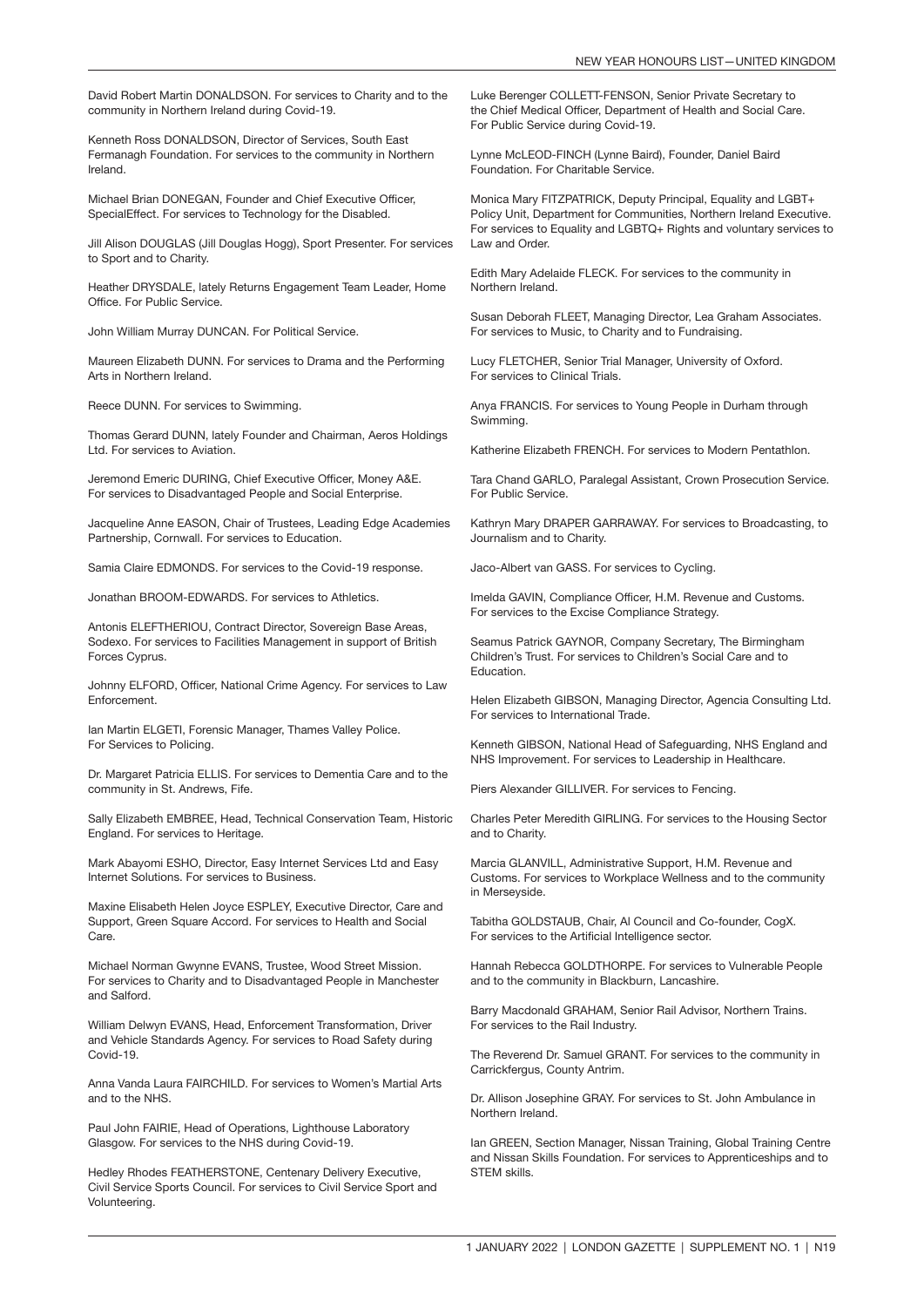Richard Terence GREER, Forensic Case Manager, Police Service of Northern Ireland. For services to Policing and to the community in Northern Ireland.

Professor Simon David GREGORY, D.L., Deputy Medical Director, Primary and Integrated Care, Health Education England and General Practitioner, King Edward Road Surgery, Northampton. For services to General Practice.

William John GRIFFITHS, Director, Milton Keynes Museum. For services to Museums and to the community in Milton Keynes, Buckinghamshire.

Kylie GRIMES. For services to Wheelchair Rugby.

Helena GRZESK, Chief Operating Officer, British Beauty Council. For services to the Beauty Industry.

James GUY. For services to Swimming.

Max Arthur Secret HACON, lately Deputy Director, Covid-19 Response Programme, H.M. Revenue and Customs. For services to the Covid-19 Response.

Andrew Michael HAIGH. For services to the Arts.

Professor Euan Jonathan HAILS. For services to Children and Young People's Mental Health in Wales.

Graeme Morris HAMILTON, Deputy UK Chief Commissioner, Scouts. For services to Young People.

Professor Steven Paul HAMS, Chief Nurse, Gloucestershire Hospitals NHS Foundation Trust. For services to Nursing.

Professor Simon Peter HARDING, Chair Professor, Clinical Ophthalmology, University of Liverpool. For services to the Prevention of Blindness.

Geoffrey HARDWICKE, Team Leader, Hydrometry and Telemetry, Environment Agency. For services to Hydrometry.

Sister Margaret Catherine HARLOCK, Chair of Governors, St Brendan's Sixth Form College, Bristol. For services to Further Education.

John Sampson HARRIS, Chair, British Shooting. For services to Sport.

Neil HARRIS, Senior Officer, Counterfeit Currency, National Crime Agency. For services to Law Enforcement.

Sydney Robert HARRIS, Chairman, Festival of Brass and Voices. For services to Community Music in Scotland and to Cancer Research UK.

Karime HASSAN, Chief Executive and Growth Director, Exeter City Council. For services to Local Government.

Professor Richard John HAYNES, Professor of Renal Medicine and Clinical Trials, University of Oxford. For services to Global Health.

Deena HEANEY, Dementia Care Specialist, Derby. For services to Dementia Care.

Charlotte Sarah HENSHAW. For services to Canoeing.

Gareth Robert Armstrong HETHERINGTON, Temporary Chair, Governing Body, SERC. For services to Further Education.

Christopher David HICKFORD, Founder and Chief Executive Officer, The Eikon Charity. For services to Vulnerable Young People and to Charity in Surrey.

Adam Christopher HILLS, Presenter and Comedian. For services to Paralympic Sport and Disability Awareness.

Angela HOLDSWORTH, Chief Executive Officer, The Sea View Trust, Lancashire. For services to Children and Young People with Special Educational Needs.

Stephen Anthony HOLLAND, Assistant Manager, England National Football Team. For services to Association Football.

Dr. Helen Brewster HOLMAN, lately Headteacher, Orchard School, Bristol. For services to Education.

Paul Mayo HOLT. For services to International Trade, to Education and to the UK's PPE Supply Chain.

Anna HOPKIN. For services to Swimming.

Barry HORNE, Chief Executive Officer, Activity Alliance. For services to Inclusivity in Sport.

Cherylee HOUSTON, Actress. For services to Drama and to People with Disabilities.

Heather Sara HOUSTON, Lecturer, Belfast Metropolitan College. For services to Further Education and to Older People in Northern Ireland.

Marilyn HUBBARD, Chair of Trustees, Inspiring Futures through Learning Multi-Academy Trust, Milton Keynes. For services to Education.

Paul Clifford HUGILL, Owner and Head Chef, The Priory Hotel, Louth. For services to People with Learning Difficulties.

Charlene Patricia HUNTER, Founder and Chief Executive Officer, Coding Black Females. For services to Technology and to Diversity.

Sonja Ute HUXHAM, Basic Skills Development Manager, Army Training Regiment. For services to Military Education.

Tony HYLAND, Senior National Account Manager, Department for Work and Pensions. For services to Disadvantaged People.

Dr. Adaeze IFEZULIKE, General Practitioner. For services to Health Inequalities in Black, Asian and Minority Ethnic Communities in Scotland.

Rashid Tahir IQBAL, Chief Executive Officer, The Winch. For services to Young People.

Jayne Elizabeth JARDINE, Chief Executive Officer, The Rise Partnership Trust, London. For services to Education and SEND.

Calum George JARVIS. For services to Swimming.

Oliver Brendan JEFFERS, Author and Illustrator. For services to the Arts.

Angela JOHNSON, Supply Chain Manager, Wm Morrison Supermarkets PLC. For services to the Food Supply Chain.

Claudette Elaine JOHNSON, Co-founder, BLK Art Group. For services to Art.

Paul Mark JOHNSTON, Head Coach and Project Manager, Monkstown Amateur Boxing Club. For services to Sport and to the community in County Antrim.

David JONATHAN, Director, Grassroots Programme, Luton Council of Faiths and Near Neighbours Programme. For services to Community Cohesion and Interfaith Relations in Luton, Bedfordshire.

Helen JONES, Chief Executive, MindOut. For services to LGBTQ+ Mental Health.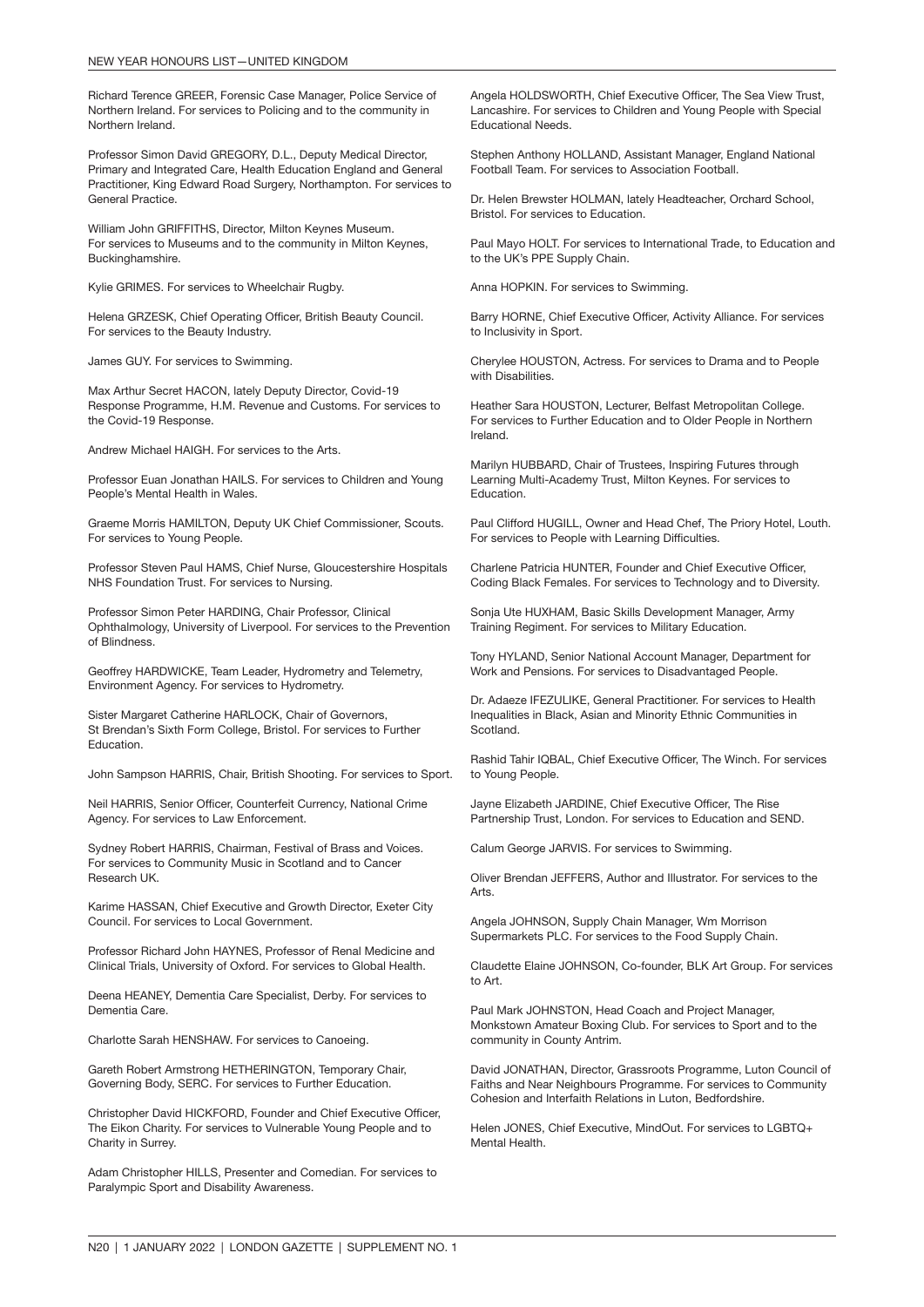Gary Michael JORDAN, Chair, Mansfield and Ashfield 2020 Business Club and Executive Business Coach. For services to the Economy and to the community in Mansfield and Ashfield, Nottinghamshire.

Annette Constance JOSEPH, Founder, Diverse and Equal. For services to Technology.

Dr. Agnes Aranka KAPOSI, FREng. For services to Holocaust Education and Awareness.

Professor Nazira KARODIA, lately Professor of Science Education, University of Wolverhampton. For services to the Chemical Sciences.

Tully Alicia Jacqueline KEARNEY. For services to Swimming.

Dior Adelle KELLY, Relationship Manager, Virgin Money. For services to the Financial Sector during Covid-19.

Neil Emile Elias KENLOCK, Co-Founder, Choice FM. For services to Media.

Erin KENNEDY. For services to Rowing.

Siobhan Mary KENNY, Chief Executive, Radiocentre. For services to Commercial Radio and Young People.

Rebecca Ann KERSHAW. For services to the community in Oldham.

Bibi Rabbiyah KHAN, President, London Islamic Cultural Society. For services to Local Government and Community Cohesion.

Kaneez KHAN, Coordinator, Near Neighbours, West Yorkshire. For services to Interfaith Relations, particularly during Covid-19.

Mumtaz KHAN. For services to tackling Food Poverty in the UK and Abroad.

Qamar Mahmood KHAN, Chair of Trustees, Hamro Foundation. For services to Cricket and to Charity.

Reynold James KIRK. For services to the North Irish Horse Regimental Association and to the Carrickfergus Community Heritage Project.

Pravesh KUMAR. For services to Theatre.

Edwina Jayne LANGLEY, Lead Attendance Officer, Birmingham City Council. For services to Education.

Joanne Mary LAPPIN, Chief Executive of Cumbria LEP. For services to the Economy in Cumbria.

Hardip Parkesh Singh LAWANA, Senior Officer, Border Force, Home Office. For services to Border Security and to Workplace Wellbeing.

Timothy John LAWLER, Chief Executive, Sports Aid. For services to Sport for Young People.

Alan Leslie LAWS, Vice President, British Canoeing. For services to Canoeing.

Jessica LEARMONTH. For services to Triathlon.

Matthew LEE. For services to Diving.

Simon Norris LEE, Group Chief Executive, Civil Service Sports Council. For services to Sport and Wellbeing.

Janet Belinda LEFLEY, Community Manager, The Romsey School, Hampshire. For services to Education.

Dr. Vivienne Catherine LENNOX, Chair of Governors, Suffield Park Infant and Nursery School, Norfolk. For services to Education.

Henry LEWIS, Honorary Vice President, The Magic Circle. For services to Fundraising and Charitable Causes.

Emma Ruth LINDLEY, Co-founder, Women in Identity. For services to promoting Diversity and Inclusion in the Digital Identity Sector in the UK and Abroad.

Beverley LITTLE (Mark Little). For services to Victims of Modern Slavery.

Cynthia LLOYD (Cyndy Lloyd). For services to Young People in Cheshire.

Sanjay LOBO, Chief Executive Officer and Founder, OnHand. For services to Older People, particularly during Covid-19.

Trevor William LOCKHART, Chief Executive, Fane Valley Co-operative Society Ltd. For services to the Agri-Food Industry and to the Economy in Northern Ireland.

James LOVETT, Team Leader, Ministry of Defence. For services to Defence.

Tracy LUKE, Chair of Governors, Turner Free School, Folkestone, Kent. For services to Education.

Fiona Louise MACKENZIE, Founder, We Can't Consent to This. For services to Raising Awareness of Sexual Violence Against Women.

James MACKIE, J.P., Chair, Lifeboat Management Group, Southend-on-Sea Lifeboat Station. For services to the RNLI and to Charity.

Paul Francis John MACKIN, Town Councillor and Mayor, Shefford Town, Bedfordshire. For services to Local Government.

Mairead MACKLE, Founder and Chief Executive Officer, Tarasis Enterprises. For services to Economic Development in Northern Ireland.

Frederick George MAGEE. For services to Association Football in East Belfast.

Anne Mairead MAGUIRE, lately Project Lead Digital Admissions, Education Authority Northern Ireland. For services to Education.

Munir Faizal MAMUJEE, Managing Director, m2r Education. For services to Education and to Exports.

Susan Lesley MANNS, Director, Sue Manns Associates. For services to Planning.

George Lennox MARCAR, Driver Policy Implementation Manager, Transport for London. For services to Transport in London.

Patricia Ann MARCHIORI, lately Chair of Trustees, Ambitions Academy Trust, Poole. For services to Education.

Nicholas Peter MARSH, Consultant Forensic Imaging Practitioner, Metropolitan Police Service. For services to Policing.

Dr. Marie Eileen MARSHALL, Nurse Consultant for Transition, Manchester University NHS Foundation Trust. For services to Children and Young People's Health.

Daniel William Munro MARTIN. For services to Libraries and to Heritage in Scotland.

Selby William MARTIN, Chair and Trustee, Shropshire Branch, Council for the Protection of Rural England. For services to the community in Shropshire.

Marc William MASEY, Senior Private Secretary to the Chief Medical Officer, Department for Health and Social Care. For Public Service during Covid-19.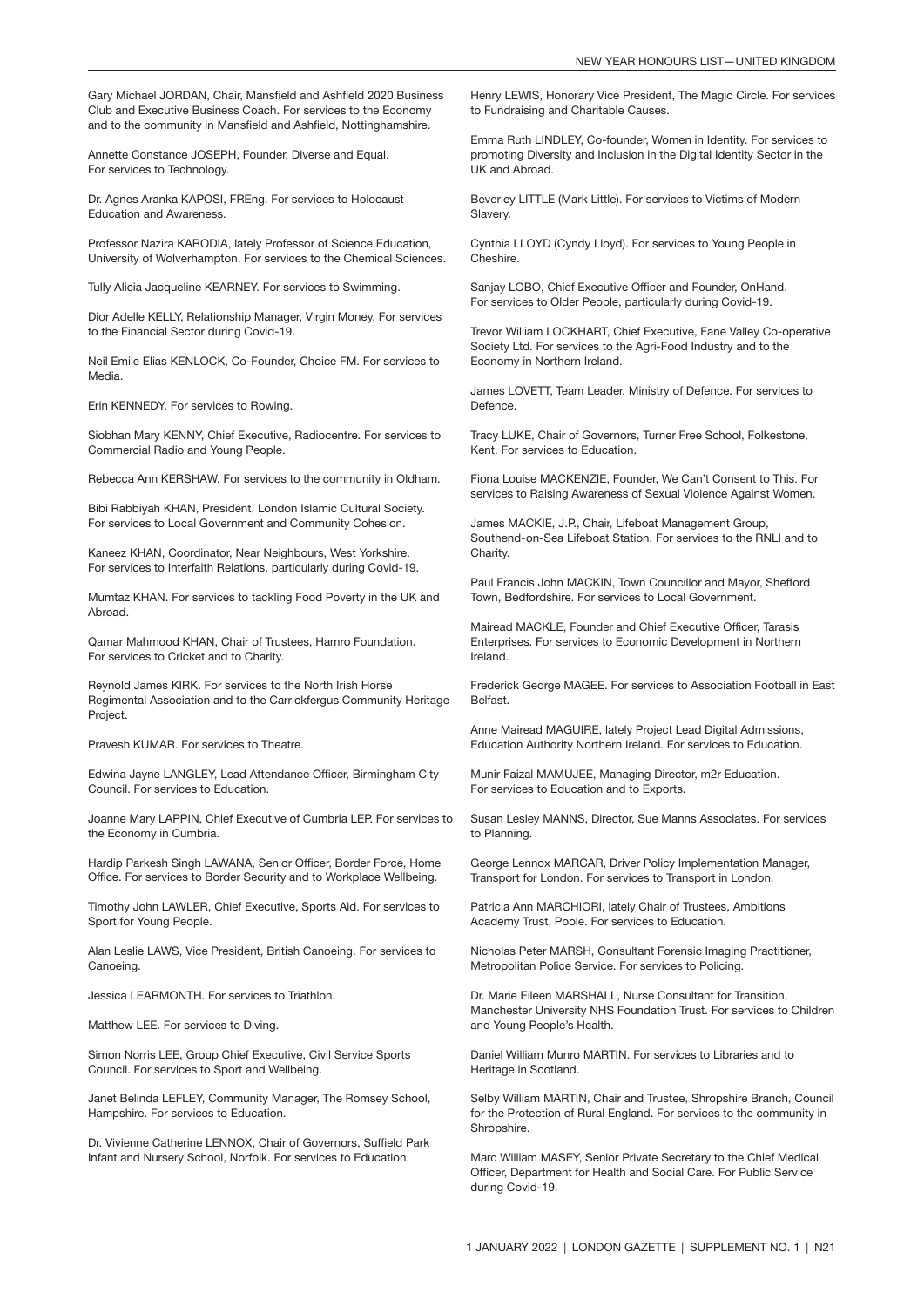Susan Jabeena MASLIN. For services to Modern Pentathlon.

Arron John MASPERO, Programme Delivery Manager, Census Field Devices, Office for National Statistics. For services to Census 2021 Field Operations.

Jacqueline MAXWELL, Head, Customer Relations, SSE. For services to the Energy Supply Industry.

Janet McALISTER, lately Lead Officer, School Catering Service, Education Authority Northern Ireland. For services to Education in Northern Ireland.

Laurence McBREEN. For services to the Social Work Sector in South Wales.

Margaret Pearl McBRIDE, Vice Principal, Bangor Academy and Sixth Form College, Northern Ireland. For services to Education.

Professor Jackie McCOY, Professor, Management Development and Associate Dean for Global Engagement, Ulster University. For services to Higher Education, to Business and to the Arts.

Janet Marjorie McDERMOTT, lately Head of Membership, Women's Aid Federation, England. For services to the Prevention of Violence against Women and Girls.

Stuart Rainey McDONALD, Head of Demographic Assumptions and Methodology, Lloyds Banking Group. For services to Public Health.

Thomas Bruce McEWEN. For services to Equestrianism.

Roger Colin McFARLAND. For services to the community in Chelmsford, Essex.

Kay McINTYRE, Youth Support and Participation, Young People Manager, East Cheshire Council. For services to Children and Young People.

Angela Mary Veronica McINTYRE, D.L. For services to the Foyle Hospice and to the community in County Londonderry.

Eilidh Jane McINTYRE. For services to Sailing.

Norman McKINLEY, Executive Director, UK Operations, British Red Cross. For services to the Covid-19 Response.

William James McLARNIN. For services to Scouting and to Voluntary Service in County Down.

Kamini Harshadbhai MEHTA (Bina Mehta), Chair, KPMG UK. For services to Trade and Investments in the UK and to Female Entrepreneurs.

Valerie METCALFE, lately Councillor, Essex County Council. For Political and Public Service.

Victoria Jane MILES, D.L., Chief Executive, Northamptonshire Community Foundation. For services to the community in Northamptonshire during Covid-19.

Owen MILLER. For services to Athletics.

Terry MILLER, Chief Executive Officer, Independent Living Agency. For services to People with Disabilities in the London Borough of Barking and Dagenham.

Richard MILLS. For services to Law Enforcement.

Carol Joan MOODY, Foster Carer, Kent County Council. For services to Foster Care.

Derek Richard MOODY, Foster Carer, Kent County Council. For services to Foster Care.

Christopher Mark MOORE, Vice-Chair, Bletchley Park Trust and Chair, FightforSight. For charitable and voluntary services to Heritage and to Visually Impaired People.

Graham MOORE, lately Chair, Westfield Health Charitable Trust. For services to Charity.

Jacqueline Mai MOORE. For services to Girl Guiding in Northern Ireland.

Elizabeth Anne MORRISON, Founder Member, Aberdeen Angus Quality Beef Ltd, Northern Ireland. For services to Agriculture.

Heather Rose MORRISON. For services to Dementia Services, to Scouting and to the community in Aberdeenshire.

Simon Christopher Aidan MORTON, Deputy Chief Executive Officer, UK Sport. For services to Sport.

Kevin MOSELEY, Founder and Chief Executive Officer, SwimFin Ltd. For services to International Trade, to Investment and to Charity.

Dr. Beth MOSLEY, Consultant Clinical Psychologist, Thurston Community College, West Suffolk, Norfolk and Suffolk NHS Foundation Trust. For services to Mental Health.

Anne MOSSOP, Head, Parliamentary Health and Wellbeing Services. For services to Parliament.

Mark Glenn MURPHY. For services to Radio and to the community in Suffolk.

Karen Jean NAPIER, Chief Executive Officer, The Reading Agency. For services to Arts, to Culture, to Reading and to Public Libraries.

Christopher Paul NASH. For services to Dance and to Photography.

Sobia Iqbal NAWAZ, Customer Service Manager, Santander. For services to the Financial Sector and to the community in the London Borough of Hounslow during Covid-19.

Simon Naresh NAYYAR. For Political Service.

Colin Hugh NEILL, Chief Executive, Hospitality Ulster. For services to the Hospitality Industry in Northern Ireland.

Brian Geofrey NEWELL, Chairman, Shackerley Holdings Group Ltd. For services to the Tiling and Ceramics Industry.

Kathryn NEWELL, lately Head, Business and Innovation, Government Office for Science. For services to Government Science.

Danny Lewis NEWLAND, Custodial Manager, H.M. Prison Littlehey. For Public Service.

Maisie SUMMERS-NEWTON. For services to Swimming.

Angus Walter Graeme NICOLL, lately Managing Director, Peter Greig & Co Ltd. For services to the Textile Industry.

Pretty NKIWANE, Social Care and Service Manager, Hertfordshire Children Services. For services to Children's Social Care during Covid-19.

Joanne Patricia NORRY, Director, Libraries and Student Services, Leeds Beckett University. For services to Higher Education and to Social Inclusion.

Berendina Jill NORTON, Professor of Music, Royal Military School of Music. For services to Music.

Kevin Barnaby NUTT. For services to Young People through Sport and the Duke of Edinburgh Awards.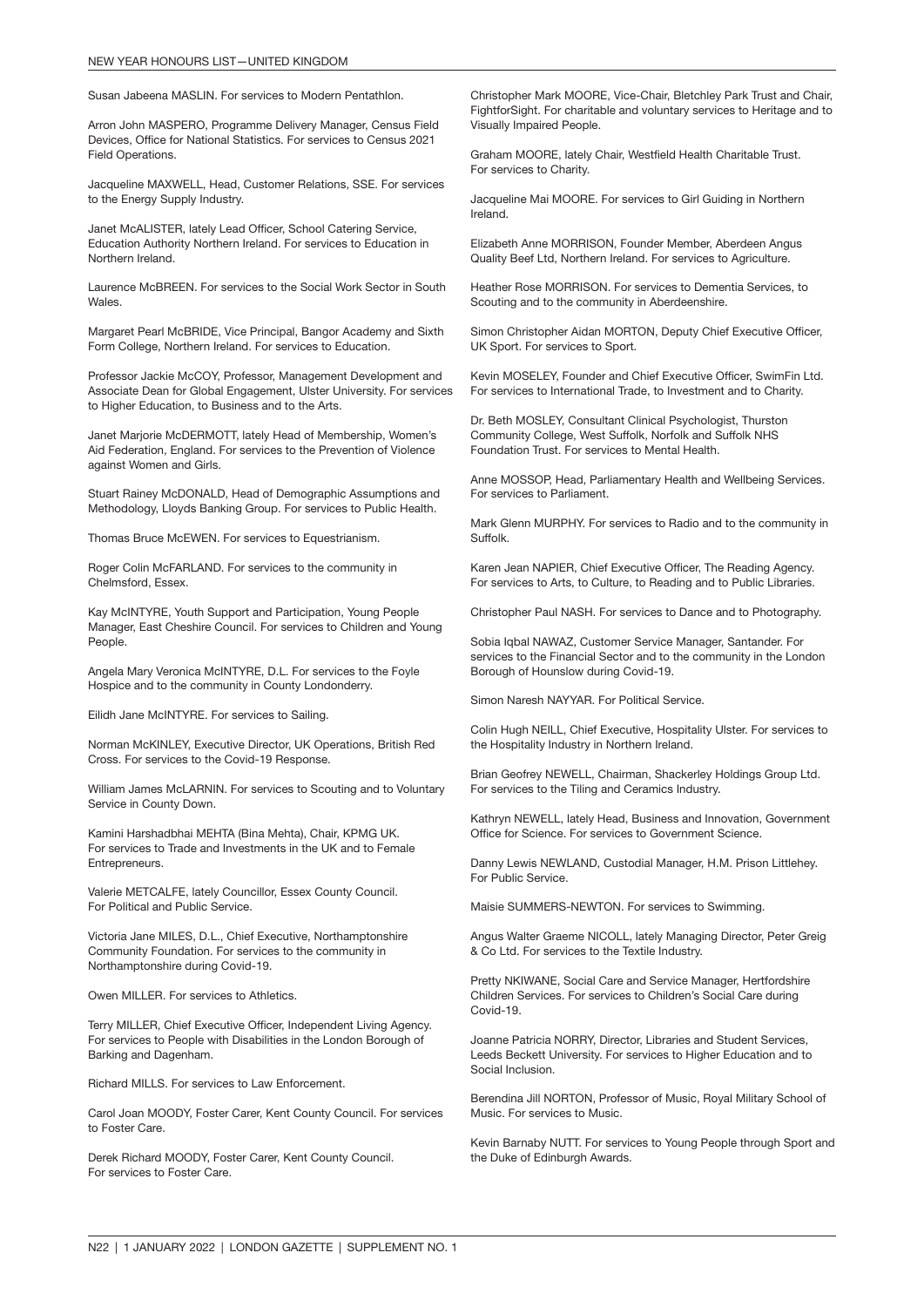Patrick NYARUMBU, Executive Director of Strategy, People and Partnerships, Birmingham and Solihull Mental Health NHS Foundation Trust. For services to Nursing.

Roger OAKLEY, Fundraiser, Lord's Taverners. For services to Charitable Fundraising for Children with Disabilities.

Diane O'DONNELL, Work Coach, Laurieston Jobcentre Plus, Department for Work and Pensions. For Public Service.

Jacqueline Mary O'HANLON, Director of Learning, Royal Shakespeare Company. For services to the Arts.

Natalie Abigail OJEVAH, Programmes Manager, Barclays. For services to Business Development, and to Diversity and Inclusion.

Peter OLDHAM, County Vice President, Tame Valley Birmingham Scouts. For service to Scouting in the West Midlands.

Denise Rosemary O'LEARY, Founder, Purpol Marketing. For services to the Construction Industry and Entrepreneurs in South West England and Wales.

Natalie O'ROURKE, Proprietor, Park Lane Stables Riding for the Disabled. For services to People with Disabilities and to the community in Teddington, London Borough of Richmond upon Thames.

Dr. Angelina Gillian OSBORNE. For services to Cultural Heritage.

Sarah OSBORNE, Branch Support Manager, National Crime Agency. For services to Law Enforcement.

Sayyed OSMAN, Strategic Director of Adults and Health, Blackburn with Darwen Borough Council. For services to the community in East Lancashire.

Judith Anne OWENS, Chief Executive, Titanic Belfast. For services to Tourism.

Dr. Dean Hugh PALLANT. For services to the community through the Salvation Army.

Susan Elizabeth PARISH, Business and Community Manager, Park Community School, Havant, Hampshire. For services to Education.

Sheila PARKER. For services to Women's Football and to Charity.

Elizabeth PARKES. For services to Climate Change and Environmental Protection.

Dr. Adele PARKS, Author. For services to Literature.

Stephen PARRY. For services to Swimming.

George William PAUL. For services to British Horseracing Heritage.

Rosalind May PAUL, Chief Executive Officer and Artistic Director, Scene and Heard. For charitable services to Theatre, to Young People and to Families in Somers Town, London Borough of Camden.

Dr. Sheila PEARSON (Sheila Kanani), Education, Outreach and Diversity Manager, Royal Astronomical Society. For services to Astronomy and to Diversity in Physics.

Daniel Dean PEMBROKE. For services to Athletics.

Dr. Robert Brian PERKS, Lead Curator, Oral History and Director of National Life Stories, British Library. For services to Libraries, to the National Archives and to Oral History, particularly during the Covid-19 Pandemic.

Hilary Elizabeth PERRIN, lately Director, Regional Organisation, The Labour Party. For Political Service.

Zaron PERRY, lately Principal, Trinity Nursery School, Bangor, Northern Ireland. For services to Pre-School Education.

Ian McGregor PHILIP. For services to the community in Dunning, Perthshire.

Isaac PHILLIP, Trade Capability Adviser, Department for International Trade. For services to International Trade.

Kim PHILLIPS, Head of Catering and Facilities Services, Rotherham Metropolitan Borough Council. For Public Service.

Aaron David PHIPPS. For services to Wheelchair Rugby.

Jane Michelle PICKTHALL, Virtual School Head, North Tyneside. For services to Children and Families in Tyne and Wear.

Thomas PIDCOCK. For services to Cycling.

Phoebe PATERSON PINE. For services to Archery.

Angela PLUMMER, lately Director, Adult Services, Swindon Borough Council. For services to Vulnerable People.

Robert Kenneth POLHILL, lately Leader, Halton Borough Council. For services to the community in Halton, Cheshire.

Richard David PORT, Solicitor, George Green and Company, Cradley Heath, West Midlands. For services to Victims of Domestic Abuse.

David PORTER, Security Officer, University of Sunderland. For services to University Security.

Stewart Colin POWELL. For services to People with Polio in the UK and to the Criminal Justice System.

Sandra Beverley PRAIL, Governor, Brighton, Hove & Sussex Sixth Form College. For services to Education.

Lauren Louise PRICE. For services to Boxing.

Elizabeth Jane PRYOR, Chief Executive Officer, The Anne Robson Trust. For services to End of Life Care.

Irna Mumtaz QURESHI, Co-Founder, Bradford Literature Festival. For services to Heritage.

Avin RABHERU, Founder, Housekeep. For services to Entrepreneurship and to Digital Innovation in the Cleaning Industry.

Lynne RADBONE, Principal Paediatric Dietitian, Cambridge University Hospitals NHS Foundation Trust. For services to Sick and Premature **Babies** 

Emma RADUCANU, Tennis player. For services to Tennis.

Virinder Kuljit Kaur RAI, Business Support Manager, Against Violence and Abuse Charity. For services to the Charity Sector and to the community in the London Borough of Redbridge.

Giedre RAKAUSKAITE. For services to Rowing.

Onjali Qatara RAUF, Author and Founder, Making Herstory. For services to Literature and to Women's Rights.

Professor Emma REDDING, Professor of Performance Science and Head of Dance Science, Trinity Laban Conservatoire of Music and Dance. For services to Dance.

Paul REES, Chief Executive, Royal College of Psychiatrists. For services to Mental Health and to Equality, Diversity and Inclusion.

Thomas Stephen Stirling REID, Chief Officer, Belfast Harbour Police. For services to the Maritime Industry.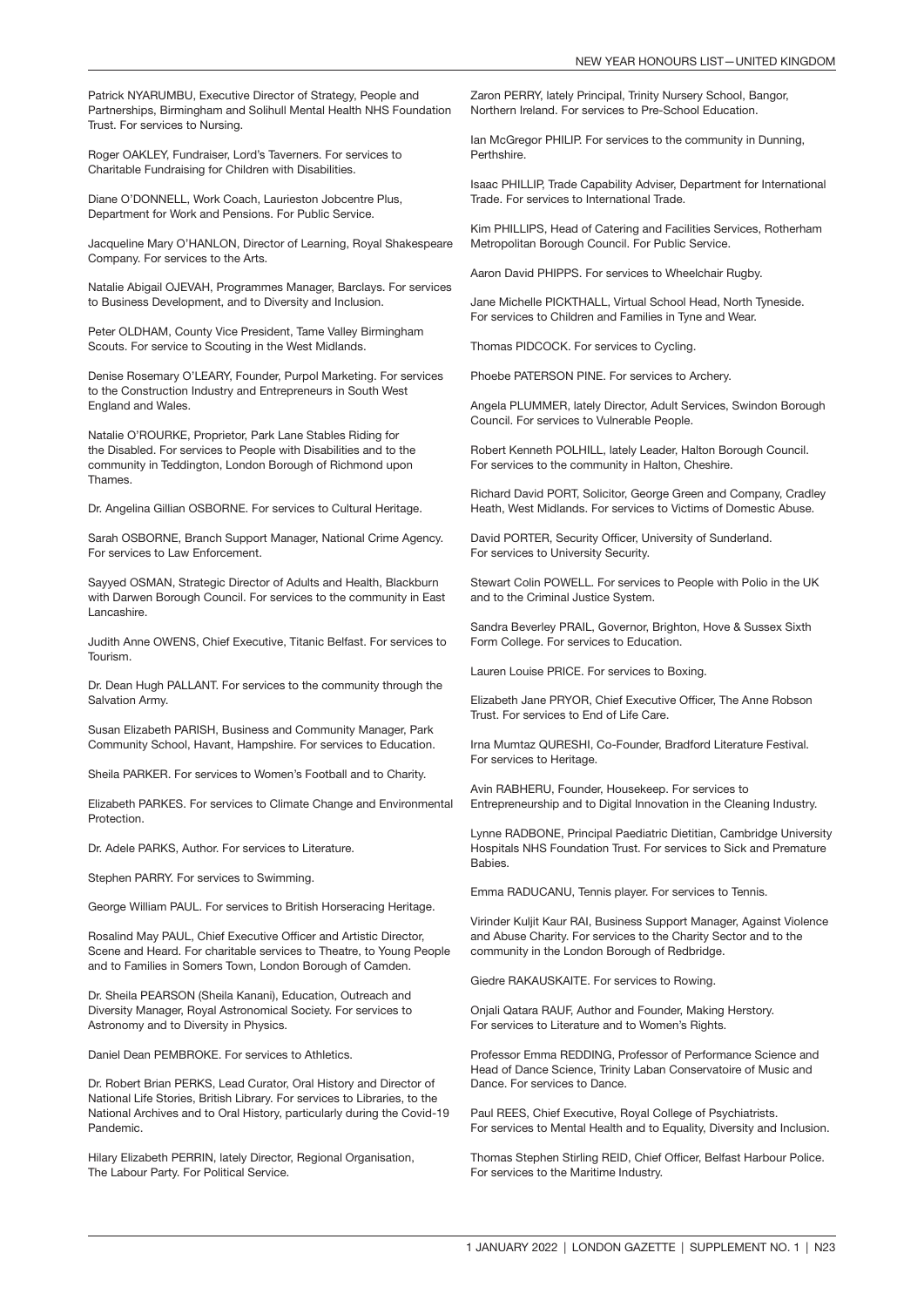Susan REILLY (Sue Thorpe), Senior Delivery Lead, Regional Delivery Directorate, Department for Education. For services to Education.

Luke Xavier REYNOLDS, Senior Private Secretary to the Government Chief Scientific Adviser, Government Office for Science. For services to Science in Government.

Louise Diane RHODES, University of Wolverhampton. For services to Education and to People with Hearing Impairments.

David James RICHARDS, Co-Founder and Chief Executive Officer, WANdisco and Co-Founder, The David and Jane Richards Family Foundation. For services to the Information Technology Sector and to Young People, particularly during Covid-19.

Jane RICHARDS, Co-Founder, The David and Jane Richards Family Foundation. For services to the Information Technology Sector and to Young People, particularly during Covid-19.

Matthew RICHARDS. For services to Swimming.

Samantha Claire RICHARDSON, Director, National Coastal Tourism Academy. For services to Coastal Tourism in England during Covid-19.

Ella RITCHIE, Director, Intoart. For services to the Arts and to Disability.

Dr. Edward Morgan ROBERTS, D.L. For services to Medicine and to the community in Swansea and Neath Port Talbot.

James Penry ROBERTS. For services to Wheelchair Rugby.

Stewart ROBERTS, Founder, Haircuts4Homeless. For services to Homeless People.

Michael Peter HOWES-ROBERTS. For services to Government Technology, particularly during the Covid-19 Response.

Mark Joseph ROBINSON, Olympic Performance Manager, Royal Yachting Association. For services to Sailing.

Stuart ROBINSON. For services to Wheelchair Rugby.

Dr. Justin William George ROE, Consultant and Joint-Head, Department of Speech Voice and Swallowing, The Royal Marsden NHS Foundation Trust, Clinical Service Lead (Airways/Laryngology), Imperial College Healthcare NHS Trust, Honorary Clinical Senior Lecturer, Imperial College London. For services to Speech and Language Therapy, particularly during Covid-19.

Catharine Anna ROFF, Director, Adults and Health, Leeds City Council. For services to Social Care.

Yvonne Michell Valerie ROGAN, Policy Adviser, Public Bodies Team, Cabinet Office. For services to Diversity and Inclusion.

Jeremy ROOK, Head, Business Assurance, H.M. Prison Elmley. For services to Reducing Reoffending.

Emma Louise ROSEWARNE, Head, Player Welfare and Operations Director, Rugby Football League. For services to Rugby League Football.

Matthew ROTHERHAM. For services to Cycling.

Barbara Elizabeth ROUNSEVELL. For services to the community in Cornwall.

Nicholas George ROUSE. For services to the community in Ridgewell, Essex.

Omeima MUDAWI-ROWLINGS. For services to People with Disabilities in the Arts.

Kerry Michael RUBIE, Patron and lately Chair, Friends of the Elderly. For services to Innovation, Leadership and Governance in Adult Social Care.

Dr. Amar Nath RUGHANI, General Practitioner and Provost, Royal College of General Practitioners, South Yorkshire and North Trent. For services to General Practice.

Joanna Claire RUXTON, Founder, Ocean Generation. For services to Marine Conservation.

Christopher RYAN. For services to Wheelchair Rugby.

Mandip Kaur SAHOTA, Founder, Strategies and Stories. For Charitable and Public Service.

Joanna Mary SALTER, Pilot and Aviation Ambassador, Department for Transport. For services to Aviation.

John Charles Edward SALTER, Head of Private Office, Vaccine Taskforce, Department for Business, Energy and Industrial Strategy. For Public Service.

Zimran SAMUEL, Human Rights Barrister. For services to Victims of Domestic Abuse.

Dr. Iram SATTAR, General Practitioner and Trustee, Muslim Women's Network UK and The Passage. For services to the Health and Wellbeing of Vulnerable People.

Duncan William Macnaughton SCOTT. For services to Swimming.

Jacqueline SCOTT, Head Teacher, Trinity Primary School, Edinburgh. For services to Education.

Rebecca SCOTT, Employability and Opportunity Manager, Human Resources, University of Bristol. For services to Disadvantaged Communities.

Robert William SCOTT, Chief Executive, Prison Fellowship Northern Ireland. For services to Prisoners and their Families in Northern Ireland.

Dylan James FLETCHER-SCOTT. For services to Sailing.

Charan Kanwal Singh SEKHON, Senior Environment Officer, Environment Agency and Founder Chairman, SEVA Trust UK. For services to Charity, to Diversity and to the Environment, particularly during Covid-19.

Mohammad Sehreen SELEEM. For services to Disadvantaged Communities in East London.

Dr. Abdul Karim SESAY, Genomics Facility Lead, Medical Research Council Unit, The Gambia. For services to Charity and Medical Research.

Selasi Awo SETUFE. For services to Diversity in Architecture.

Deborah Michelle SEWELL, Legal Adviser and Legal Team Manager, H.M. Courts and Tribunals Service. For services to the Administration of Justice and to Vulnerable and Homeless People.

Edwin John SHANKS. For services to the Northern Ireland Ambulance Service.

David Anthony SHARP. For services to Broadcasting and to Education.

Mhairi Macewan SHARP, Chief Executive Officer, National Emergencies Trust. For services to the Covid-19 response.

Kester SHARPE, lately Deputy UK Chief Commissioner, Scouts. For services to Young People, particularly during Covid-19.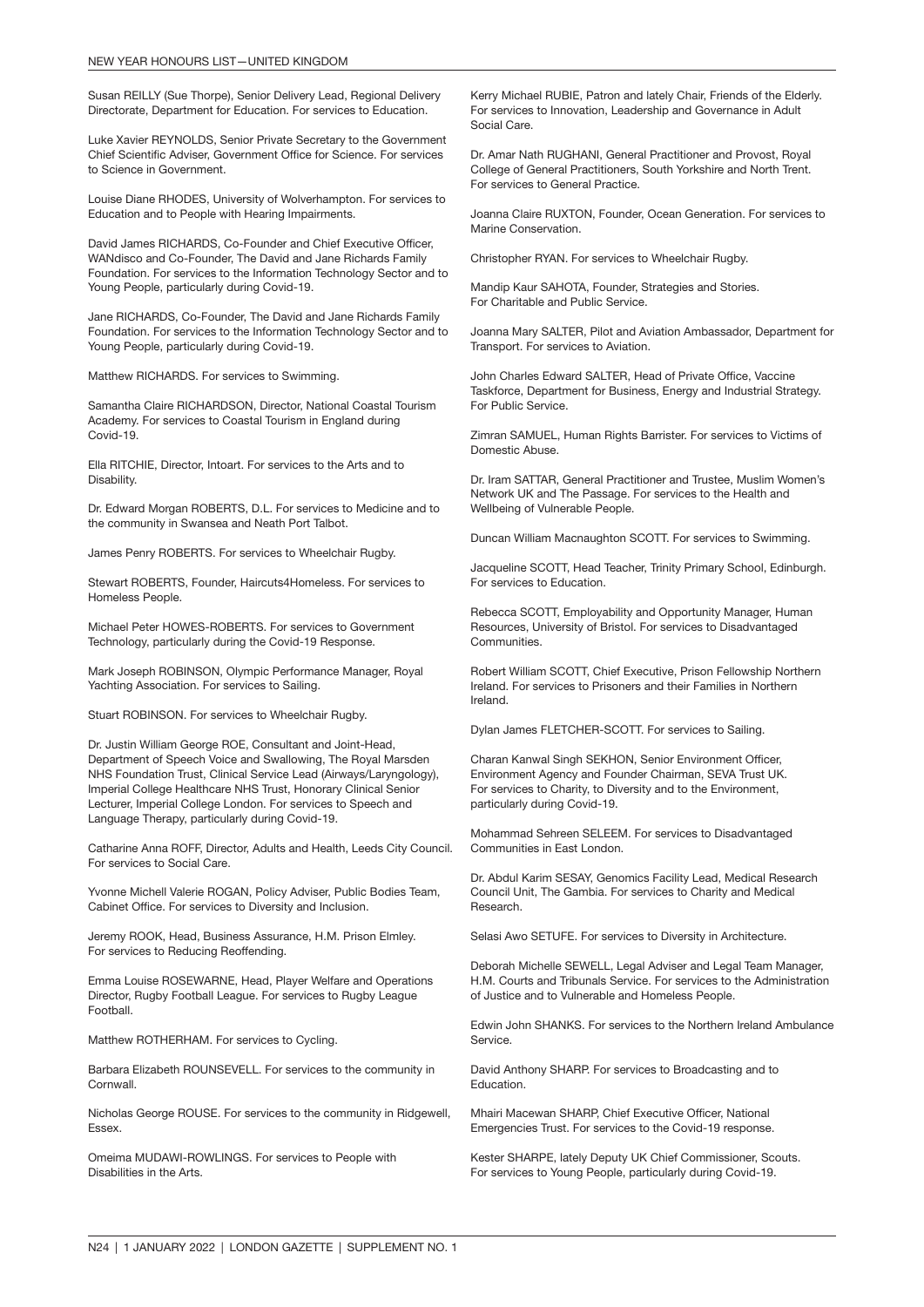Natalie Charlotte SHAW, Director, Employment Affairs, International Chamber of Shipping. For services to Seafarers during the Covid-19 Pandemic.

Paul SHAW, Head Coach, Great Britain Wheelchair Rugby Ltd. For services to Wheelchair Rugby.

Mitesh Pispakkant SHETH, Chief Executive Officer, Redington. For services to Diversity and Inclusion in the Financial Services Sector.

Bethany SHRIEVER. For services to Bicycle Motocross Racing.

Kim SHUTLER, Chief Executive Officer, The Cellar Trust. For services to People with Mental Health Issues.

Christine Denise SIMMONS, Housekeeper and Health and Safety Co-ordinator, Condover College Ltd. For services to Adults with Learning Disabilities during Covid-19.

Emma Louise SIMPSON, Director, Simpson Brickwork Conservation Ltd. For services to Heritage Conservation.

James Malcolm SINCLAIR. For services to Charity.

Mamta Rani SINGHAL, Volunteer, Institution of Engineering and Technology. For services to Engineering.

Bharatkumar Jagatsingh SISODIA. For services to the Culture, to Heritage and to the community in Greater Manchester.

Christopher Peter SKELLEY. For services to Judo.

Andrew SMALL. For services to Athletics.

Gillian SMALLWOOD, Chief Executive Officer, Fortalice. For services to Victims of Domestic Abuse.

Amanda SMITH (Amanda Austin), Executive Head Teacher, Fernwood Primary and Nursery School, Nottingham. For services to Education.

David SMITH, Chair, Community Managed Libraries Network. For services to Libraries.

Jack Dalziel SMITH. For services to Wheelchair Rugby.

Paul SMITH, lately Fraud Response Team Leader, Scottish Government. For services to the Counter Fraud Profession in Scotland.

Wayne Simeon SMITH. For services to People with Mental Health Issues and to the community in Dover, Kent.

Jason SMYTH. For services to Paralympic Athletics and to the Sporting Community in Northern Ireland.

Craiger SOLOMONS, Lead Analyst, Technical Advisory Cell, Welsh Government. For Public Service.

Katherine Mary SPARKES, Founder, Flamingo Chicks CIO. For services to Children with Disabilities and their Families.

Diana Jane STAINES. For services to People with Disabilities in Norfolk, particularly during Covid-19.

Oliver STANHOPE. For services to Rowing.

Jamie Jay STEAD. For services to Wheelchair Rugby.

Lauren STEADMAN. For services to Triathlon.

Vivienne Esther Catherine STERN, Director, Universities UK International. For services to International Education.

Craig Angus STEWART. For services to Young People in Dollar, Clackmannanshire.

Jonathan STEWART, Forensics Operation Manager, Merseyside Police. For services to Policing.

Ransford George STEWART, Director, Stewart Management and Planning Solutions. For services to Planning.

Kerry Lynne STOCKLEY, Governor, Preston Primary School Stockton-on-Tees. For services to Education.

Millar Thomas STODDART, D.L. For services to Sport and to the Voluntary Sector in Scotland.

Bridget Lara STRATFORD, Project Coordinator, North East Solidarity and Teaching, Newcastle University. For services to Refugees and Asylum Seekers, particularly during Covid-19.

Deane STREET, Team Leader, Ministry of Defence. For services to Defence.

Martyn John STYLES. For services to Junior and Youth Sailing.

Laura SUGAR. For services to Canoeing.

The Reverend Jonathan SWALES, Founder, Lighthouse. For services to the community in Leeds, particularly during Covid-19.

Jason SWETTENHAM, National Head, Prison Industries, Catering, Retail Services and Physical Education, H.M. Prison and Probation Service. For services to Sport.

Dr. Bnar TALABANI, Kidney and Transplant Medical Specialist, University of Wales and Immunology Scientist. For services to the NHS and to the Ethnic Minority Communities in Wales, particularly during Covid-19.

Dorothy Joy TARRANT, Founder, Veritas-Sighisoara. For voluntary service in Romania.

Mandy TAYLOR. For charitable services in Yorkshire.

Jennifer TAYLOR, Leader, Early Professionals Programmes, IBM UK, and Chair, Digital and Technology Solutions Level 6 Degree Apprenticeship Trailblazer. For services to Education.

Margherita TAYLOR, Radio and Television Presenter. For services to Broadcasting and to Diversity.

Michèle Louise Alma TAYLOR, Director for Change, Ramps on the Moon. For services to Theatre and People with Disabilities.

Caroline THOMAS, Member, British Standards Institute Committee on Accessibility. For services to Consumers.

Rhian Louise THOMAS, Head of Area Business Centre, Crown Prosecution Service, Cymru-Wales. For services to Law and Order.

Angela THOMPSON. For voluntary service in Northern Ireland, particularly during Covid-19.

Daniel Paul THOMSON. For services to Lytham Coastguard Rescue Team, Lancashire.

Oliver David TOWNEND. For services to Equestrianism.

Anna March TRYE, D.L. For services to Young People and the Bereaved in Warwickshire.

Joy Sheridan TUBBS, Director, Salisbury Diocesan Board of Education. For services to Education.

Jonathan Charles TURNER, South West Regional Head, Laboratory Operations, Public Health England. For services to Public Health during Covid-19.

Clare TWOMEY. For services to Art.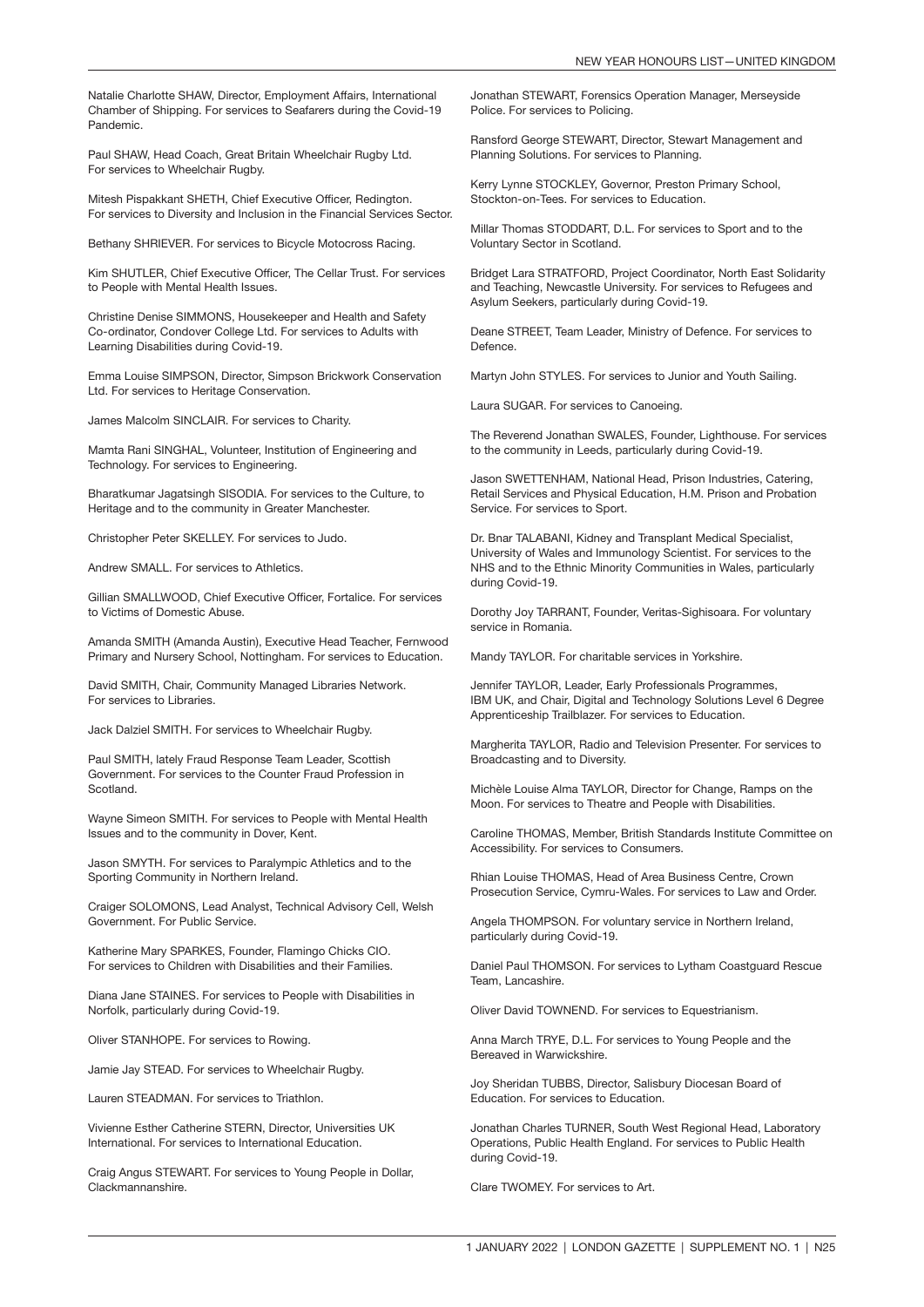Saleem UDDIN, Category Director, Crown Commercial Service, Cabinet Office. For Public and Charitable Services.

Martyn Stanley UNDERHILL, lately Police and Crime Commissioner, Dorset. For services to Mental Health Awareness and Support.

Andrea VINCENT, Chair MK-Act, Milton Keynes. For services to Victims of Domestic Abuse.

Charles VIVA, D.L., Founder and Trustee Interplast UK. For services to Plastic and Reconstructive Surgery in the Developing World.

Abeda Suleman VORAJEE. For services to Community Integration and Interfaith Understanding in Warwickshire.

Lynne WADE, Prison Educator H.M. Prisons Lindholme, Moorland and H.M. Young Offenders Institution Hatfield. For services to Prisoner Education.

Gavin Matthew WALKER. For services to Wheelchair Rugby.

Matthew Thomas WALLS. For services to Cycling.

Stacy Anne WALSH, Local Authority Relationship Manager, Valuation Office Agency. For Public Service.

Michael John WALTERS, Lifeboat Operations Manager, Loughor Inshore Lifeboat. For service to the community in Swansea.

Professor Anthony Barrington WARD, lately Professor, Rehabilitation Medicine, Midlands Partnership NHS Foundation Trust. For services to Rehabilitation Medicine and People with Disabilities.

Jayne Ann WARD, lately Leader, Merseyside Districts Large Recruitment Team, Department for Work and Pensions. For Public Service in Merseyside.

Joyce Sylvia WARD, Chair, Resident Partnership Board, Sovereign Housing. For services to Social Housing.

Lorna WARD. For services to Children's Hearings in Dundee.

Martyn Leander Storme WARD, Lifeguard Supervisor, Cornwall. For services to the RNLI and to Charity.

Dr. Norman Allan WATERMAN. For services to Materials, to Manufacturing and to Nuclear Engineering.

Benjamin Michael WATSON. For services to Cycling.

Annette Jean Getty WEEKES, Leader, East Lancashire COVID Manufacturing Cluster. For services to Business and to the community in East Lancashire.

Caroline Jane WELLS, D.L., Director, JComms. For services to the Public Relations Industry, to the Economy and to the community in Northern Ireland.

Lorna Havard WESTON, Managing Director, Thera East Anglia. For services to People with Learning Disabilities.

Matthew James WHITE, Director, Campus Commerce, University of Reading. For services to the Catering and Hospitality Industry.

Professor Lorraine Elisabeth WHITMARSH, Professor of Environmental Psychology, University of Bath. For services to Social Research in Climate Change, Energy and Transport.

Professor Nalin Chandra WICKRAMASINGHE. For services to Science, Astronomy and Astrobiology.

Caroline Mary WILKINSON, Volunteer and Trustee, Fine Cell Work. For services to the Rehabilitation of Offenders and to the community in South London.

Michelle Kay WILLETT, Chief Executive Officer, The Gallery Trust, Oxfordshire. For services to Children and Young People with Special Educational Needs and Disabilities.

Adeyemi Adedamola WILLIAMS, Superintendent Pharmacist, Bedminster Pharmacy. For services to the NHS and to the community in South Bristol, particularly during Covid-19.

Alison WILLIAMS, Headteacher, Craigfelen School, Swansea. For services to Education and to the community in Swansea.

Timothy John WILLIAMS, lately Chief Executive Officer, Welsh Automotive Forum. For services to the Automotive Industry.

Timothy John WALKDEN-WILLIAMS. For services to Business and to the community in Prestatyn, North Wales.

Andrew WILSON, Managing Director, Destination Food Brands Division, Greene King. For services to Business and to Charity during Covid-19.

Ingrid Lesley WILSON. For services to the Community Cohesion, to Race Equality and to Global Education.

Jo-Anne WILSON, Manager, Galanos House Care Home, Royal British Legion. For services to Veterans.

Peter John WILSON, Trustee, Milton Keynes Special Needs Advancement Project. For services to People with Educational Disabilities.

Charlotte WORTHINGTON. For services to Bicycle Motor Cross Racing.

Dr. Nicholas Hans WOZNITZA, Senior Lecturer, Canterbury Christ Church University and Consultant Radiographer, University College London Hospitals NHS Foundation Trust. For services to Radiography and to the Covid-19 response.

The Reverend Canon David Stanley Chadwick WYATT. For services to Homeless People and to the community in Salford, Greater Manchester.

Helen Margaret WYATT. For services to Homeless People and to the community in Salford, Greater Manchester.

Galal YAFAI. For services to Boxing.

Alexander YEE. For services to Triathlon.

Thomas Robert YOUNG. For services to Athletics.

OVERSEAS AND INTERNATIONAL LIST

#### D.B.E.

*To be an Ordinary Dame Commander of the Civil Division of the said Most Excellent Order:*

Flora Jane DUFFY, O.B.E., Triathlete. For services to Sport in Bermuda.

#### C.B.E.

*To be Ordinary Commanders of the Civil Division of the said Most Excellent Order:*

Dr. Kai Hung LEE, Founder, The Lee Kai Hung Foundation. For services to Education and Cultural Exchange between the UK and China.

Robert Adrian STRINGER, Chairman, Sony Music Group and Chief Executive Officer, Sony Music Entertainment. For services to UK creative industries, to social justice and to charity.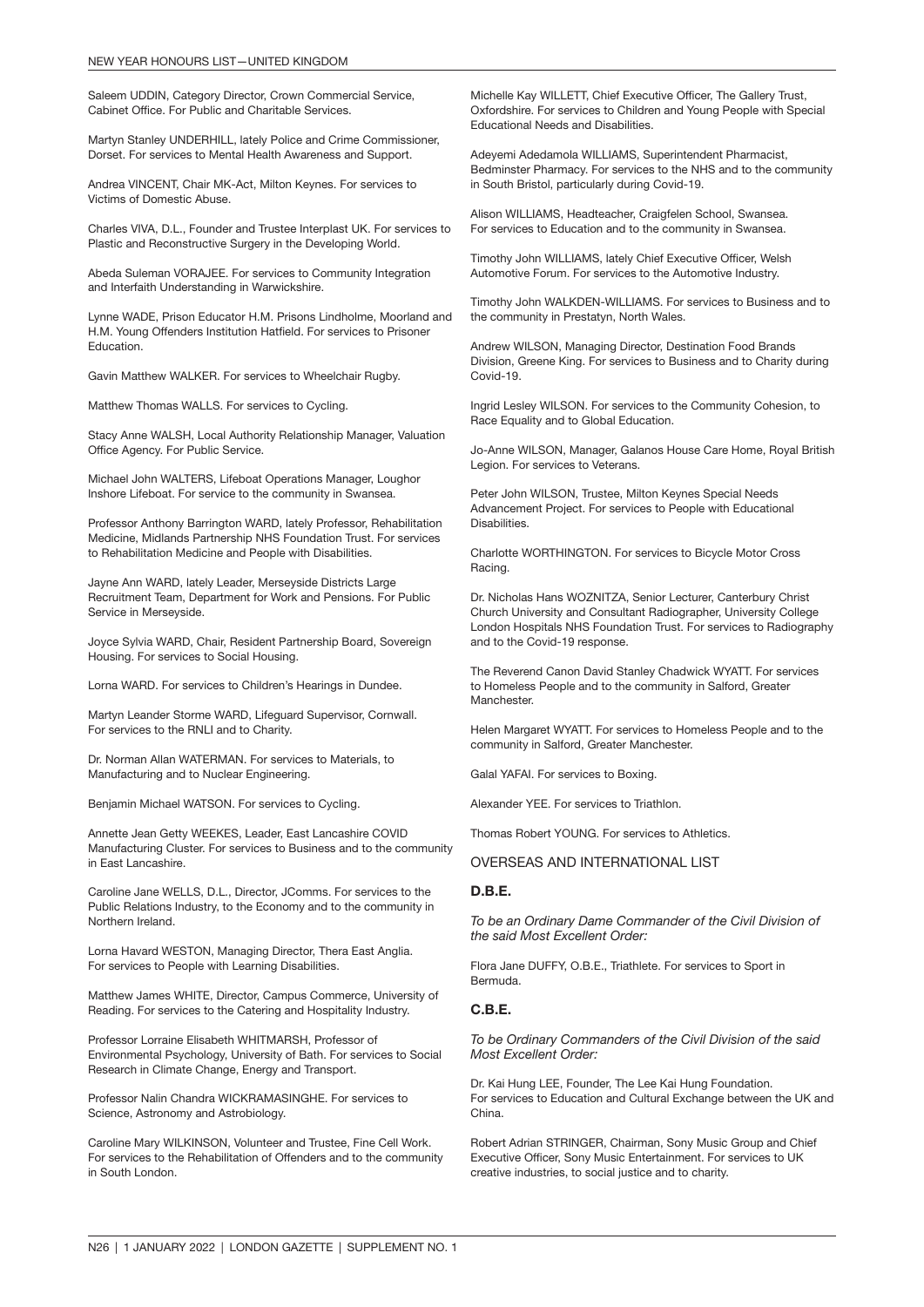Bernard John TAUPIN, Lyricist. For services to Music.

#### O.B.E.

*To be Ordinary Officers of the Civil Division of the said Most Excellent Order:*

Dr. Aisha Nicole ANDREWIN, Chief Medical Officer, Anguilla. For services to Public Health in Anguilla.

Peter William BURNETT, Chair of the British Chamber of Commerce, Hong Kong. For services to the British Business Community in Hong Kong.

Dr. Mary Ann CUSACK, Paediatrician, Love the One charity, India. For services to Healthcare and Child Welfare in India.

Martin Patrick DUFFY, Lead Negotiator, Trade Agreements and Capability, Foreign, Commonwealth and Development Office. For services to Trade and Development.

Richard ETHERINGTON, Team Leader, Foreign, Commonwealth and Development Office. For services to British foreign policy.

Julia Elisabeth Frances FALCONER, Senior Forestry Policy Adviser, Foreign, Commonwealth and Development Office. For services to the Environment.

Martha Essandoah FREEMAN, lately Political Adviser and Head of Regional Office for the European Union Special Representative for the South Caucasus and the Crisis in Georgia. For services to International Conflict Resolution in the South Caucasus.

Michael John GIFFORD, lately H.M. Ambassador, Nur-Sultan, Kazakhstan. For services to British foreign policy.

Rebecca Ann HARRIS, Deputy Director, Foreign, Commonwealth and Development Office. For services to British foreign policy.

Robin Frances HART, Senior Programme Director, Wilton Park. For services to British foreign policy.

Susan HEATH, Team Leader, Foreign, Commonwealth and Development Office. For services to British foreign policy.

Patrick Godfrey Hungerford HOLDICH, Head of Research Analysts, Foreign, Commonwealth and Development Office. For services to British foreign policy.

Dr. Saleemul HUQ, Director, International Centre for Climate Change and Development. For services to combating International Climate Change.

Dr. Melanie Jane IVARSSON, Senior Vice President, Chief Development Officer, Moderna Therapeutics, United States of America. For services to Public Health during Covid-19.

Dr. Asyia KAZMI, Bill & Melinda Gates Foundation. For services to Education, particularly Girls' Education.

Paul Richard Peter KILLWORTH, Team Leader, Foreign, Commonwealth and Development Office. For services to British foreign policy.

Felicity Jane Gordon KIRKWOOD, Chair British Hospital, Buenos Aires, Argentina. For services to the British Hospital Buenos Aires and to the British Community.

Dr. David KONN, Mission Lead, Foreign, Commonwealth and Development Office. For services to British foreign policy.

Dr. Nigel Stuart LOCKYER, Director Fermi National Accelerator Laboratory. For services to Science and UK-US relations.

Professor Alan LOWDON, Professor in Practice, Durham University and Director, Strategic Development, National Offshore Wind Institute, Bristol Community College, Massachusetts, United States of America. For services to UK/US Offshore Wind Collaboration.

John Martin Bickford De Vismes MARTIN ST. VALERY, Chair, Market Entry Solutions – JacksonMSV and Chair, British Business Group of Dubai & Northern Emirates. For services to UK businesses in the United Arab Emirates.

James Douglas McALPINE, Deputy Development Director, British High Commission Dhaka, Bangladesh. For services to International Development.

Gavin Bruce McGILLIVRAY, Development Director, Official Development Assistance, British High Commission, New Delhi, India. For services to International Development.

Richard Harry MIDDLETON, Chair, Commonwealth Scholarship Commission. For services to the Commonwealth and to Higher Education.

Dr. Catherine Lucy MORRIS, Paediatrician, Love the One charity, India. For services to Healthcare and Child Welfare in India.

Dr. Dipti PATEL, Chief Medical Officer, Foreign Commonwealth and Development Office. For services to Government officials and their families and to British nationals overseas.

Adam Rhodri PILE, Deputy Director, Head of Caribbean and Southern Oceans Department, Foreign, Commonwealth and Development Office. For services to the British Overseas Territories.

Professor Lauge Neiman Skovgaard POULSEN, Professor of International Relations and Law, University College London. For services to UK Trade Policy.

Merwyn Foster Lyte ROGERS, Permanent Secretary, Ministry of Health, Anguilla. For Public Service and services to Public Health and Healthcare in Anguilla.

Professor Pauline Margaret ROSE, Professor of International Education and Director of Research for Equitable Access and Learning Centre, University of Cambridge. For services to International Girls' Education.

Neil Robert SCOTLAND, Senior Forestry Adviser, Foreign, Commonwealth and Development Office. For services to the Environment.

Nicola Jane STEWART, UK Permanent Representative to the Organisation for the Prohibition of Chemical Weapons, The Hague, The Netherlands. For services to British foreign policy.

Dr. Nigel Antony David STOKES, L.V.O., H.M. Ambassador Havana, Cuba. For services to British foreign policy.

Professor Simon WAIN-HOBSON, Head, Molecular Retrovirology, Pasteur Institute, Paris, France. For services to Virology.

Andrew David WHALLEY, Global Chairman, Grimshaw Architects. For services to Architecture and to Environmental sustainability.

#### MRF.

*To be Ordinary Members of the Civil Division of the said Most Excellent Order:*

Stephen William ATHERTON, Retired Headmaster. For services to British Education and Culture in Greece.

Andrew John BAILEY, former Chair, Leonard Cheshire Disability Home in Portugal. For services to Disability Charities.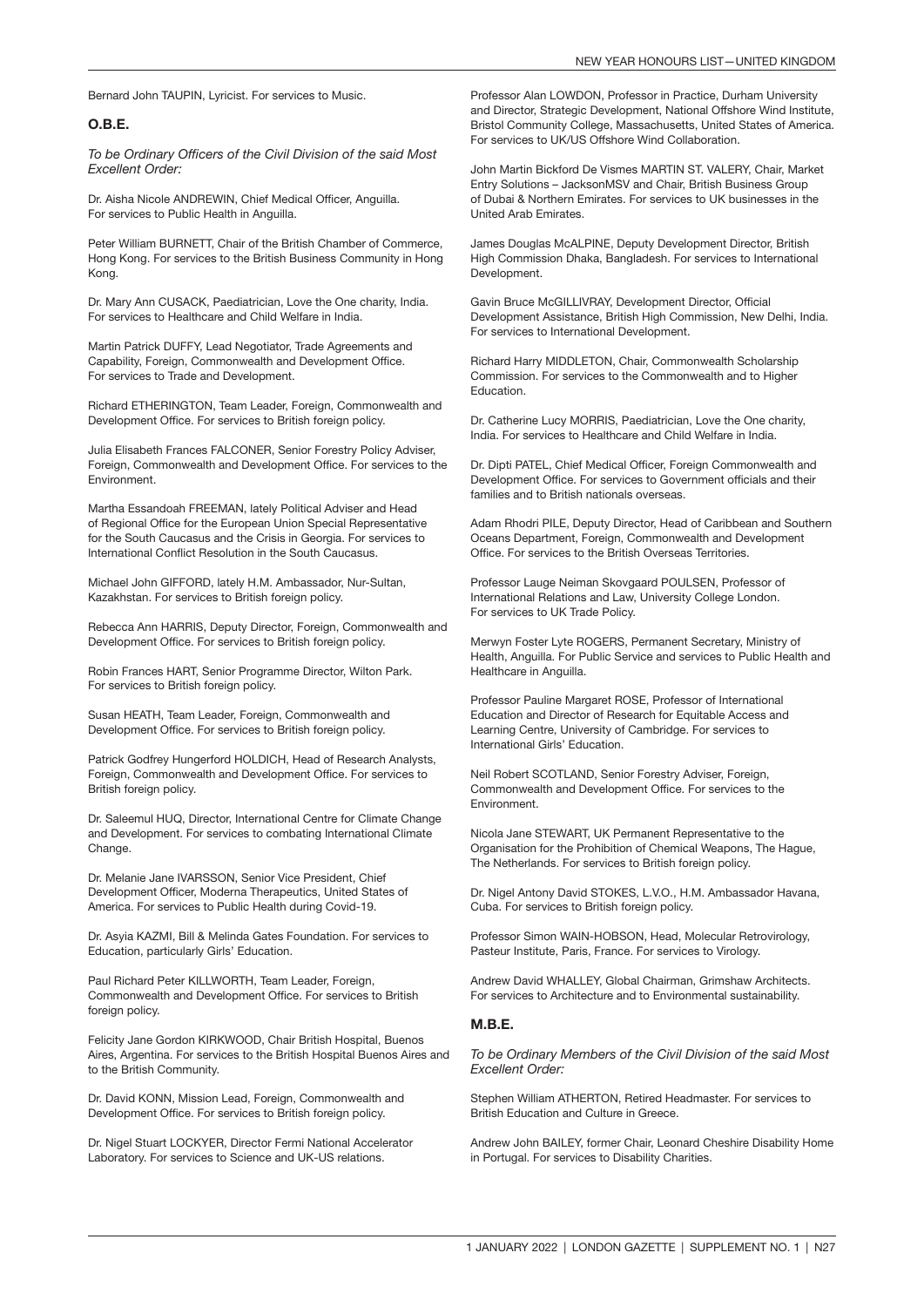Susan Penelope BAKER, Team Leader, Foreign, Commonwealth and Development Office. For services to British foreign policy.

Professor Lorand BARTELS, Professor of International Law, University of Cambridge. For services to UK Trade Policy.

Yasmin BATLIWALA, Chief Executive, Advocates for International Development. For services to Human Rights, the Rule of Law and to International Development.

Dr. Keith Michael BORIEN, Chief Executive Officer, The Borien Educational Foundation for Southern Africa. For services to schools in rural areas of the Eastern Cape, South Africa.

Dr. Richard James BURGESS, President and Chief Executive Officer, American Association of Independent Music. For services to Music.

Maria João Hewitt CARRAPATO, Chair, The Oporto British School, Portugal. For services to British Education in Portugal.

Deborah Louise CHILCOTT, Assistant Private Secretary to the UK Ambassador to the European Union, Brussels, Belgium. For services to British foreign policy.

Clark John CHITTENDEN, lately Director, Trade Policy Coordination, British Embassy Mexico City, Mexico. For services to UK/Mexico trade relations.

The Reverend John Howard CHINCHEN, Archbishop of Hong Kong's Chaplain for International Ministry. For services to the British Community in Hong Kong.

Susanna Evelyn COLE, Teacher. For services to children and the community in Kikambala, Kenya and to the Parkinson's Society.

Sarah CROFT, Lead Negotiator, International Agreements, Foreign, Commonwealth and Development Office. For services to UK Trade overseas.

Hazel CUMBO, Chief Executive, Gibraltar Courts Service. For services to Justice in Gibraltar.

Kenneth Ronald DUNN, Chair of Africa's Gift Ltd. For services to development and local communities in Lesotho and sub-Saharan Africa.

Daniel Liam EDGE, Team Leader, Foreign, Commonwealth and Development Office. For services to British foreign policy.

Allison FISHER, Professional Billiard Player. For services to Sport.

Dr. Joseph FRONCIONI, Orthopaedic Surgeon. For services to Road Safety in Bermuda.

John Philip HARE, De-mining Technical Director, Falkland Islands. For services to the Falkland Islands Demining Programme.

Charles Dale HARRISON, Head of Treaty Section, Legal Directorate, Foreign, Commonwealth and Development Office. For services to British foreign policy.

James HOLLOW, Japan President, Fabric Inc. and lately Chair of the Board of Trustees, The British School, Tokyo, Japan. For services to Education and the wider community in Japan.

Stuart HOLROYD, Team Leader, Foreign, Commonwealth and Development Office. For services to British foreign policy.

Alastair James IRVING, Team Leader, Foreign, Commonwealth and Development Office. For services to British foreign policy.

Kevin Thomas KERRIGAN, Senior Automotive Adviser. For services to the UK Automotive industry in the United States of America.

Dr. Michael MACKENZIE, Consultant in General Medicine and Infectious Diseases, Daeyang Luke Missionary Hospital, Lilongwe, Malawi. For services to Health in Malawi.

William Henderson McATEER, Historian. For services to Seychelles history.

Marigay McKEE, Managing partner, Fernbrook Capital LLC and Founder, MM Luxe Consulting, New York, United States of America. For services to British retail overseas.

Manohar Narindas MELWANI, Tailor, Hong Kong. For services to Business and Charity in Hong Kong.

Lloyd MILEN, British Consul General for Andorra, Aragon, Balearic Islands and Catalonia, British Consulate General, Barcelona, Spain. For services to British nationals in Spain and to the UK in North East Spain.

Angus William Reed MILLER, Prosperity Lead, Horn of Africa, Economic Development, British Office Hargeisa, Somaliland. For services to International Development in Somaliland.

Katherine Fiona MITCHELL, Executive Director, GBx global. For services to British Entrepreneurs Overseas.

Thomas Jeremy MORGAN, Q.C., Vice Chair, British in Europe. For services to British nationals in Italy and the European Union.

Professor Ian Elliot MURDOCH, Consultant Ophthalmologist. For services to Health in Western Africa.

Nicola Jane NICOLAUS, lately Regional Director of Science and Innovation, South East Asia Regional, British High Commission Singapore. For services to UK Science and Innovation overseas.

Thomas Robert PEMBER-FINN, Second Secretary Human Rights, British Embassy Beijing, China. For services to British foreign policy.

Jane Ellen PHELAN, Account Director, Crown Agents. For services to Public Health during Covid-19.

Lucille Dell SEYMOUR, B.E.M., lately Cayman Islands Government official. For services to Sport, Education and the people of Grand Cayman and the Cayman Islands.

Elizabeth SIMPSON, Team Leader, Foreign, Commonwealth and Development Office. For services to British foreign policy.

Sharon Karen SMITH, retired Deputy Clerk, the Cayman Islands Legislative Assembly. For Public Service to the Cayman Islands.

Christopher James SYER, President of the Malaysian British Society. For services to UK/Malaysia relations and to the British Community in Egypt and Saudi Arabia.

Melvyn Lewis TENNANT, Founder/Director of the Oracabessa Bay Sea Turtle Project and Lead Warden, Jamaica. For services to Marine Conservation in Jamaica.

Vanessa Elizabeth THOMAS-WILLIAMS, Nursery Officer, Terrestrial Conservation/Environment, Natural Resources and Planning Portfolio Directorate, St Helena. For services to Conservation in St Helena.

Ben Robert THOMSON, Honorary Consul, Chiang Mai, Thailand. For services to British nationals overseas.

Amanda Susan THURSFIELD, Director, Non-Catholic Cemetery for foreigners. Rome. For services to the Bereaved in Italy.

Pamela TWISSELL-CROSS, District Community Support Coordinator, Royal British Legion, Spain (district north). For services to British nationals overseas.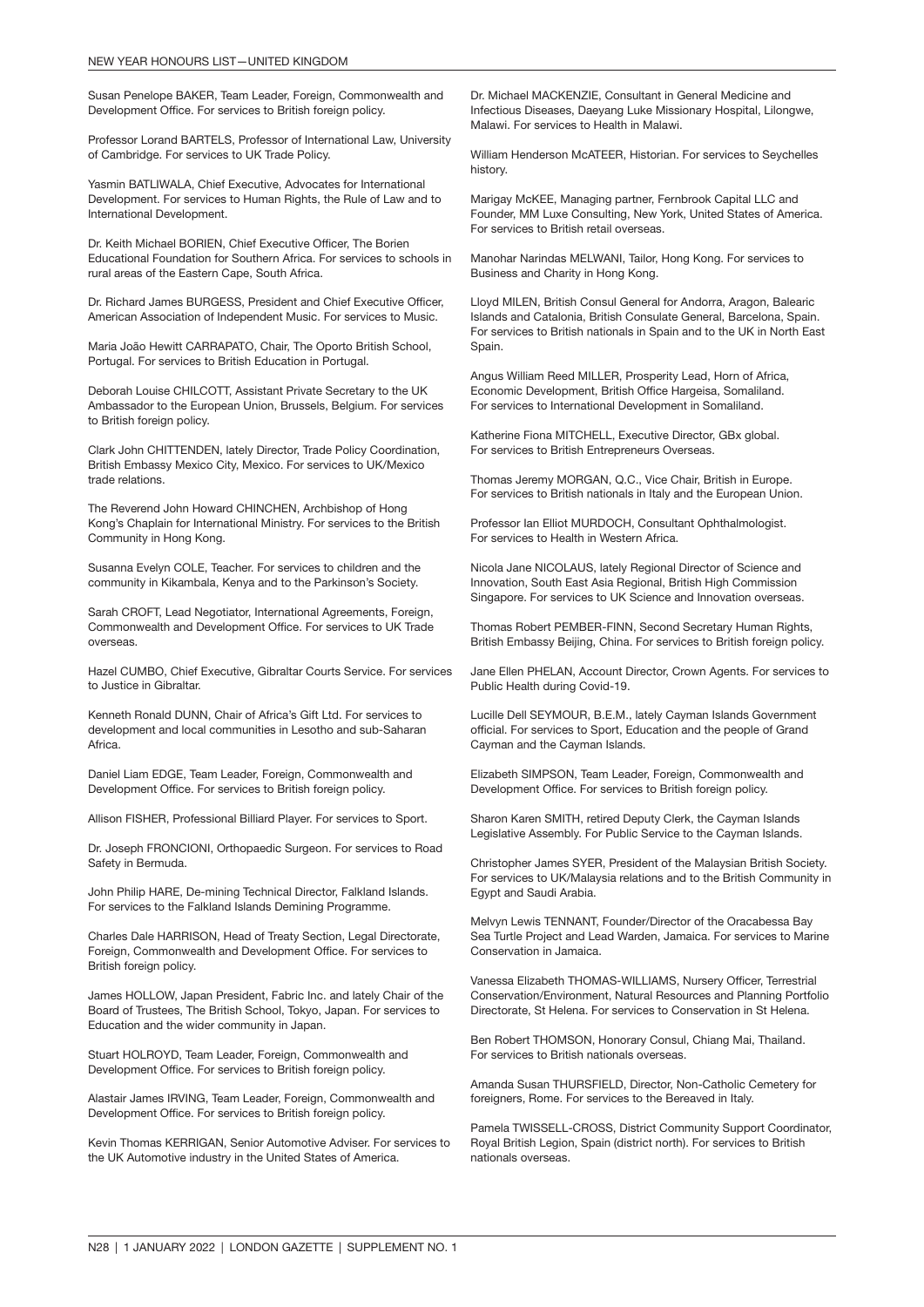Alexandra UTKUCU, Vice Consul, British Consulate General Istanbul, Turkey. For services to British nationals overseas.

Philip Graham WALL, Co-founder and Trustee, We See Hope and founding Director, Signify Ltd. For services to vulnerable children in sub-Saharan Africa.

Wendy WALL, Co-founder and Trustee, We See Hope and founder, Signify Ltd. For services to vulnerable children in sub-Saharan Africa.

Charlotte Emily WILLIAMS, Head, Foreign and Security Policy Team, British High Commission Canberra, Australia. For services to British foreign policy.

Cheryl WILLIAMS, Team Leader, Foreign, Commonwealth and Development Office. For services to British foreign policy.

#### CROWN DEPENDENCIES

#### ISLE OF MAN

#### M.B.E.

*To be Ordinary Members of the Civil Division of the said Most Excellent Order:*

Colin LEATHER. For services to the community of Castletown.

Carol Bernadette WILLIAMS. For services to the Isle of Man and to the Royal British Legion.

#### **GUERNSEY**

#### M.B.E.

*To be an Ordinary Member of the Civil Division of the said Most Excellent Order:*

Allister Francis de Lisle CAREY. For services to sustainable development in Africa.

**JERSEY** 

#### M.B.E.

*To be an Ordinary Member of the Civil Division of the said Most Excellent Order:*

John Philip HOPLEY. For services to the Community.

### CENTRAL CHANCERY OF THE ORDERS OF KNIGHTHOOD

St. James's Palace, London SW1

01 January 2022

THE QUEEN has been graciously pleased to approve the award of the British Empire Medal (Civil Division) to the undermentioned:

## BRITISH EMPIRE MEDAL

#### (CIVIL DIVISION)

#### B.E.M.

Mohammed Zoinul ABIDIN, Head of Universal Services, London Borough of Barking and Dagenham. For services to Public Libraries.

Sharron De ABREU FARIA, Director of Art and Hospitality, The Right to Work CIC. For services to Supported Volunteers and Artists with Learning Disabilities, particularly during Covid-19.

Jack Rowan ABREY, Member Support Officer, Scouts. For services to Young People and to Charity during Covid-19.

Nadia Nasreen AHMED, lately Community Champion, Morrisons. For services to the community in South Gyle, Edinburgh.

Darren William AITCHISON. For services to the community in Felixstowe, Suffolk during Covid-19.

Samuel Wesley AITCHISON, lately Editor, Tyrone Constitution and Strabane Weekly News. For services to Journalism and to the community in County Tyrone.

Timothy James ALDOUS, Forest Works Supervisor, Forestry England. For services to Forestry.

Linda June ALEXANDER. For services to Patient Care and Alternative Workforce Solutions in NHS Wales.

Muhammed Kamil ALI, Volunteer Tutor, BPCD Trust, Luton. For services to Education.

Siraj ALI. For services to the community in Coventry, West Midlands, particularly during Covid-19.

Dominique Léonie Claude ALLEN, Benevolent Fund Treasurer, Leicestershire Police. For services to Policing.

Mohmed Siddik Habiba ALLI. Volunteer, Redbridge Covid-19 Mutual Aid. For services to the community in the London Borough of Redbridge during Covid-19.

David Jonathon ALLMAN. For services to the NHS and to the community in Cheshire, Shropshire and Staffordshire, particularly during Covid-19.

Nina Kayoko ANDERSEN. For services to the community in Wandsworth, London during Covid-19.

Joanna Hilary ANDERSON. For services to the community in Winslow, Buckinghamshire, particularly during Covid-19.

Laura Frances ARGYLE. For services to the community in Woodford, London Borough of Redbridge during Covid-19.

Liesje Maria ATHWAL (Lee Athwal). For services to the community in Tonbridge, Kent, particularly during Covid-19.

Hardip Singh ATWAL. For charitable service in Annan, Dumfries and Galloway.

Caroline AUSTEN. For services to the community in East Sussex, particularly during Covid-19.

Julia BAINES, Teaching Assistant, St. Margaret Clitherow Catholic Primary School, Bracknell. For services to Education for People with Special Educational Needs and Disabilities.

Stuart Eric BALLARD, Deputy County Commissioner, Avon County Scouts. For services to Young People.

Roy William BATE, Life President, Forget-Me-Not Buddies. For services to People with Dementia and their Carers in Greater **Manchester** 

Jacqueline BAXTER, Environmental Campaigns Coordinator Officer, London Borough of Bromley. For services to the community in Bromley, Kent, during the Covid-19.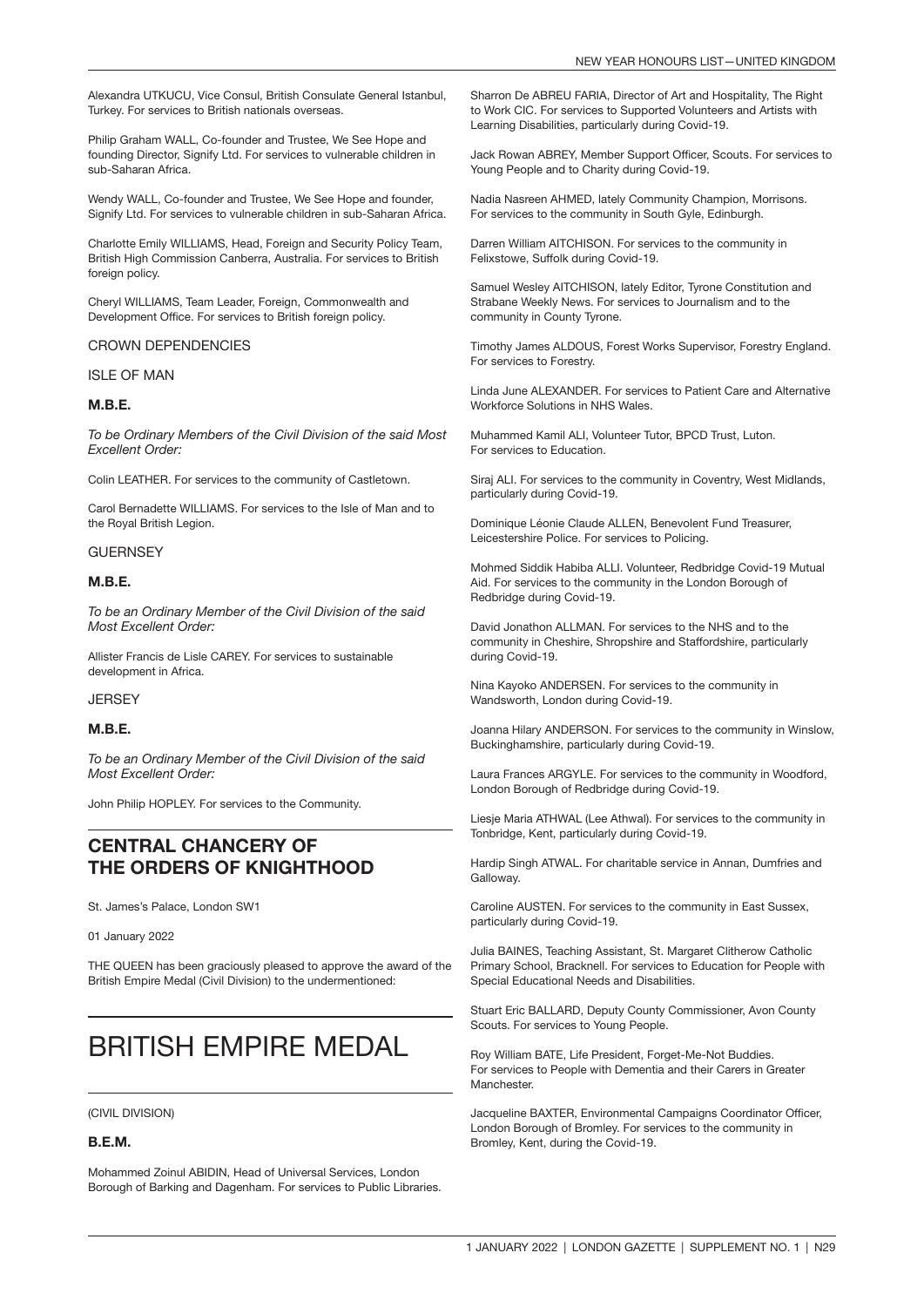Julia Evelyn BAXTER, Personal Secretary to Commander, 16 Air Assault Brigade. For services to the Army and to the community in Colchester, Essex.

Kathryn Mary BEALE. For services to the communities of Dudley and Sandwell, West Midlands, particularly during Covid-19.

Margaret Ellen BEATTIE (Helen Beattie). For services to the Girls' Brigade in Northern Ireland.

Emma BEAUCHAMP, Chair, North East Young Apprenticeship Ambassador Network. For services to Apprenticeships and Skills.

Gerald Stanley BEAUMONT. For services to People with Disabilities in Wales.

Johanna BELTON. For services to the community in Messingham, North Lincolnshire during Covid-19.

Freddy BERDACH. For services to Holocaust Education and **Awareness** 

Ellen Jane BLACKER. For services to the community in Malmesbury and Chippenham, Wiltshire, particularly during Covid-19.

Angela Patricia BLOWER, lately Catering Manager, Middlesbrough Council, North Yorkshire. For services to Education.

Dorothy Mary BONE, Honorary Secretary, Emsworth Maritime and Historical Trust and Honorary Minute Secretary, Emsworth Stroke Club. For voluntary services to the community in Emsworth, Hampshire.

Paul Edward BOOKER, Special Superintendent, Suffolk Special Constabulary. For services to Policing.

Jane BOULTON, Manager, Springboard Specialist Pre-school, Chippenham, Wiltshire. For services to Education.

Simon BRADSHAW, Editor, Henley Standard. For services to the community in Henley on Thames, Oxfordshire, during Covid-19.

John BRAMHAM, Chair, The Friends of Old Christ Church, Waterloo, Merseyside. For services to Community Heritage.

Patricia Elizabeth BRIDGE, Quaker Chaplain, H.M. Prison Wandsworth. For services to Prisoners.

Paul BROMAGE. For services to the community in Salisbury, Wiltshire, particularly during Covid-19.

Terence Michael BROMILOW, Chair, Marshall Milton Keynes Athletics Club. For services to Athletics in Buckinghamshire.

Anthony Henry BROOKING, lately Police Staff, Metropolitan Police Service. For services to Policing and to Physical and Mental **Wellbeing** 

Anne BROWN (Monica Anne Collins), Counsellor, Women's Aid, Belfast. For services to Victims of Domestic Violence.

Christopher William Gibson BROWN. For services to the community in Cholesbury-cum-St Leonards, Buckinghamshire, particularly during Covid-19.

Donald Maynard BROWN, Technology Volunteer. For voluntary service to Blind and Visually-Impaired People.

Lieselotte Gerta Lily BRUML. For services to Holocaust Education and Awareness.

Charlene Joanne BURNS, Co-Founder and Director, Real Education Empowering Lives. For services to Social Inclusion and to the community in Oldham, Greater Manchester, during Covid-19.

Malcolm Keith BURWOOD. For services to the community in East **Sussex** 

Karen BUSSOOA, lately End of Life Care Facilitator, University Hospitals of Derby and Burton NHS Foundation Trust. For services to End of Life Care.

Charlotte Isabel Hurley BUTTER, Co-Founder, DeliverAid. For services to Frontline Workers and the NHS during Covid-19.

Ruth Anne CADDELL. For services to Education and to the community in Markethill, County Armagh.

Lynsey Helen CARGILL. For services to the community in Ancrum, Roxburghshire during Covid-19.

Genevieve CARNELL. For services to the community in Woodford, London Borough of Redbridge during Covid-19.

Stephen Peter CHAMBERLAIN, Founder, St Laurence's Larder and Open Kitchen. For services to the community in the London Borough of Brent, particularly during Covid-19.

James Johnston CHAPMAN, Charge Hand Porter, Lisburn Health Centre, South Eastern Health and Social Care Trust. For services to Health and Social Care.

Jayne Beverley CHAPMAN, Councillor, Tendring District Council. For services to the community in Brightlingsea, Essex, particularly during Covid-19.

Dorothy May CHARNLEY, Shop Manager, RNLI Blackpool Lifeboat Station. For services to the RNLI and to Charity.

Alison CHRISTIE. For services to the Aberdeen City Council Children's Panel.

Sarah Karis CLAY. For services to the community in the London Borough of Kingston-upon-Thames during Covid-19.

Joan Isobel CLEMENTS, Administrative Support Officer, Police Service of Northern Ireland. For services to Policing and to the community in Northern Ireland.

Jonathan James Turner COBB. For services to the community in Miserden, Gloucestershire during Covid-19.

Patrick John COLBOURNE. For services to Young People through Cricket and Charity.

Susan COLLINS. For services to the community in Bungay, Suffolk during Covid-19.

Joanne Mary CONCHIE. For services to the community in Cheshire during Covid-19.

Gillian Margaret OWEN-CONWAY. For services to the community in Buckinghamshire.

Simon Hugh Jackson COOMBE. For services to the community in Limpley Stoke, Wiltshire during Covid-19.

Marion Elizabeth COPELAND, Infant Feeding Specialist Midwife, North Bristol NHS Trust. For services to Infant Feeding and Postnatal Care.

Patricia Ann COURT. For services to the community in Staffordshire.

Ian Cunningham CRAWFORD, President, Bristol Youth Cricket League and Youth Coordinator, Stapleton Cricket Club. For services to Sport and to the community in Bristol.

Stephen CRAWFORD, Founder, Coaching for Christ. For services to Young People in County Antrim.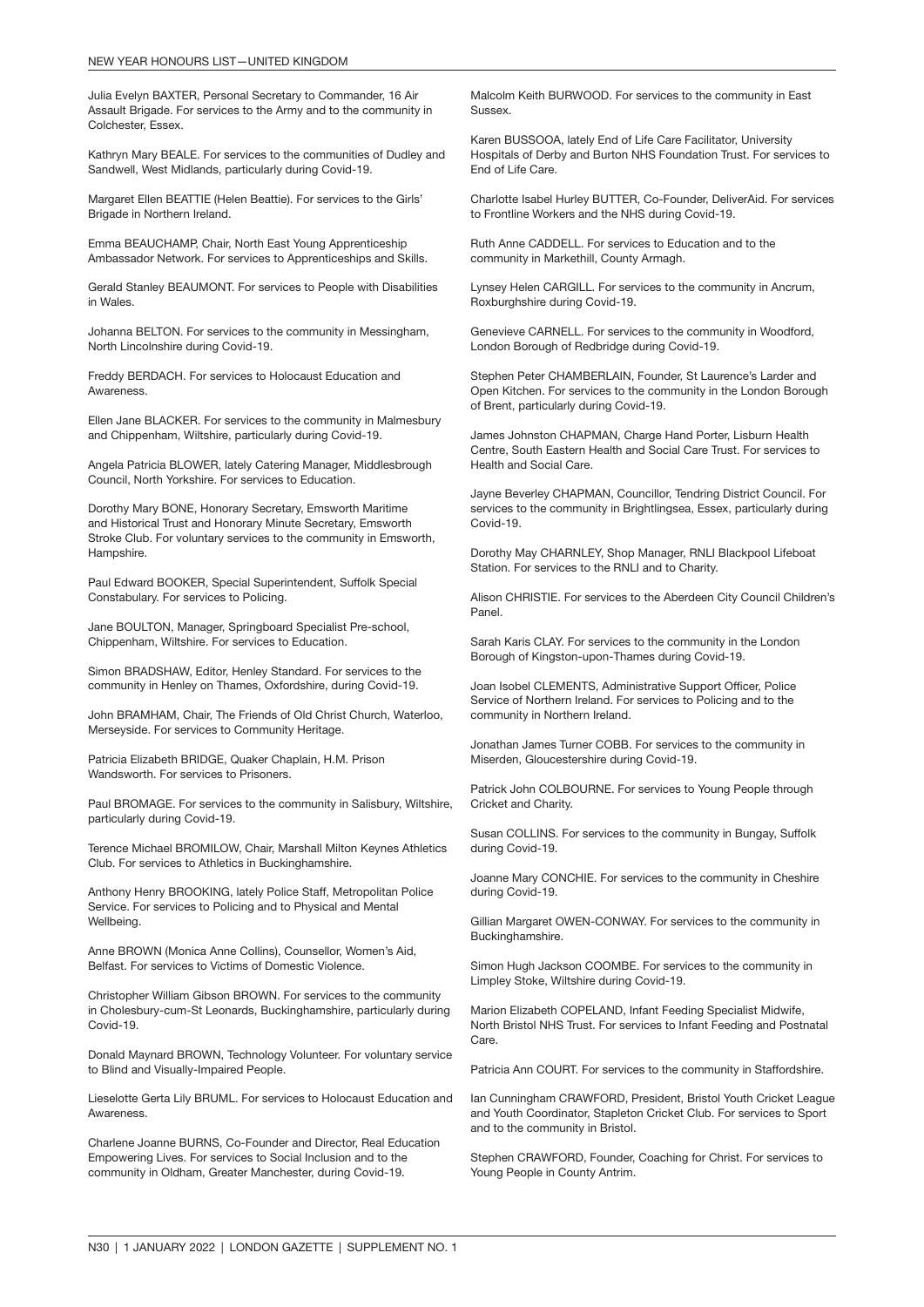Gillian Isabel CREED. For services to Fundraising and to the community in Swaffham, Norfolk.

Claire Louise CURRAN. For services to Mental Health in Northern Ireland.

Lorna Anne Moore DANE. For services to Girlguiding and to the community in Northern Ireland.

Sulakhan Singh DARD, Ambassador, British Heart Foundation. For services to Healthcare in the Sikh Community.

Lesley DAVIES, Senior Development Manager, Communities, Sefton Library Service. For services to Public Libraries and to the community in Sefton, Merseyside.

Maureen Flora DAVIES. For voluntary and public service in Anglesey.

The Reverend Wayne Matthew DAVIES. For services to the community in Ludlow, Shropshire, particularly during Covid-19.

Kerry DAVIS, Team Leader, Ministry of Defence. For services to Defence.

Rose Ann DEAKIN (Rose Morgan), Community Champion, Morrisons Peckham. For services to the community in Peckham, London Borough of Southwark.

Peter Edward DECK. For services to the community in Pewsey, Wiltshire.

Rabinder Singh DHAMI, Prevention Manager, Shropshire Fire and Rescue Service. For services to Fire and Rescue.

Jill DIPROSE, Founder, Activities Interests Music Support (A.I.M.S.). For services to Families of Children with Special Needs in Dawlish, Devon.

Anne Elizabeth DOHERTY. For services to Yorkhill Children's Hospital and to the Royal Hospital for Children, Glasgow.

Emily DOORBAR, Customer Service Manager, Staffordshire County Council. For Public Service during Covid-19.

Maureen DUNSEATH, Driver, Northern Ireland Ambulance Service. For Voluntary Service.

Linda May DUTAUT. For services to the community in Maldon, Essex, particularly during Covid-19.

Eliza Jane ECCLESTONE. For services to the community in Sevenoaks, Kent during Covid-19.

Beverley EDWARDS, Chair, Metropolitan Women Police Association. For services to Women in Policing.

Donald Graham ELLIOTT, Special Constable, Merseyside Police. For services to Policing and to the community in The Wirral.

Stephen Gordon EMERY, Volunteer, Coxswain and Trustee, Hamble Lifeboat. For services to Maritime Safety.

Pamela Margaret ESSLER, Lay Chair, Individual Funding Requests Panel, Bradford District and Craven Clinical Commissioning Group. For services to the NHS.

Edward Gordon Charles EVANS. For services to the community in Wiltshire.

Marlene Ann FERRIS, Women's Refuge Manager, Newark Women's Aid. For services to Victims of Domestic Abuse.

Neil John FLEMING, IT Specialist, BAE Systems. For services to the community in Ulverston, Cumbria during Covid-19.

Thomas Edward FLETCHER, Area Contract Manager, Everyone Active. For services to the community in the London Borough of Havering during Covid-19.

Kiran FLYNN, Social Worker, Frontline. For services to Children and Families during Covid-19.

The Reverend Archibald Murdoch FORD. For services to the community in Lochwinnoch, Renfrewshire.

David FORSHAW, Deputy Launching Authority, Press Officer, RNLI, Lytham St Anne's Lifeboat Station. For services to the RNLI and to Charity.

Elaine FORSYTH. For services to Education in Surrey.

Jeremy FOX. For services to the community in Littlehampton, West Sussex.

Margery Diane FOXLEY. For services to the community in Seaview, Isle of Wight.

Joseph FREEDMAN. For services to the Jewish Community in Glasgow during Covid-19.

Leslie David FRY. For voluntary service to the community in Dorchester and West Dorset.

Melanie FURNESS. For services to Fundraising and to the community in Thetford, Norfolk.

Rochelle Sharon GARDNER, Community Champion, Morrisons. For services to the community in Whitefield, Manchester.

Sarah GARDNER, Founder, Serving our Superheroes. For services to the community in the London Borough of Hillingdon, during Covid-19.

Johanna Mary GEDDES. For services to the Boys' Brigade and to the community in Thurso, Caithness.

Rosemary Margaret GEORGE. For services to the community in Leighton Buzzard, Bedfordshire during Covid-19.

Averil Selina GIBBINS, lately School Cleaner, Whitehouse Community Primary School, Ipswich. For services to Education.

Alan GIBSON, Fundraiser, Fire Fighters Charity. For services to Charity and to the community in County Durham.

Jonathan GIBSON. For services to Cricket Coaching and to Youth Development.

Davina Mary MacInnes GILLIES. For services to Marie Curie Cancer Care and to the community in Inverness and Ross-shire.

Keith GLOVER, Planning and Recruitment Lead, North West and North Central Area, Work and Health Services, Department of Work and Pensions. For services to Sport and to the Delivery of Public **Services** 

The Reverend Rumley Myles GODFREY. For services to the community in Oxfordshire.

Clare Louise GOLLOP, Director, West Midlands Violence Reduction Unit. For services to Victims of Modern Slavery and to Vulnerable Young People.

Julie GOODWIN (Julie Harrison), Sergeant, West Midlands Police. For services to Policing.

John Douglas GORÉE, lately Operations Manager, Ambient Support. For services to the Disabled in Lincolnshire and the Midlands.

Bobbie Rebecca GRAHAM. For services to the community in Woodford, London Borough of Redbridge during Covid-19.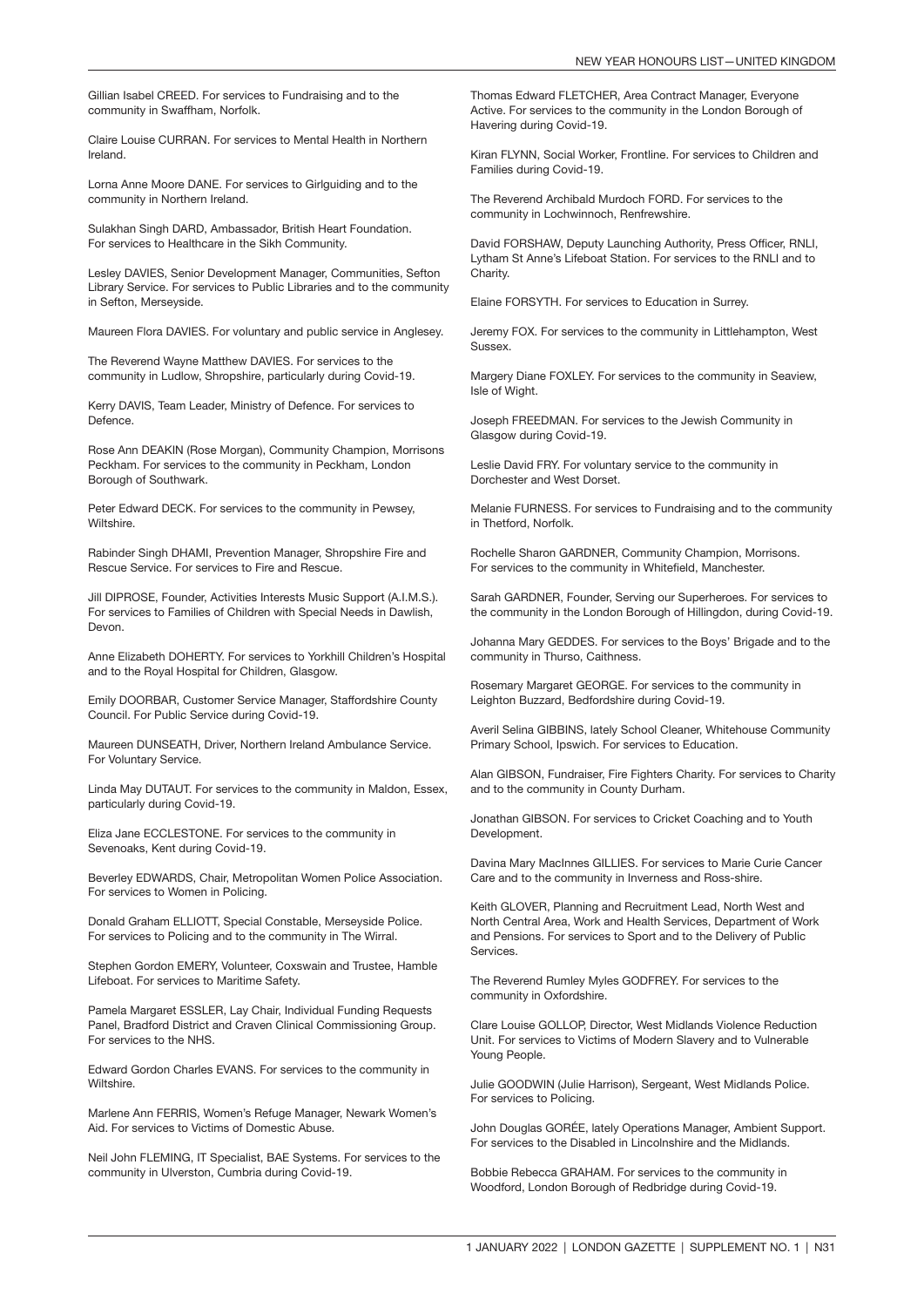Cornel GRANT, Bus Driver, Stagecoach. For services to the community in Greater Manchester.

Maxine Carol GRIMSHAW. For services to Frontline Workers in Greater Manchester during Covid-19.

Peter Nicholas GYSIN, lately Senior Policy Adviser, Department for Business, Energy and Industrial Strategy. For services to Energy Policy and International Trade.

Adill HADI, Senior Youth Worker, Concord Youth Centre, Yardley, Birmingham. For services to Vulnerable Young People during Covid-19.

Eileen Ross HAGGARTY. For services to Education and to the community in Dundee during Covid-19.

Meena HANSPAL, Charity Volunteer, Guru Nanak's Mission and Vegetarian Rasoi. For services to the Sikh Community in Nottingham.

Carolyn June HARBOURNE, Complaints Officer, Office of the Public Guardian. For services to Volunteering.

Tyrone HAROLD. For services to the community in Great Yarmouth, Norfolk during Covid-19.

Jason Charles HAWKES. For services to the community in Chard, Somerset during Covid-19.

Hayley HAYLE. For services to Postnatal Care in Oxford, Oxfordshire during Covid-19.

Charlotte Elizabeth Adair HELLYER. For services to Children and Young People in Redhill, Surrey.

Nicholas HEMPLEMAN. For services to the community in Horsham, West Sussex, particularly during Covid-19.

Nesta HILL. For charitable services to the community in Bishops Castle, Shropshire.

Dorothy Cynthia HINDLEY. For services to the community in Barnsley, South Yorkshire.

Professor Benjamin Charles HODGKINSON, Head of Mechanical Engineering, Mercedes AMG HPP. For services to the NHS during Covid-19.

Anthony Keith HOLDOM, Company Manager and Artistic Director, The Misfits Theatre Company. For services to Adults with Learning Disabilities.

Richard James HOLLIDAY, Learning and Development Manager, TransPennine Express. For services to Mental Health in West Yorkshire.

Var Ashe HOUSTON. For services to Holocaust Remembrance.

Roger William HOWARD, Volunteer Groundskeeper, Meadlands Primary School, London. For services to Education and to the Environment.

Dr. Ian Clive HUMPHREYS, Chief Executive, Keep Northern Ireland Beautiful. For services to the Environment.

Frances Rebecca HUNTER. For services to the community in Irvinestown, County Fermanagh, Northern Ireland.

Lisa Jayne HUNTER. For services to the community in Maidenhead, Berkshire during Covid-19.

Akthar HUSSAIN, Systems Engineer, Network Rail. For services to Diversity and Inclusion.

Nigel HUXTABLE, lately Assistant General Secretary, Royal Naval Association. For services to Royal Navy Veterans.

Nikki Anne ILES. For services to Music.

Mohammed Jakir Ahmed JABBAR, Customer Services Front Line Manager, H.M. Revenue and Customs. For services to H.M.R.C. and to Diversity and Inclusion.

Alice India JACKSON. For services to the community in Lower Chute, Hampshire during Covid-19.

Suzy JAKEMAN. For services to the London Community Kitchen, particularly during Covid-19.

Vincent Victor JAMES, Employee, Network Rail. For services to Prisoners during Covid-19.

Rebecca Jayne JEFFERIES, Head, Human Resources and Learning and Development, Royal Berkshire Fire and Rescue Service. For services to Fire and Rescue.

Richard Alun JENKINS, Councillor, Wrexham Council. For Political and Public Service.

Kim JOHNSON, Arts Education Consultant, Derbyshire County Virtual School. For services to the Arts, to Education and to Young People.

William James Edwin JOHNSTON, Branch Manager, Omagh, Libraries Northern Ireland. For services to Public Libraries.

Ceri Anne JONES, Lead Community Diabetes Specialist Nurse, Cwm Taf Morganwg University Health Board. For services to Diabetes Care.

Emma JONES. For services to the community in Plymouth during Covid-19.

Franstine Cassandra Blandel JONES, Volunteer and Trustee, National Black Police Association. For services to Black, Asian and Minority Ethnic communities in Suffolk.

Kenneth Ian JONES. For services to Sport and Charity.

Rosalie Veronica JONES. For services to the community in Birmingham.

Munier JUSSAB, lately Commercial Manager, Home Office. For services to Contract Management and to the community in South London.

Hamaad Ali KARIM, Student Mentor. For voluntary service to Students and the Wider Community during Covid-19.

Hayley Amanda KEEGAN, Policy Advisor, Department of Health and Social Care. For services to the Covid-19 Response.

Mary Elizabeth KENYON, Chair, East of Scotland Region, SSAFA. For voluntary service to ex-Service Personnel and to the community in Eastern Scotland.

Gladys KERR. For services to the Boys' Brigade and to the community in Craigavon, Northern Ireland.

Harry KESSLER. For services to Holocaust Education and Awareness.

Lianne Jayne AL-KHALDI. For services to the community in Stafford during Covid-19.

Jahungir KHAN. For services to the community in the London Borough of Waltham Forest, particularly during Covid-19.

Ranjeet KHARE. For services to the community in Woodford, London Borough of Redbridge during Covid-19.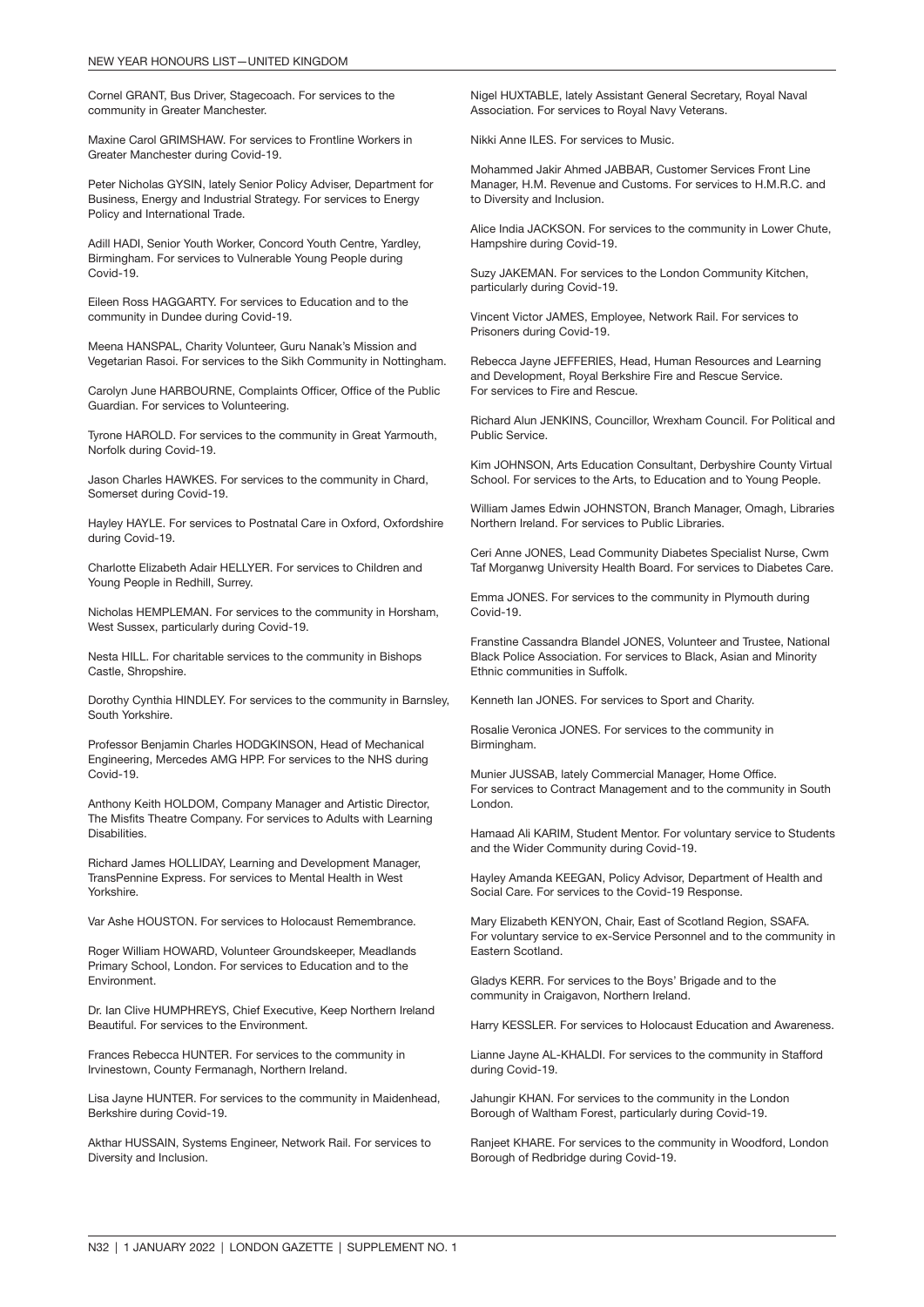Thomas Matthew John KIMNELL, lately Police Constable, Surrey Police. For services to Policing and Youth Engagement in Surrey Heath.

Michael George KING. For services to the Ethiopia Hope charity.

Elizabeth Sandra KINNEAR, Health, Safety and Sustainability Advisor. University of Edinburgh. For services to the Environment and to Charity.

Isobel Shirley KNOWLES. For services to the community in Moseley, Birmingham, particularly during Covid-19.

Desmond LALLY. For voluntary and charitable service to the community in Brecon.

Hannah Jane LANSDOWNE. For services to the community in Painswick, Gloucestershire during Covid-19.

Peter Hunter LAW. For voluntary services to Advanced Higher Physics Education in Glasgow.

Cathryn Joanne LEGG. For services to the community in Luton, Bedfordshire, particularly during Covid-19.

Elizabeth LENTEN. For services to Music in Lincolnshire.

Giuseppe LETTIERI, Co-Founder, Family Based Solutions. For services to Vulnerable Families and Children in the London Borough of Barnet.

Anne-Marie LEVER. For services to Holocaust Education and Awareness.

Ethel Elizabeth LIGGETT. For services to the community in County Tyrone and to Nursing in Northern Ireland.

Carol Mary LISTER. For services to the community in Cheddington, Buckinghamshire, particularly during Covid-19.

Irena Suzanne LITTON. For services to the community in Leonard Stanley, Gloucestershire, particularly during Covid-19.

Ian Michael LLOYD, Strategic Manager, Isle of Wight Council. For services to the community in the Isle of Wight during the Covid-19 Pandemic.

Gerard LYNCH. For services to Education and to the community in County Londonderry.

Mary LYTTLE, Enforcement of Judgments Office, Northern Ireland Courts and Tribunals Service. For Public and Charitable services.

Ian MACPHERSON, Music Tutor, Percussive Edge, Harrogate. For services to Education.

Marion Elizabeth MAIDMENT, English Teacher, Ferndown Upper School. For services to Education.

Rajesh MAKWANA, Director, Sufra NW London. For services to the community in the London Borough of Brent, particularly during Covid-19.

Andrea MALAM, lately Officer, National Crime Agency. For services to Diversity and Inclusion in Law Enforcement.

Lillian MALAMA, Offender Manager Probation Service Learner, National Probation Service Nottingham. For services to Volunteering and to the Rehabilitation of Offenders.

Mukesh MALHOTRA. For services to the community in the London Borough of Hounslow, particularly during Covid-19.

Maurice Francis MALONE, Chief Executive Officer, Birmingham Irish Association. For services to the Irish Community in Birmingham during Covid-19.

Dr. John Caleb Deverell Fortescue MANLEY, Co-Founder, DeliverAid. For services to Frontline Workers and the NHS during Covid-19.

Sarah WILLIAMS-MARTIN. For services to the community in Bath and North East Somerset during Covid-19.

Mary Elizabeth MATHER. For services to the community in St Helens, Merseyside.

Amanda Jane MATHEWS, Senior Adviser, Natural England. For Public Service during Covid-19.

Janice MATHIAS, Custody Visitor, West Midlands Police. For voluntary service to the Custody Visitor Scheme.

Tina Carol MAY. For services to the community in North Wiltshire.

Mihaela MAZILU (Milla Mazilu), Volunteer, Royal Academy of Engineering and Network Rail Employee. For services to the Covid-19 Response.

Mary Elizabeth Joan McAULEY, Assistant, Peter Pan Playgroup. For services to Pre-School Education.

Dr. Mary GORDON-McBRIDE. For services to the community in Enniskillen.

George Ivor McCANDLESS. For services to Golf in Northern Ireland.

Bronagh McDONNELL, Bus Driver and Driver Mentor. For services to Public Transport and to Community Engagement in Northern Ireland.

William McFARLAND. For services to Music in County Antrim.

James Samuel McILROY. For services to Athletics in Northern Ireland.

Mary Louise McILWEE (Mary Louise Goodman). For services to the Mental and Physical Wellbeing of Vulnerable People in County Antrim.

Terence Adams McKEAG. For services to Agriculture and to Equestrian Sport in Northern Ireland.

Catherine McKEE, Senior Playgroup and Family Project Manager. Forvservices to Children and Families in Belfast.

Sharon Marie McLAUGHLIN, Business Support Manager, Community and Children's Services Department, City of London Corporation. For services to the community in the City of London.

Robert John Ivor McMULLAN, Head of Parks, Antrim and Newtownabbey Borough Council. For Public Service during Covid-19.

Amy Nicole MEEK, Co-Founder, Kids Against Plastic. For voluntary service to the Natural Environment.

Ella Jo MEEK, Co-Founder, Kids Against Plastic. For voluntary service to the Natural Environment.

Madeleine MENEZES. For services to Young People in the community of Spelthorne, Surrey during Covid-19.

Mohammed Afruz MIAH. For services to Charitable Fundraising and to the community in Oldham, Greater Manchester during Covid-19.

Gerald Victor MILLINGTON. For services to Local History in Devon and Hertfordshire.

Saira Begum MIR. For services to the community in the London Borough of Waltham Forest, particularly during Covid-19.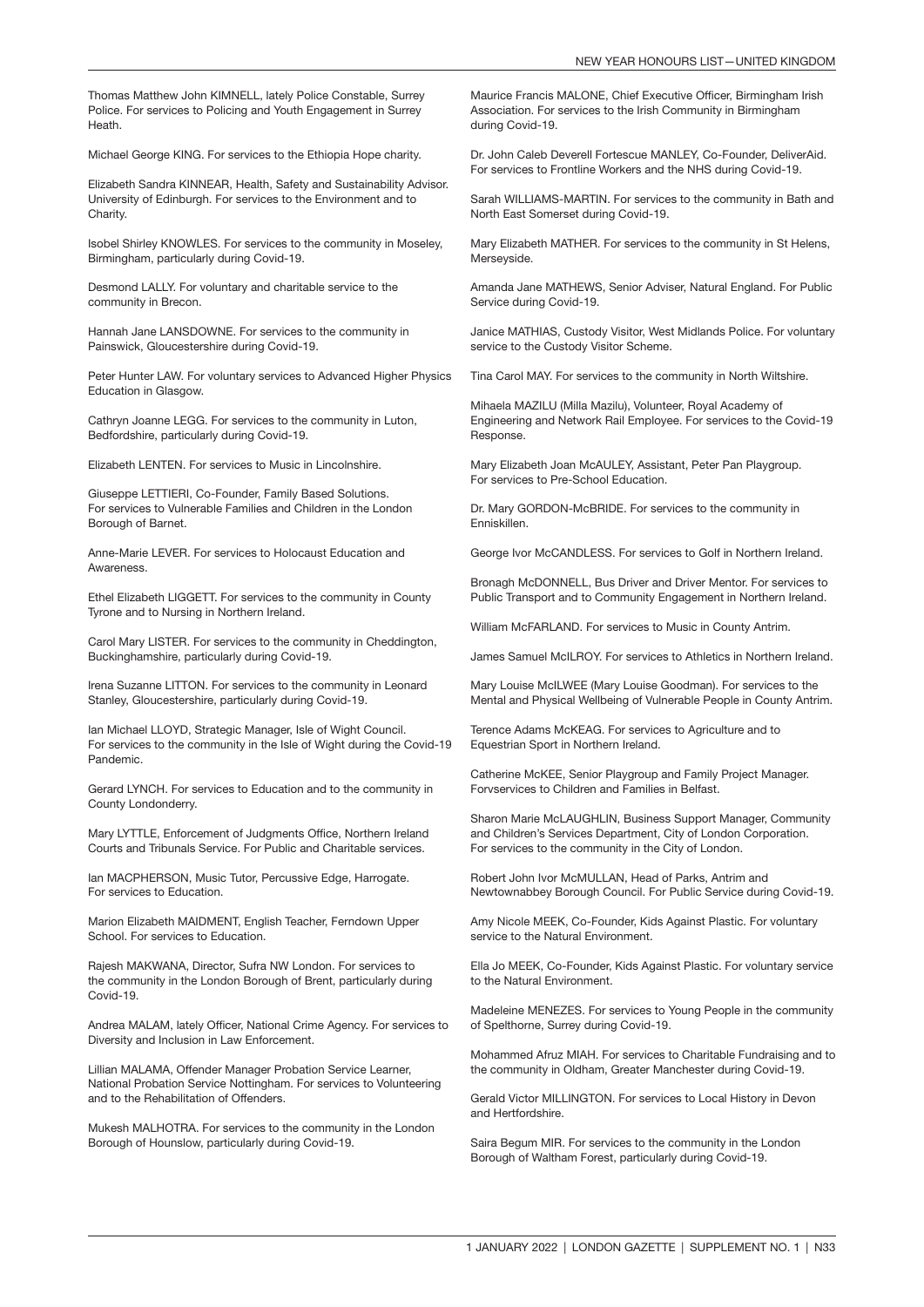Katrina MOFFAT, Leader, Girlguiding UK. For services to Young People in North Tyneside.

Rose COOK-MONK. For services to the community in Dudley, West Midlands.

Kathleen MOORE, Lead Supervisor, Environmental Cleanliness Team, Belfast City Hospital. For services to Healthcare during Covid-19.

Nicola Ann MORRIS. For services to the community in the London Borough of Camden, particularly during Covid-19.

Julian Nicol STURDY-MORTON. For services to the community in the London Borough of Hammersmith and Fulham during Covid-19.

Maria STURDY-MORTON. For services to the community in the London Borough of Hammersmith and Fulham during Covid-19.

Ian Derek MOUNTFORD. For services to the community in Stoke-on-Trent, Staffordshire, particularly during Covid-19.

Nigel Patrick MUDD. For services to the community in Sheffield, South Yorkshire, particularly during Covid-19.

Marjory Elizabeth MULLIGAN. For services to Nursing and to Charity in Dungannon and South Tyrone.

Roderick John MUNRO, Community Impact Team Leader, Sleaford New Life Church. For services to Vulnerable People in Lincolnshire.

Debrah Marie MURDOCH. For services to the community in Balmaclellan, Dumfries and Galloway.

Joanne Marie MURPHY. For services to the community in Chalgrove, Oxfordshire, particularly during Covid-19.

Paula MURRAY, Group Support Manager, Leicestershire County Council. For services to the Highways during Covid-19.

Sarah Mary STANTON-NADIN. For voluntary services to the community in Sennen and St. Just, Cornwall during Covid-19.

Gita NATAJARAN. For services to the community in Rugby, **Warwickshire** 

Andrew NAYLOR, Fisheries Enforcement Officer, Environment Agency. For services to Fisheries Protection.

David Peter NEWALL, Manager, Brushstrokes. For services to Asylum Seekers, Refugees and Migrants.

Shaun NEWTON. For services to the community in Hetton-le-Hole, Tyne and Wear, particularly during Covid-19.

Emma Louise RIGBY-NICHOLSON. For services to the community in the London Borough of Enfield, particularly during Covid-19.

Rosemary Virginia O'HAGAN. For services to the community in Bourne End and Wooburn Green, Buckinghamshire during Covid-19.

Edward O'HARA, lately Chair, All Birmingham's Children Charity. For services to Children and Families.

Joseph Thomas O'LOUGHLIN. For services to Second World War History in County Fermanagh.

Lynda Elizabeth Ann ORR. For services to Local Government in Northern Ireland during Covid-19.

Florence OSBORNE. For services to Vulnerable People and to the community in Harwich, Essex, particularly during Covid-19.

Alexis PAGE, Head of Safety and Risk, English Heritage. For services to Heritage Safety during Covid-19.

Martin Graham PALMER, Manager, Children's Burns Club, Broomfield Hospital, Chelmsford. For voluntary and charitable services to Injured Children and their Families.

Vinodkumar Mashri Jeram PANKHANIA. For services to the community in Milton Keynes, Buckinghamshire.

Ruth PANTHER. For services to the community in Great Linford, Milton Keynes during Covid-19.

Kathryn Linda PARKER. For services to the community in Woolpit, Suffolk during Covid-19.

Adam Guy Philip PARSONS, Special Constable, Metropolitan Police Service. For services to Policing.

Stewart PARSONS, Director, Get it Loud in Libraries. For services to the Music and Library Sectors.

Toby Rupert Desmond PARSONS, Special Police Sergeant, Metropolitan Police Service. For services to Policing.

Nicholas James PARTRIDGE. For services to Public Libraries.

Ragini PATEL. For services to the community in Northolt, London Borough of Ealing, particularly during Covid-19.

June PATTERSON, Cleaning Supervisor, Northern School of Art. For services to Education.

Nicola Rachel PERFECT. For services to the community in Risley, Bedfordshire, particularly during Covid-19.

Barbara Mary PETERS, Dance Teacher. For services to Dancing.

Damieon HARTLEY-PICKLES, Police Constable, Greater Manchester Police. For services to Policing.

Luke Auri David PILKINGTON. For services to the community in the London Borough of Kingston upon Thames during Covid-19.

Adria PITTOCK, Chartered Environmentalist and Chair, Suffolk Pride. For services to the Environment and to the LGBTQ+ community in Suffolk.

Lucinda Mary PORTER. For services to Girlguiding.

Ruth POSNER. For services to Holocaust Education and Awareness.

Maureen POWELL, Councillor, Monmouthshire County Council. For Political Service.

Lisa Jane Teresa POWIS, Founder, Painting Our World in Silver. For services to Tackling Loneliness, particularly during Covid-19.

Adam Ralph PRINCE. For services to the community in Burnham, Buckinghamshire during Covid-19.

James QUAYLE. For services to the community in the City of Westminster, particularly during Covid-19.

Pervez Sazzad QURESHI. For services to the Muslim Community in Greater London, particularly during Covid-19.

Atikur RAHMAN. For services to the community in the London Borough of Tower Hamlets, particularly during Covid-19.

Helen RAMSAY. For services to the community in Ancrum, Roxburghshire during Covid-19.

Mark Ian RANN. For services to the community in Chesham, Buckinghamshire during Covid-19.

Lesley Margaret RAWLINSON, Laboratory Manager, Imperial College London. For services to the Covid-19 Response.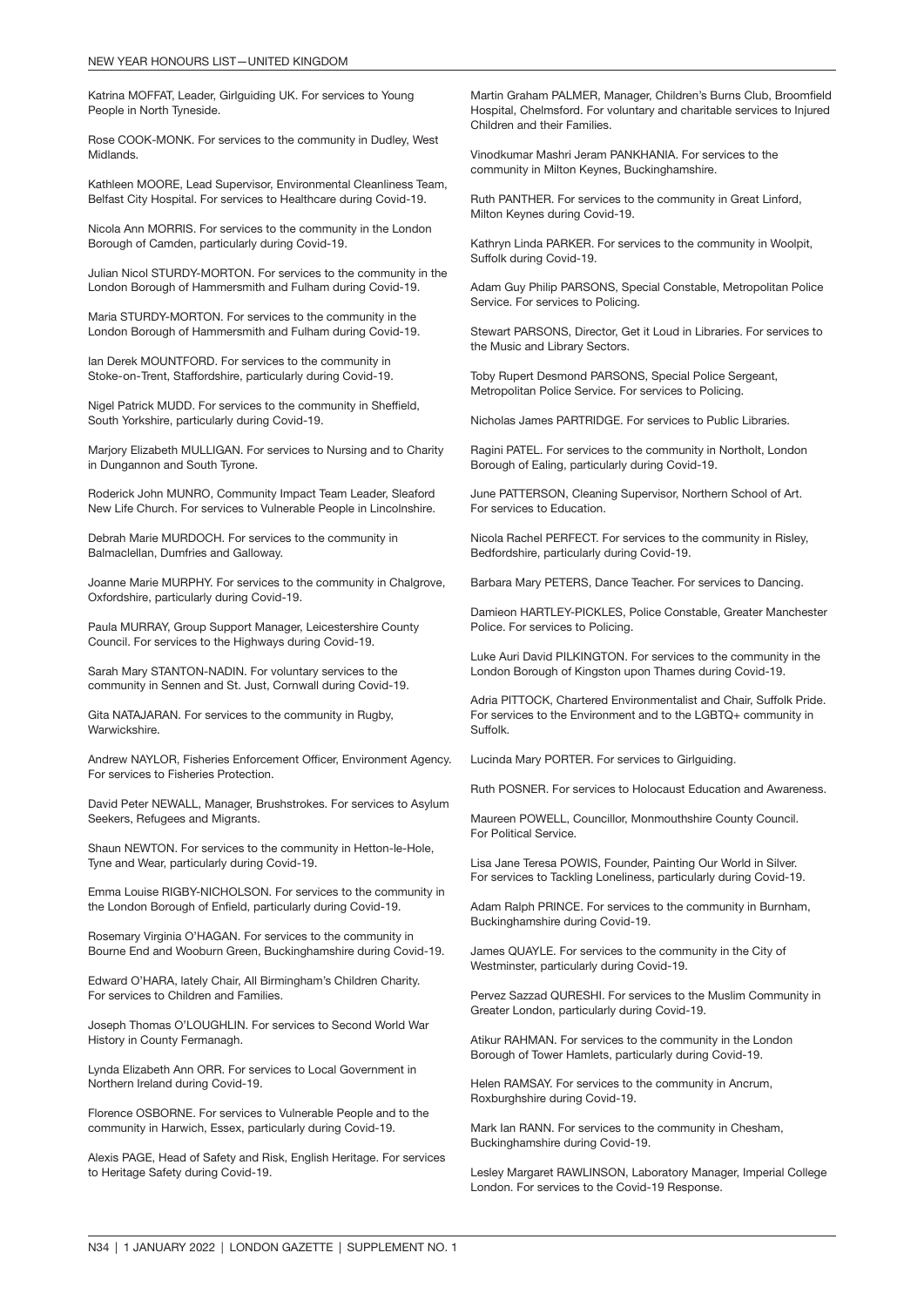Joshua REEVES, Campaigns Support Officer, Leonard Cheshire. For services to People with Disabilities.

Irene Mary RICHARDS. For voluntary service to Safeguarding and to the community in the London Borough of Enfield.

Belinda RICKERBY. For services to the community in Kirklees, West Yorkshire, particularly during Covid-19.

Claire Susan RITCHIE. For services to the community in Sevenoaks, Kent, particularly during Covid-19.

Susan Jane ROBERTS. Volunteer and Trustee, Ross-on-Wye Community Development Trust. For services to the community in Ross-on-Wye, Herefordshire, particularly during Covid-19.

Sally Jane ROBERTSON. For services to the community in Burghill, Herefordshire.

Josephine ROBSON. For services to Foster Care in Tweeddale.

Kimberley Linda ROGERS, Co-Founder, Real Education Empowering Lives. For services to Social Inclusion and to the community in Oldham, Greater Manchester.

Tracey Anne ROGERS. For services to the community in the London Borough of Waltham Forest, particularly during Covid-19.

Zarah Alia ROSS. For services to Young People and the Jewish Community in Liverpool during Covid-19.

David Stephen ROWE, Founder, Libraries Hacked. For services to Public Libraries.

Bansari Nilesh RUPARELIA. For services to the Hindu Community in Leicestershire.

William James RUTHERFORD. For services to the community in County Londonderry, Northern Ireland during Covid-19.

Khadijah SAFARI, Chief Executive Officer, Safari MMA. For services to Inclusion and Diversity in Martial Arts.

The Very Reverend Dr. Susan Douglas SALT. For services to the community in the Diocese of Blackburn, Lancashire, particularly during Covid-19.

Alexandra Mary SANDERSON. For services to the community in Ash Vale, Surrey, particularly during Covid-19.

Claire Elizabeth SAUNDERS, Frontline Food Retail Worker, The Co-operative Group. For services to Food Retail Worker Safety during Covid-19.

Trevor Wayne SAUNDERS. For services to the community in Great Yarmouth, Norfolk, particularly during Covid-19.

Mairead Angela SAVAGE, Deputy Principal, Forest Service, Department of Agriculture, Environment and Rural Affairs. For services to Forestry.

Karen Elizabeth SAWBRIDGE, Chairman, Bridgnorth Rugby Club. For services to Grassroots Rugby Union Football and to the community in Bridgnorth, Shropshire.

Joan SCOTT, Community Champion, Asda. For services to the community in Pwllheli, North Wales.

Hilary Anne SELBY. For services to British Ice Skating.

Jennifer Denise SEYS. For services to People with Disabilities and to the community in Weymouth, Dorset.

Irfran Hussain SHAH. For services to Young People and to the community in the London Borough of Redbridge, particularly during Covid-19.

Omair Ali SHAH. For services to the community in Barking and Dagenham, Greater London during Covid-19.

Sabir Mahmood SHAIKH. For services to the Muslim Community in Palmers Green, London Borough of Enfield, particularly during Covid-19.

Ivan Peter SHAW. For services to Holocaust Education and **Awareness** 

Kelly Ann SHORT, Co-Lead, Cancer Support Network, Environment Agency. For services to People Affected by Cancer.

Aaron Luke SHRIVE. For services to the Covid-19 response in Leicestershire.

Margaret Elizabeth SIDELL. For services to the community in Barton-Upon-Humber, Lincolnshire, particularly during Covid-19.

Lindsay SIELSKI, Crew Manager, Lancashire Fire and Rescue Service. For services to Fire and Rescue.

Hanina Alice SIMON, Manager, Redbridge Schools Library Service. For services to Education in the London Borough of Redbridge.

Savraj Kaur SINGH. For services to the community in the London Borough of Hammersmith and Fulham, particularly during Covid-19.

Mary Elizabeth SINNAMON. For services to Education and the community in County Antrim.

Dr. Darren SMART. For services to Public Libraries.

Brian Stanley SMITH. For services to the community in Newton Abbott, Devon, particularly during Covid-19.

The Reverend Donald Edgar SMITH. For services to the community in Frinton-on-Sea, Essex, particularly during Covid-19.

Kathryn SMITH. For services to the Covid-19 response in Stockport, Greater Manchester.

The Reverend Keith Leslie OSMOND-SMITH. For services to the community in Telford, Shropshire, particularly during Covid-19.

Thomas Gordon SMYTH, Board Member, Northern Ireland Fire and Rescue Service. For Public Service.

Bronia SNOW. For services to Holocaust Education and Awareness.

Anthony St. John VAN SOMEREN, Co-Owner, The Bike Shed and Co-Creator, Bike Shed Community Response. For services to the Covid-19 response.

Vikki VAN SOMEREN, Co-Owner, The Bike Shed and Co-Creator, Bike Shed Community Response. For services to the Covid-19 response.

Catherine Margaret SPILLER, Deputy Head of Estates, Reserve Forces and Cadets Association Wales. For services to the Reserves and Cadets Forces and to the community in Monmouth.

George Patrick SPINKS. For services to the Reeds Weybridge Rugby Club.

Ralph Charles SPRINGETT. For services to the community in Maldon, Essex, particularly during Covid-19.

Crystal Jayne STANLEY, Creator, The Rainbow Trail. For services to the Covid-19 response.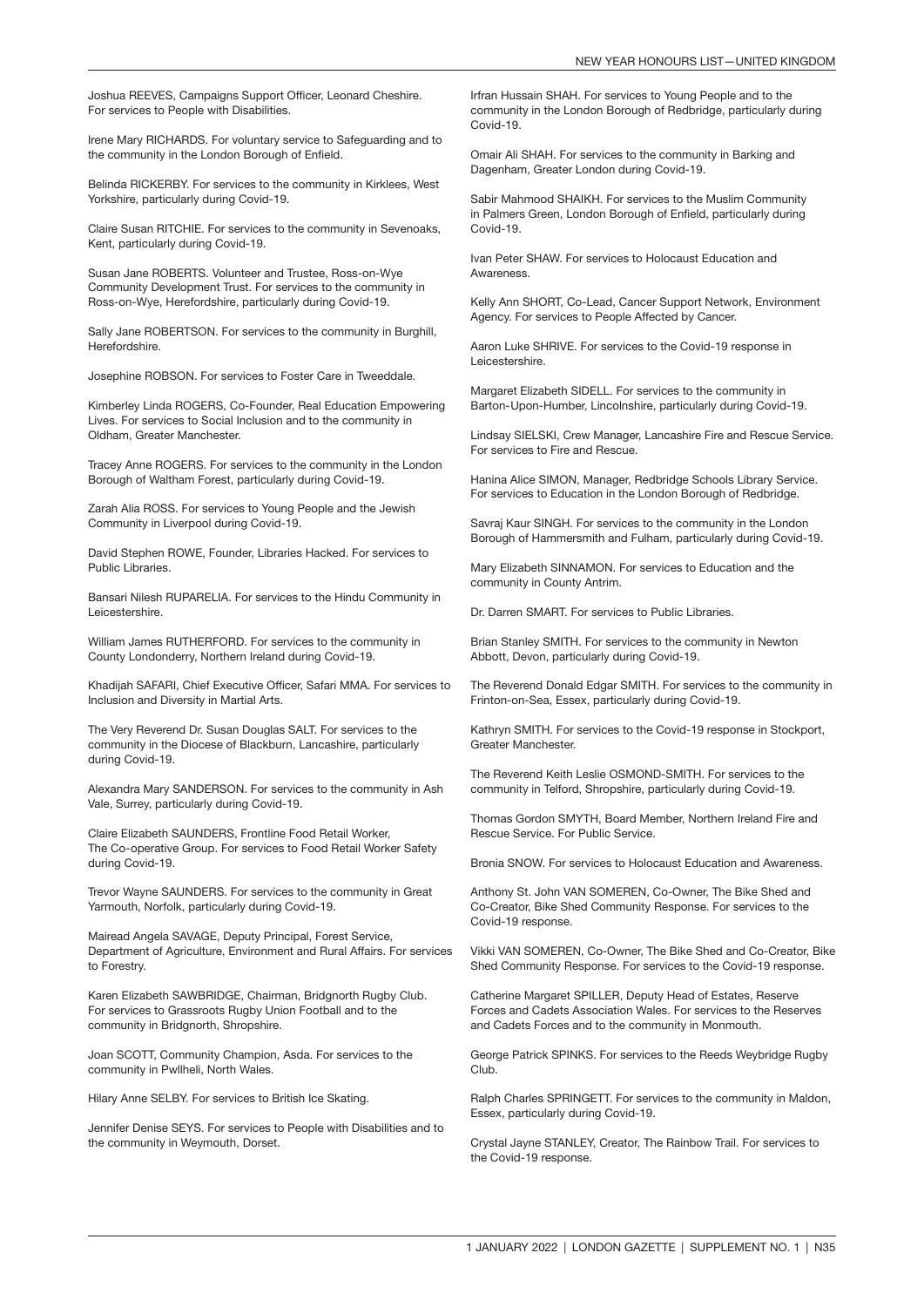Pamela Susan Gail STEED. For services to the community in Cheddington, Buckinghamshire, particularly during Covid-19.

Deborah Linda STEPHENS, Chief Executive Officer, Fun4Kidz and L30 Community Centre. For services to the community in Sefton, Merseyside, particularly during Covid-19.

Elizabeth Jane STOLL. For services to the community in the London Borough of Barnet during Covid-19.

Lorraine Alexis STONE. For services to the community in Moulton, Suffolk.

Mark Douglas Ashley STRACHAN, Founder, The Choir of the Earth Choir. For charitable services to Musicians during Covid-19.

Zoe SUTCLIFFE. For services to the community in Rochdale, Greater Manchester during Covid-19.

Michael Charles SUTTON. For services to Emergency Response in Hampshire, particularly during Covid-19.

Timothy SWINYARD, Councillor, Swindon Borough Council, Wiltshire. For services to the community in Swindon, particularly during Covid-19.

Nicole Marie TAYLOR, Support Worker, Morning Stars. For services to Care during Covid-19.

Gulam Muhammad Ismail TELADIA, Vice Chair, Birmingham Muslim Burial Council. For services to the community in Birmingham, particularly during Covid-19.

Marshall Edwin Llewellyn THOMAS, Press Officer, Disability Tennis, Lawn Tennis Association. For services to Disability Tennis.

Ann Elizabeth Margaret THOMPSON. For services to Music and to the community in Fintona, County Tyrone.

Ellen Cecelia THOMPSON. For services to Refugees in Chichester, West Sussex, particularly during Covid-19.

John Rowland THOMPSON. For services to the community in Barrow upon Humber, Lincolnshire.

Sharon Ann THOMPSON. For services to the community in Thetford, Norfolk, particularly during Covid-19.

Laura Amy THURLOW, Chief Executive, Community Foundation for Surrey. For services to the community in Surrey, particularly during Covid-19.

Carol Ann THURSBY. For services to the community in Swallowbeck, Lincolnshire.

John Gillespie TILLOTSON, Detachment Commander, Suffolk Army Cadet Force. For voluntary service to Young People in Suffolk.

Pamela Dorothy TOLHURST. For services to the community in Gillingham, Kent.

Sarah Anne TOWNSEND. For services to the community in Witney, Oxfordshire, particularly during Covid-19.

Sarah-Amie Rebecca TREANOR. For services to the community in Solihull and Birmingham, particularly during Covid-19.

Beverley Susan Jill TREMAYNE, Leader, Brownies and Guides, Hanwell, London Borough of Ealing. For services to Girlguiding and Trefoil, particularly during Covid-19.

Michael John TUPPER, Patient Expert and Disability Rights Campaigner. For voluntary service to Visually Impaired People.

Sahil USMAN. For services to the community in Blackburn, Lancashire during Covid-19.

Sajeev VILVARAJAH. For services to the community in Clayhall, London Borough of Redbridge during Covid-19.

Krystal Ann Joan VITTLES, Head of Service Delivery, Suffolk Libraries. For services to Public Libraries.

Andrew WADDISON. For services to the community in Kings Lynn, Norfolk during Covid-19.

Jeremy James WALL, Duty Operations Manager, Transport for London and Special Inspector, City of London Police. For services to Transport and Public Safety.

John Craig WALL, Group Manager, Cumbria Fire and Rescue Service. For charitable services in Cumbria.

Alison WALLACE. For services to the community in County Londonderry during Covid-19.

Gary George WALTERS. For services to the community of Menheniot, Cornwall.

Derek Edward John WARREN, Warrant Officer, No 1 Welsh Wing, RAF Air Cadets. For voluntary service to Young Adults in South Wales.

Janet Patricia WEBBER, Director of Development, The Mission to Seafarers. For services to Women in the International Maritime Sector.

Shelagh Mary WEIR. For services to Sport in the Scottish Borders.

Master Tobias Owain Garbutt WELLER (Tobias Garbutt Weller). For services to Charitable Fundraising during Covid-19.

Cynthia WELLS. For services to the community in Pinner, London Borough of Harrow.

Julie WEST, Poppy Appeal Volunteer, Rushden Branch, Royal British Legion. For voluntary service to Veterans in Rushden, Northamptonshire.

Alison Barbara WHITBURN, Community Champion, Morrisons. For services to the community in Littlehampton, West Sussex.

Jennifer Dale WIGGLE, lately Senior Director, Living Streets. For services to Active Travel.

Fiona Carol WILLIAMS, Chief Executive Officer, York Explore. For services to Libraries.

Gillian Mary WILLIAMS, President, Watford Premier Netball Club. For services to Netball in Watford.

Anne Katherine WILSON. For services to the community in Great Leighs, Essex.

David John WILSON. For services to the community in Stevenage, Hertfordshire.

Willam James Crawford WILSON. For services to the community in County Antrim.

Lesley Joan WINTON. For services to Animal Welfare.

Dawn Marie WOOD, Marine Constable, Essex Police. For services to Marine Policing and to Conservation.

Nicola Maureen WOODWARD. For services to the community in Purley on Thames, Berkshire.

Master Max WOOSEY. For services to Fundraising for the North Devon Hospice during Covid-19.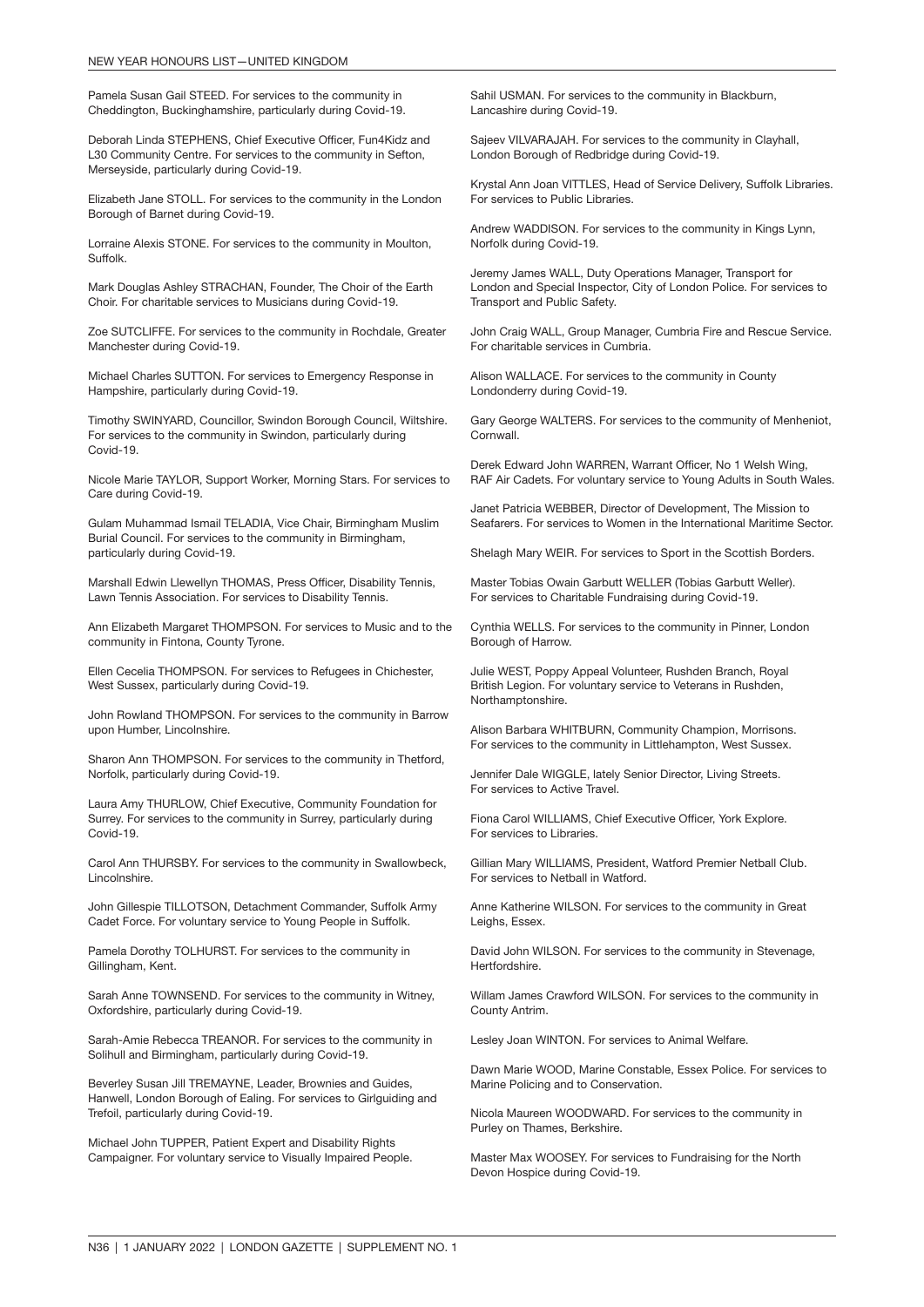Margaret WORSFOLD. For services to British Ice Skating.

Andrew Charles WRIGHT. For services to Public Libraries.

Rosemary Wells WRIGHT. For services to the community in Leicestershire.

#### OVERSEAS AND INTERNATIONAL LIST

#### B.E.M.

Graeme William BAXTER, Golf artist/publisher. For services to Golf and to Tourism in Scotland.

Darren Peter CLARK, First Secretary, Operational Delivery Manager, British Embassy Yangon, Myanmar. For services to British foreign policy.

Natalie Claire COLEMAN, Director, National Gallery of the Cayman Islands. For services to Arts and Culture in the Cayman Islands and wider region.

Bianca COLLINS, Desk Officer, Foreign, Commonwealth and Development Office. For services to British foreign policy.

Angela Joy FRENCH, Former Chair, The Women's Royal Voluntary Service, Portugal. For services to Charity in Portugal.

Michael Peter GROVES, Member of the Cyprus Residency Support Group. For services to the British Community in Cyprus.

Pamela Irene GROVES, Member of the Cyprus Residency Support Group. For services to the British Community in Cyprus.

Alexandra Mary HENNESSEY, Diary Manager to the Minister of State, Foreign, Commonwealth and Development Office. For services to British foreign policy.

Sandra Elizabeth MAY, Pro-Consul, British Embassy Tehran, Iran. For services to British nationals overseas.

Dominic Crosby Rollo MYERS, lately Chief Executive Officer, Enhance Group and Chairman of the Board, British School, Sultanate of Oman. For services to British Education in Oman.

Patricia Susan OWENS, Corporate Services Manager, Miami Consulate General, Florida, United States of America. For services to the British Consulate General in Miami.

Pamela PARKER, Personal Assistant to H.M. Ambassador, British Embassy Berlin, Germany. For services to UK/Germany relations.

Helen Elizabeth PRICE, Charity Volunteer, Hopeful Hearts Guangzhou, China. For services to Charity in China.

Natasha Helen RUSCHEINSKI, Founder, PAW BVI, British Virgin Islands. For services to Animal Welfare.

Lewis Sebastian STAGNETTO, Science Teacher, Gibraltar. For services to the Marine Environment in Gibraltar.

Caroline Rosemary TOPHAM, Desk Officer, Foreign, Commonwealth and Development Office. For services to British foreign policy.

Brian WARING, Desk Officer, Foreign, Commonwealth and Development Office. For services to British foreign policy.

Bryn Owen WILLIAMS, Desk Officer, Foreign, Commonwealth and Development Office. For services to British foreign policy.

Shirley Ann WRIGGLESWORTH, Welfare Officer/co-ordinator, The British Association of the Alpes Maritimes and the Var. For services to British Community South-East France.

#### CROWN DEPENDENCIES

ISLE OF MAN

#### B.E.M.

Alexander James TOWNSEND. For services to Education on the Isle of Man.

**GUERNSEY** 

B.E.M.

Stephen Herbert MAUGER. For services to Fairtrade on Guernsey.

### MINISTRY OF DEFENCE

Whitehall, London SW1

01 January 2022

THE QUEEN has been graciously pleased to give orders for the following appointments to the Royal Red Cross:

### ROYAL RED CROSS

#### MINISTRY OF DEFENCE (ROYAL NAVY)

#### A.R.R.C.

*To be Ordinary Associates of the Royal Red Cross, Second Class:*

Chief Petty Officer Kelly Jane BRECHANY, Queen Alexandra's Royal Naval Nursing Service, W145009X.

Chief Petty Officer Carrie STUART, Queen Alexandra's Royal Naval Nursing Service, Y003966W.

#### MINISTRY OF DEFENCE (ARMY)

#### R.R.C.

*To be an Ordinary Member of the Royal Red Cross, First Class:*

Lieutenant Colonel Margaret-Ann HODGE, Queen Alexandra's Royal Army Nursing Corps, 554730.

#### A.R.R.C.

*To be Ordinary Associates of the Royal Red Cross, Second Class:*

Major Tracey Ann BUCKINGHAM, Queen Alexandra's Royal Army Nursing Corps, Q1018429.

Staff Sergeant Julie-Anne FULFORD, Queen Alexandra's Royal Army Nursing Corps, Q1056525.

Major Debra Louise HARVEY, Queen Alexandra's Royal Army Nursing Corps, 30046868.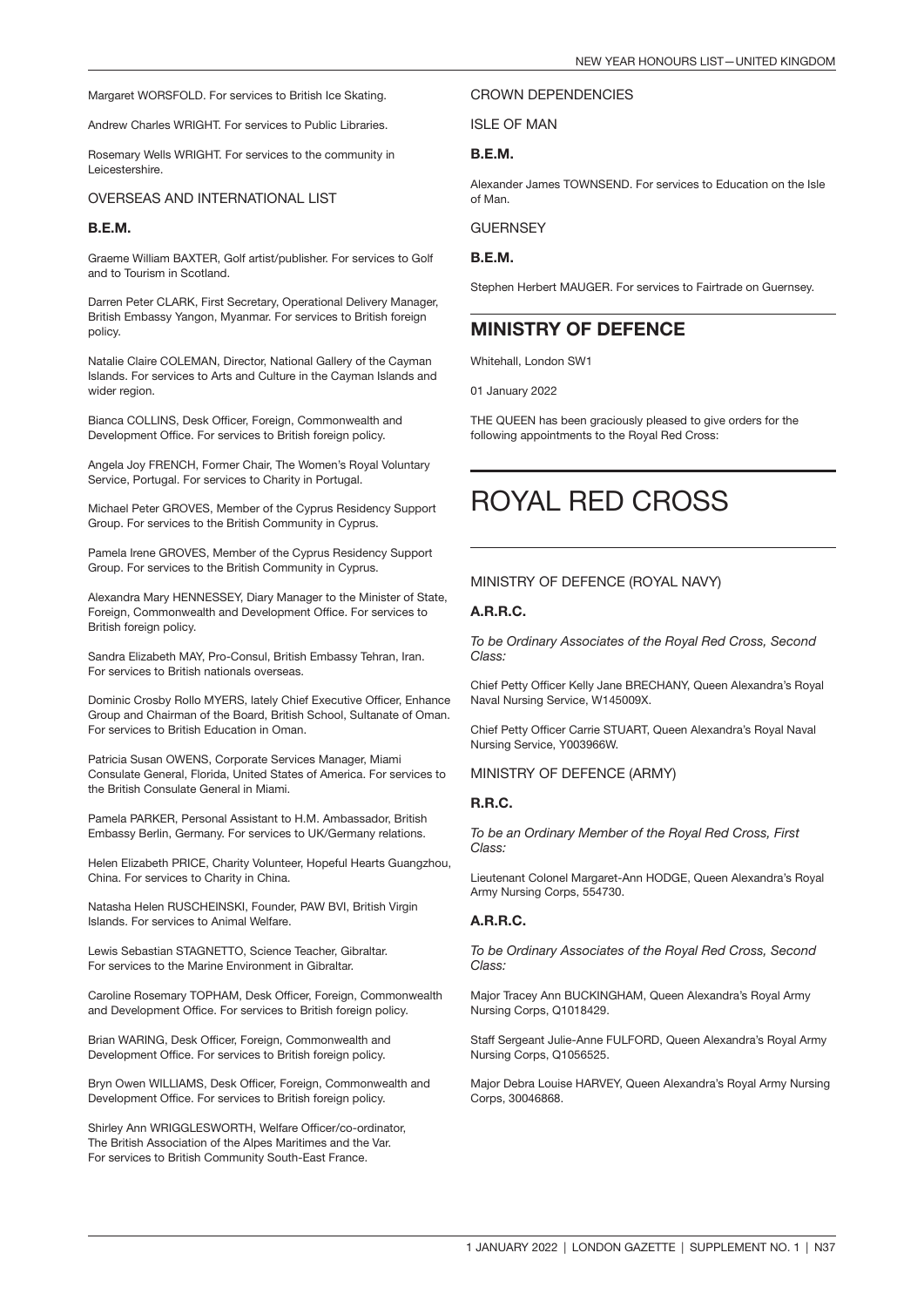#### MINISTRY OF DEFENCE (ROYAL AIR FORCE)

#### R.R.C.

*To be an Ordinary Member of the Royal Red Cross, First Class:*

Group Captain Fionnuala Mary BRADLEY, Royal Air Force, 409506X.

#### A.R.R.C.

*To be Ordinary Associates of the Royal Red Cross, Second Class:*

Flight Sergeant Holly Anne CHAMBERS, Royal Air Force, L8500698.

Squadron Leader Sherry Louise McBAIN, Royal Air Force, D8244813.

Squadron Leader Elizabeth Frances PAXMAN, Royal Air Force, 30071111.

Sergeant Victoria Lee VAN DER WEL, Royal Air Force, K8500660.

Squadron Leader Christopher John WELLS, Royal Air Force, 30157428.

### CENTRAL CHANCERY OF THE ORDERS OF KNIGHTHOOD

St. James's Palace, London SW1

01 January 2022

THE QUEEN has been graciously pleased to approve the award of The Queen's Police Medal for Distinguished Service to the undermentioned:

## QUEEN'S POLICE MEDAL

#### ENGLAND AND WALES

#### Q.P.M.

Gordon BARCLAY, Detective Sergeant, Metropolitan Police Service.

Heidi Cara BOUTCHER, Inspector, Metropolitan Police Service.

Robert Stephen COOPER, lately Detective Sergeant, Wiltshire Police.

Gail GRANVILLE, Detective Chief Inspector, Metropolitan Police Service.

Ben-Julian HARRINGTON, Chief Constable, Essex Police.

Driss HAYOUKANE, Detective Inspector, Metropolitan Police Service.

Winton Laurence KEENEN, Chief Constable, Northumbria Police.

Gail LILLEY, Detective Inspector, Metropolitan Police Service.

Graham McNULTY, Deputy Assistant Commissioner, Metropolitan Police Service.

Paul MITCHINSON, lately Constable, Northamptonshire Police.

Gareth MacDonald MORGAN, lately Chief Constable, Staffordshire Police.

Anne OVERTON, Constable, South Wales Police.

Jonathan Richard OWEN, Inspector, Avon and Somerset Constabulary.

Michael PATERSON, Metropolitan Police Service.

Andrew Duncan SLATTERY, lately Assistant Chief Constable, Cumbria Constabulary.

Gary Martin STEPHENSON, Detective Inspector, West Yorkshire Police.

Daniel STOTEN, Detective Chief Inspector, Essex Police.

Andrew James WINTERS, British Transport Police.

SCOTLAND

#### Q.P.M.

Marlene BAILLIE, Chief Inspector, Police Service of Scotland.

Louise BLAKELOCK, Chief Superintendent, Police Service of Scotland.

Judith HEATON, Assistant Chief Constable, Police Service of Scotland.

#### NORTHERN IRELAND

#### Q.P.M.

Daphne Elaine DUFFY, Detective Superintendent, Police Service of Northern Ireland.

Jason Patrick MURPHY, Detective Superintendent, Police Service of Northern Ireland.

Raymond SHAW, Inspector, Police Service of Northern Ireland.

OVERSEAS

#### Q.P.M.

Peter REEVE, lately Detective Inspector, Royal Virgin Islands Police.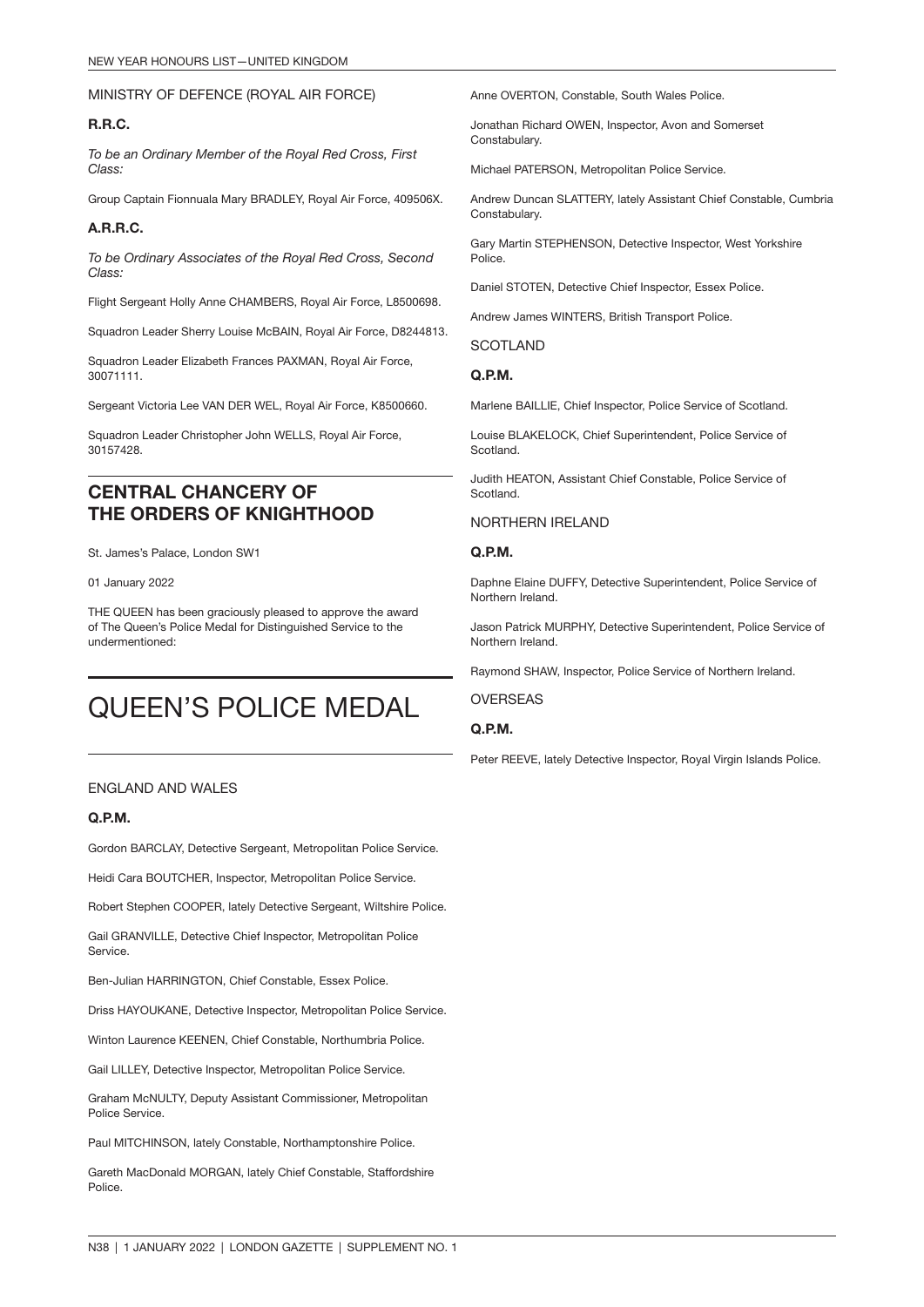### CENTRAL CHANCERY OF THE ORDERS OF KNIGHTHOOD

St. James's Palace, London SW1

#### 01 January 2022

THE QUEEN has been graciously pleased to approve the award of The Queen's Fire Service Medal for Distinguished Service to the undermentioned:

## QUEEN'S FIRE SERVICE MEDAL

#### ENGLAND AND WALES

#### Q.F.S.M.

John Andrew BUCKLEY, Chief Fire Officer, Nottinghamshire Fire and Rescue Service.

Jennifer Elizabeth GRIFFITHS, lately Group Manager, South Wales Fire and Rescue Service.

Sally Angeline HAMMOND, Group Manager, Suffolk Fire and Rescue Service.

Justin JOHNSTON, Chief Fire Officer, Lancashire Fire and Rescue **Service** 

Nicholas SEARLE, Deputy Chief Fire Officer, Merseyside Fire and Rescue Service.

### CENTRAL CHANCERY OF THE ORDERS OF KNIGHTHOOD

St. James's Palace, London SW1

01 January 2022

THE QUEEN has been graciously pleased to approve the award of The Queen's Ambulance Service Medal for Distinguished Service to the undermentioned:

## QUEEN'S AMBULANCE SERVICE MEDAL

#### ENGLAND AND WALES

#### Q.A.M.

Jennifer Margaret LEWIS, Operations Manager, Welsh Ambulance Service.

Dr. Julian Peter MARK, Executive Medical Director, Yorkshire Ambulance Service.

Adrian John Nolan SOUTH, Deputy Director of Clinical Care, South Western Ambulance Service.

**SCOTLAND** 

#### Q.A.M.

Patrick O'MEARA, Paramedic, Scottish Ambulance Service.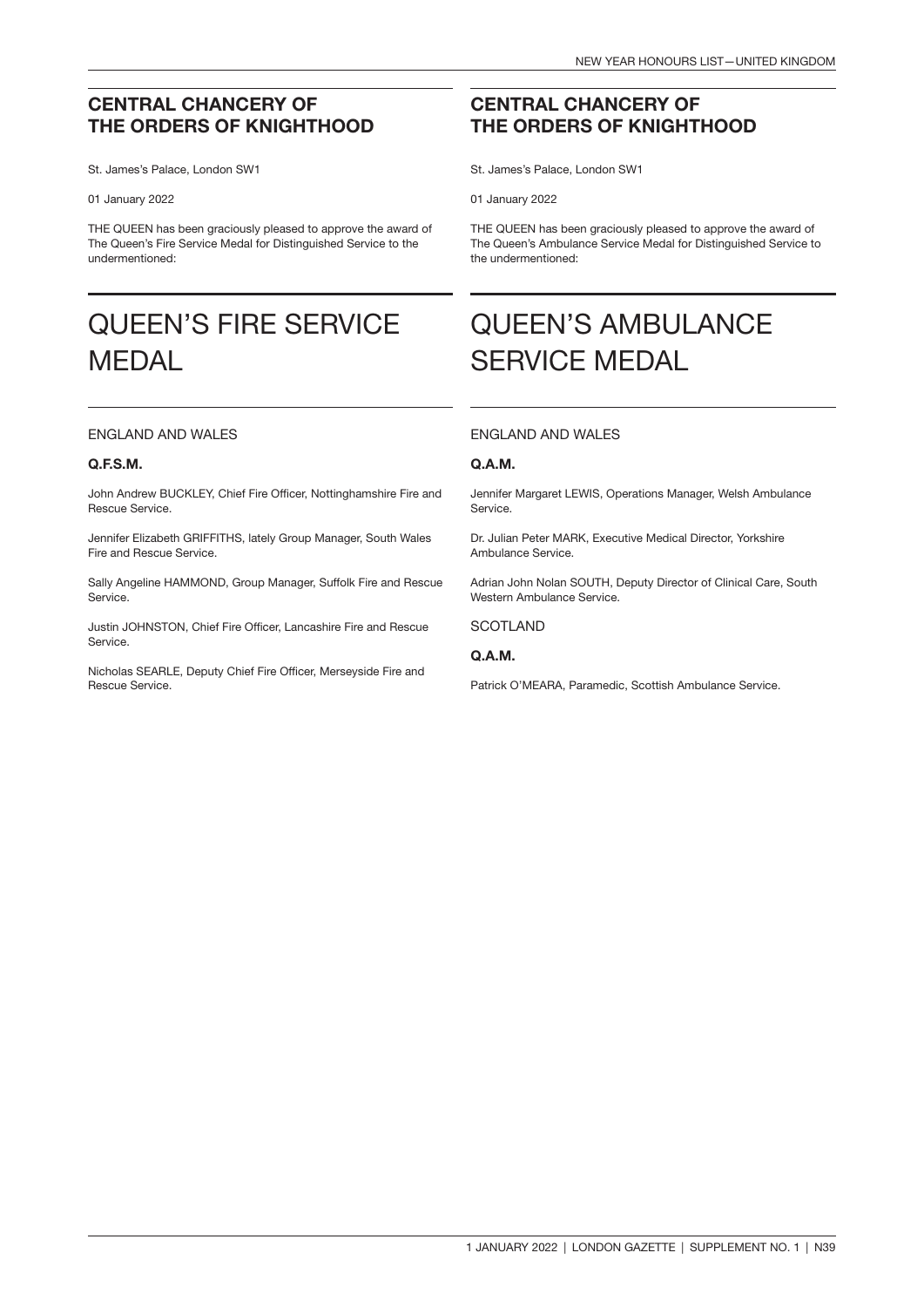### MINISTRY OF DEFENCE

Whitehall, London SW1

01 January 2022

THE QUEEN has been graciously pleased to approve the award of The Queen's Volunteer Reserves Medal to the undermentioned:

## QUEEN'S VOLUNTEER RESERVES MEDAL

#### ARMY

#### Q.V.R.M.

Warrant Officer Class 1 Brian ARMSTRONG, V.R., Royal Corps of Signals, Army Reserve, 24354918.

Captain Stephen Thomas BROCKLEBANK, V.R., Corps of Royal Engineers, Army Reserve, 24382427.

Major Andrew Alan CHURCH, V.R., Royal Corps of Signals, Army Reserve, 563801.

Major Ian David KEMP, T.D., V.R., The Princess of Wales's Royal Regiment, Army Reserve, 510173.

Major Robert Charles WARD, V.R., Royal Corps of Signals, Army Reserve, 543881.

### FOREIGN, COMMONWEALTH AND DEVELOPMENT OFFICE

Whitehall, London SW1

01 January 2022

THE QUEEN has been graciously pleased to approve the award of the Overseas Territories Police Medal for Meritorious Service to the undermentioned:

## OVERSEAS TERRITORIES POLICE MEDAL

#### OVERSEAS AND INTERNATIONAL LIST

#### O.T.P.M.

Loucas PANAYIOTOU, Police Sergeant, Sovereign Base Areas, Cyprus. For services to Policing, to Community Safety and to Charities in the Sovereign Base Areas.